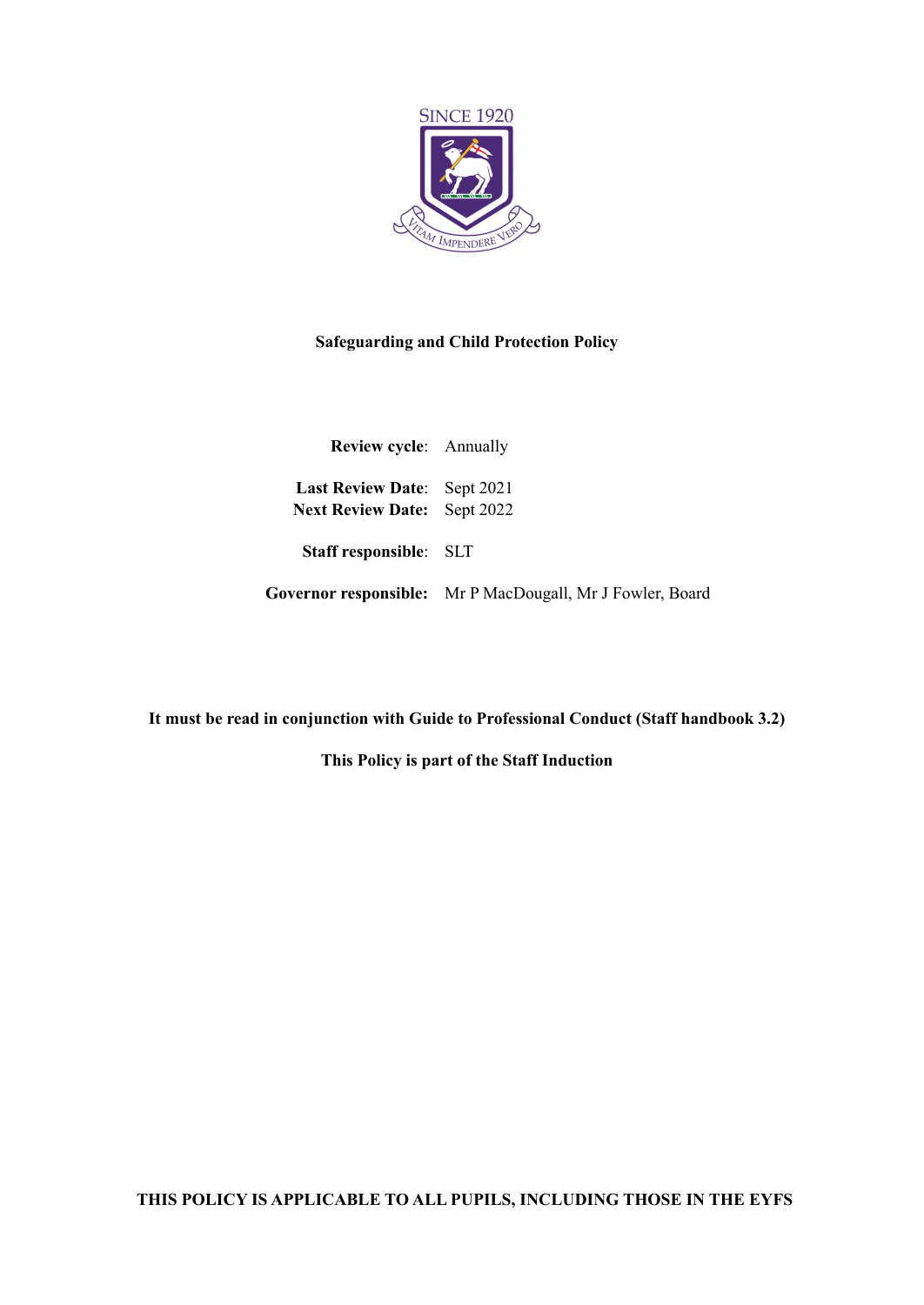

#### **ST JOHN'S SCHOOL, NORTHWOOD POLICY FOR SAFEGUARDING CHILDREN**

| <b>Designated Safeguarding Lead:</b>        | <b>Mrs J Savage (Deputy Head, Pastoral)</b><br>jsavage@st-johns.org.uk |
|---------------------------------------------|------------------------------------------------------------------------|
| <b>Deputy Designated Safeguarding Lead:</b> | <b>Miss K Morgan (Head of Lower School)</b><br>kmorgan@st-johns.org.uk |
| <b>Designated Governor:</b>                 | Mr P MacDougall<br>pmacdougall@st-johns.org.uk                         |
| <b>Interim Chair of Governors:</b>          | Mr J Fowler<br>jfowler@st-johns.org.uk                                 |

#### **Alternatively please contact the St John's School Office: Tel 020 8866 0067**

This policy is reviewed annually during the Autumn Term by the full governing body; the full board review and ratify the policy, receive a report from the DSL and minute in detail that this has been done; it is signed-off by the Chair of Governors.

| Last revision of policy:<br>Review Cycle: | September 2021<br><b>Autumn Term - Annually</b> |
|-------------------------------------------|-------------------------------------------------|
| Staff responsible:                        | Senior Leadership Team and designated Governor. |
| Last Board Approval:                      | November 2021                                   |
| Safeguarding Governor Approval:           | September 2021                                  |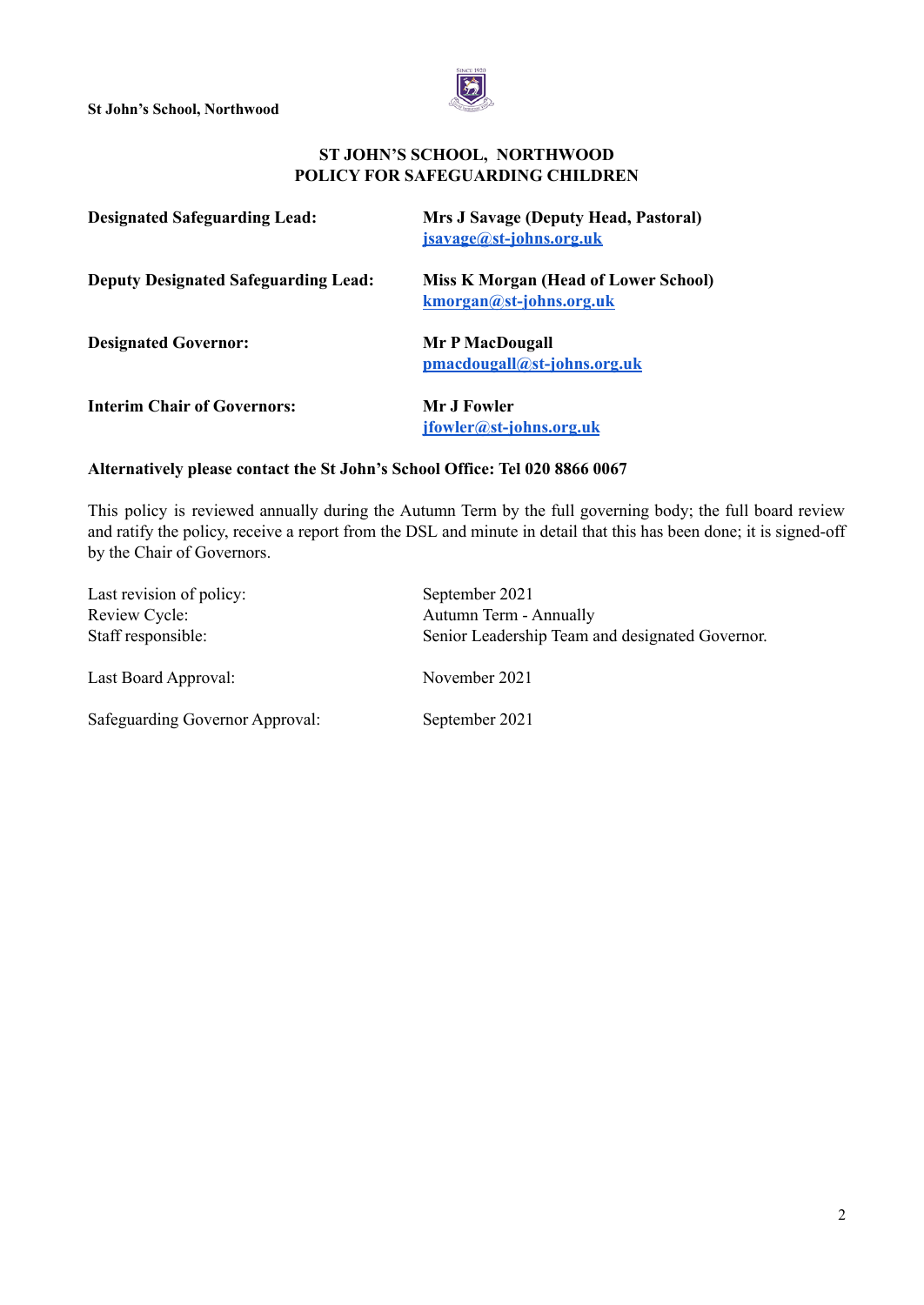

| Person responsible for review: | Deputy Head (Pastoral)                                  |
|--------------------------------|---------------------------------------------------------|
| Person responsible for policy: | Headmaster                                              |
| This document appears on:      | School website, all Parent Handbooks and the ISI Portal |

#### **THIS POLICY APPLIES TO EYFS AND KEY STAGES 1 TO 3**

It is compliant with ISI Regulations & ISI Updates to include Keeping Children Safe in [Education](https://assets.publishing.service.gov.uk/government/uploads/system/uploads/attachment_data/file/999348/Keeping_children_safe_in_education_2021.pdf) 2021 (which includes the additional statutory guidance, and further Working Together to [Safeguard](https://assets.publishing.service.gov.uk/government/uploads/system/uploads/attachment_data/file/729914/Working_Together_to_Safeguard_Children-2018.pdf) Children 2018. It takes into account advice from the Hillingdon Social Care Department and Hillingdon Local Safeguarding Children Board [\(http://hillingdonlscb.org.uk](http://hillingdonlscb.org.uk/)/) which follows The London Procedures. We liaise closely with Hillingdon's Child Protection officer who carries out training on a regular basis. Other statutory guidance that this policy has regard for is the Prevent Duty [Guidance](https://www.gov.uk/government/publications/prevent-duty-guidance/revised-prevent-duty-guidance-for-england-and-wales) for England and Wales (April 2021) and further supplementary non-statutory guidance The Prevent duty: [Departmental](https://www.gov.uk/government/uploads/system/uploads/attachment_data/file/439598/prevent-duty-departmental-advice-v6.pdf) advice for schools and childminders (June 2015) and the use of social media for on-line [radicalisation](https://www.gov.uk/government/uploads/system/uploads/attachment_data/file/440450/How_social_media_is_used_to_encourage_travel_to_Syria_and_Iraq.pdf) (July 2015)

Deficiencies of this policy are remedied swiftly against the ISI Regulatory Handbook

#### **Contents of policy for Safeguarding:**

| 1.  | <b>Introduction</b>                                      | Page 5  |
|-----|----------------------------------------------------------|---------|
| 1.1 | Definition of Safeguarding                               | Page 5  |
| 1.2 | Aims                                                     | Page 5  |
| 1.3 | Success Criteria                                         | Page 5  |
| 2.  | <b>St John's Procedures</b>                              | Page 5  |
| 2.1 | Appointment of Staff                                     | Page 5  |
| 2.2 | School procedure in the event of an allegation           |         |
|     | of abuse against a member of staff or volunteer          | Page 6  |
| 2.3 | School procedures in the case of alleged abuse of pupils | Page 7  |
| 2.4 | Reporting to Disclosure and Barring Service              | Page 8  |
| 3.  | <b>Reporting Arrangements</b>                            | Page 9  |
| 3.1 | Reporting                                                | Page 9  |
| 3.2 | Record keeping                                           | Page 10 |
| 3.3 | LADO contact details                                     | Page 10 |
| 4.  | <b>Training</b>                                          | Page 11 |
| 4.1 | <b>DSLs</b>                                              | Page 11 |
| 4.2 | All other staff                                          | Page 11 |
| 4.3 | Training details                                         | Page 11 |
| 5.  | <b>Evaluation/Monitoring of this policy</b>              | Page 13 |
| 5.1 | <b>Pastoral Committee</b>                                | Page 13 |
| 5.2 | Nominated governor                                       | Page 13 |
| 6.  | <b>Further information and useful documents</b>          | Page 13 |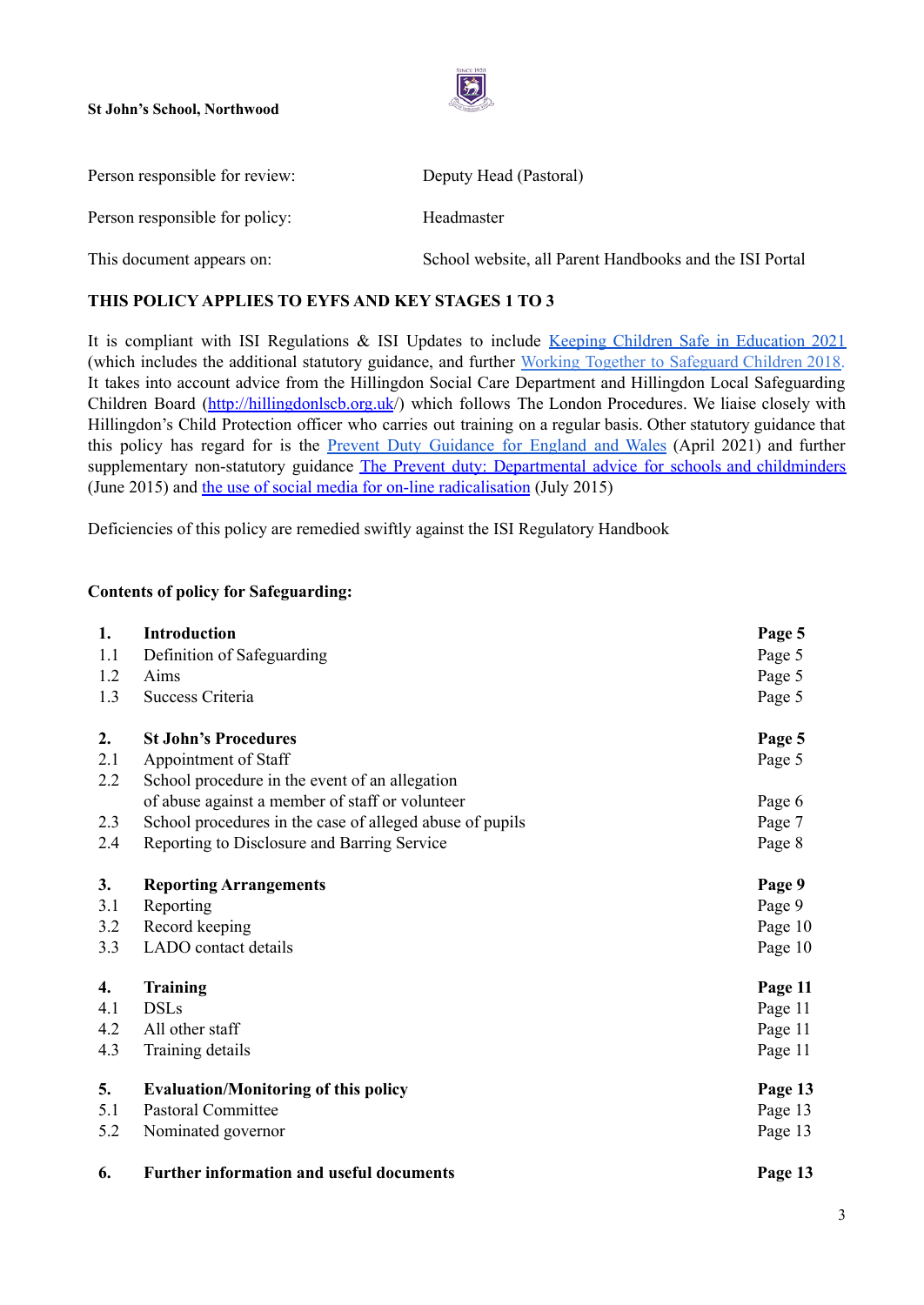

| 6.1                                   | DSL has the following or they can be downloaded                                                             | Page 13            |
|---------------------------------------|-------------------------------------------------------------------------------------------------------------|--------------------|
| 7.                                    | Code of conduct for Staff contact with pupils                                                               | Page 13            |
| 7.1                                   | General                                                                                                     | Page 13            |
| 7.2                                   | <b>Physical Contact</b>                                                                                     | Page 13            |
| 7.3                                   | Action to prevent harm or injury to the pupil or to others                                                  | Page 14            |
| 7.4                                   | Comforting a pupil in distress                                                                              | Page 14            |
| 7.5                                   | Unavoidable contact                                                                                         | Page 14            |
| 7.6                                   | Corporal Punishment                                                                                         | Page 14            |
| 7.7                                   | Private meetings                                                                                            | Page 14            |
| 7.8                                   | <b>First Aid</b>                                                                                            | Page 14            |
| 7.9                                   | Teaching materials                                                                                          | Page 14            |
| 7.10                                  | Reporting Incidents                                                                                         | Page 14            |
| 7.11                                  | Personal letters, mobile phones, photography and on-line communication                                      | Page 15            |
| 7.12                                  | Staff contact with pupils                                                                                   | Page 15            |
| 7.13                                  | Footnote                                                                                                    | Page 15            |
| 8.                                    | What is abuse and neglect?                                                                                  | Page 15            |
| 8.1                                   | Definition of Significant Harm                                                                              | Page 15            |
| 8.2                                   | Abuse                                                                                                       | Page 16            |
| 8.3                                   | Physical Abuse                                                                                              | Page 17            |
| 8.4                                   | <b>Emotional Abuse</b>                                                                                      | Page 17            |
| 8.5                                   | Sexual Abuse including Child Sexual Exploitation                                                            | Page 17            |
| 8.6                                   | Neglect                                                                                                     | Page 19            |
| 8.7                                   | Domestic Abuse                                                                                              | Page 19            |
| 8.8                                   | Peer on Peer (Child on Child) Abuse                                                                         | Page 21            |
| 8.9                                   | <b>Online Safety</b>                                                                                        | Page 23            |
| 8.10                                  | Other types of Abuse and Neglect                                                                            | Page 24            |
| 9.                                    | Symptoms and signs of abuse                                                                                 | Page 26            |
| 9.1                                   | Signs of physical abuse                                                                                     | Page 26            |
| 9.2                                   | Signs of emotional abuse                                                                                    | Page 26            |
| 9.3                                   | Signs of sexual abuse                                                                                       | Page 26            |
| 9.4                                   | Signs of Neglect                                                                                            | Page 27            |
| 9.5                                   | Racial, cultural and religious patterns                                                                     | Page 27            |
| 9.6                                   | Mental Health                                                                                               | Page 27            |
| 10.                                   | <b>Radicalisation, Extremism and Terrorism</b>                                                              | Page 28            |
|                                       |                                                                                                             |                    |
|                                       | Appendix A: St John's School Safeguarding Incident Report<br>Appendix B: Confirmation of having read Part 1 | Page 30            |
|                                       | and Annex B of the Keeping Children Safe in Education documentation                                         |                    |
|                                       | <b>Appendix C: Whistleblowing Policy</b>                                                                    | Page 31<br>Page 32 |
|                                       | Appendix D: The Role of the Designated Safeguarding Lead                                                    | Page 34            |
|                                       | Appendix E: The new Prevent Referral process                                                                | Page 38            |
| Appendix F: The Prevent Referral form |                                                                                                             |                    |
|                                       | <b>Appendix G: Operation Encompass Safeguarding Statement</b>                                               | Page 39<br>Page 42 |
|                                       |                                                                                                             |                    |

**Appendix H:** Low-Level Concerns Policy **Page 43**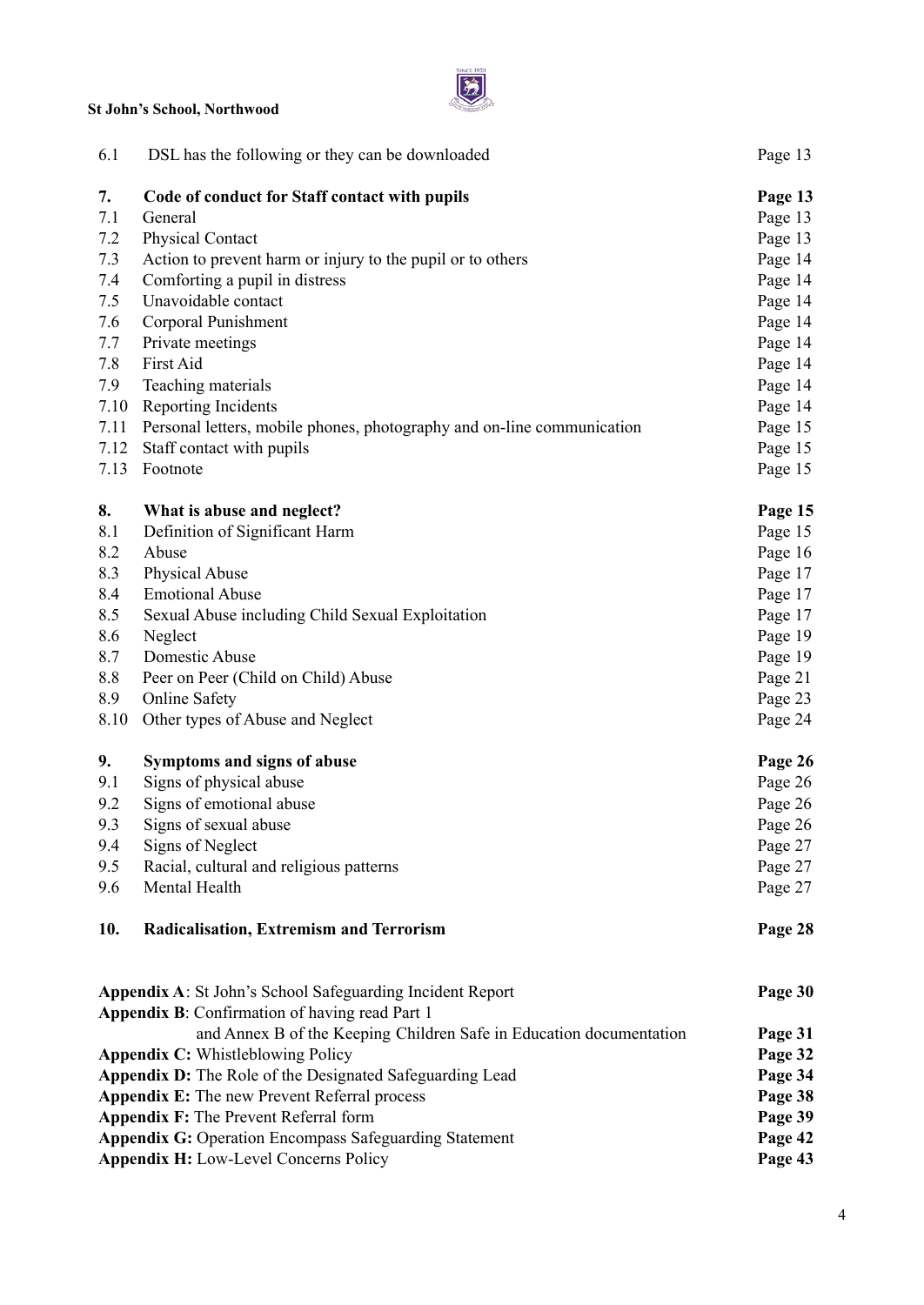

#### **1. Introduction**

#### 1.1 **Definition of Safeguarding**

Safeguarding is defined as protecting children from maltreatment, preventing impairment of health and/or development, ensuring that children grow up in circumstances consistent with the provision of safe and effective care and taking action to enable all children to have the best outcomes.

#### 1.2 **Aims**

At St John's we understand that we have a duty both to children in need and to children at risk of harm. The School aims to ensure that pupils live and work in a safe environment where they are respected and listened to by all members of staff. The School makes provision for teaching children to keep themselves safe, including online. In this environment we want children to feel confident and be able to approach members of staff about matters of concern to them. The staff will create and maintain a safe learning and social environment for all the children. The school will contribute through the curriculum by developing children's understanding and awareness of their welfare and protection. Through the School's PSHCEE program the children will get the opportunity to learn about safeguarding and e-safety. It will identify when a child has welfare concerns and take the appropriate action to address them in partnership with other agencies when appropriate. It will ensure, through regular training, that all staff are aware of how to recognise and respond to safeguarding concerns, including signs of possible maltreatment and peer on peer abuse. At St John's we try to create a safe environment and culture where concerns can be raised, this includes whistleblowing on poor or unsafe practice (see Appendix C).

#### 1.3 **Success criteria**

For our policy to be successful it is important that issues are dealt with sensitively and effectively. All records should be accurate and safely stored. Where necessary, in the interest of the child, information will be passed on to the relevant agencies.

#### **2. St John's Procedures**

#### 2.1 **Appointment of staff**

- 2.1.1 The Headmaster and Governors, when appointing staff, take account of the guidance issued by the DfE and carry out the following safeguarding checks in accordance with the School's policy on [Safer](https://docs.google.com/document/d/1eIEtUK_-hTEL04NqEQUpkWxQ4jg228H_KgbhSwb1wic/edit) [Recruitment](https://docs.google.com/document/d/1eIEtUK_-hTEL04NqEQUpkWxQ4jg228H_KgbhSwb1wic/edit)
- 2.1.2 That the recruitment process is undertaken by trained staff i.e. those who have completed online training in safer recruitment
- 2.1.3 That documentation sent out to potential candidates makes it clear that child protection is a high priority of the School and that rigorous checks will be made before appointments are confirmed
- 2.1.4 That a prohibition order check will be carried out and recorded on the single central register of appointments. This includes prohibition from management on internal promotions
- 2.1.5 That enhanced Disclosure and Barring Service checks will be carried out for any appointed staff or regular helpers. Staff and helpers who have recently moved to the UK will be asked to produce a letter of professional standing from the regulatory body of the country in question. This also applies to UK citizens who have worked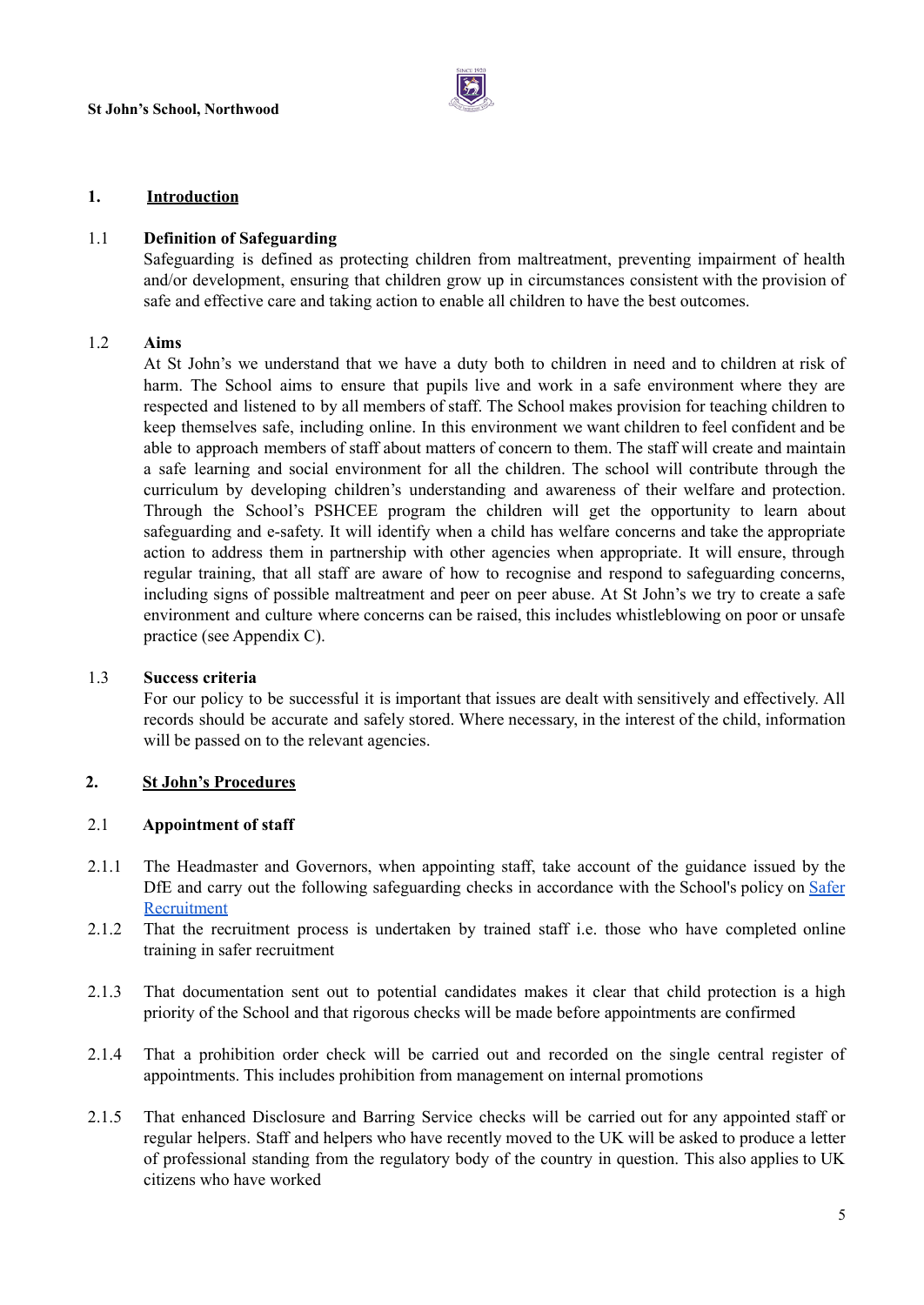

- 2.1.6 That appropriate checks to confirm identity, medical fitness, right to work and qualifications will be carried out
- 2.1.7 That two references (professional and character) as to the suitability of a candidate to work with children will always be obtained from the last employer
- 2.1.8 That at interview candidates will be asked to account for any gaps in their employment history
- 2.1.9 Assurance is obtained that appropriate child protection checks are carried out on staff from outside agencies and other educational venues where necessary
- 2.1.10 As required by Prevent, where external speakers are invited into school whether invited by staff or by the pupils themselves, they will be suitably and appropriately supervised. The member of staff who has invited the speaker in will inform the DSL of who the speaker is and the purpose of the talk. The DSL will carry out any checks that are deemed necessary to verify the identity and purpose of the speaker
- 2.1.11 The School will consider ongoing suitability of staff and volunteers working with children.

#### 2.2 School procedure in the event of an allegation of abuse against a member of staff, a volunteer or **the Headmaster**

Following the publication of Part 4 of KCSIE the School recognises the need to approach these situations with common sense and judgement. However, immediate contact will be made with the LADO when an allegation is made. Key points to note are the following:

- 2.2.1 If an allegation is made against a teacher or volunteer the quick resolution of that allegation should be a clear priority to the benefit of all concerned. At any stage of consideration or investigation, all unnecessary delays should be eradicated. The School will not undertake any investigation of allegations without prior consultation with the Local authority designated officer (LADO), or in the most serious cases, the police, so as not to jeopardise statutory investigations. Where there is a conflict of interest in reporting the matter to the Headmaster, it should be referred directly to the LADO. In borderline cases, discussions with the LADO will be held informally and without naming the school and individual. If a member of staff or volunteer is accused of abuse the Headmaster must be informed immediately or in his absence the Chair of Governors. If the allegation is against the Headmaster then the Chair of Governors must be contacted without informing the Headmaster. The Chair of Governors will then liaise with the local authority on issues of child protection or in case of allegations against the Headmaster or a member of the governing body. In the event of an allegation of abuse or suspicion of abuse directed against anyone working in the School, the function of the LADO is to provide advice and also to preside over the investigation of any allegation.
- 2.2.2 In response to an allegation, staff or volunteer suspension is not the default option. The School will consider carefully whether the circumstances of the case warrant suspension or whether alternative arrangements should be put in place. Due weight will be given to the views of the LADO, KCSIE, RSE and Health Statutory Guidance 2020 and Working Together (WT). An individual will only be suspended if there is no reasonable alternative. If suspension is deemed appropriate, the reasons and justification will be recorded by the School and the individual notified of the reasons. A suspension does not imply guilt; it is for the protection of both child and adult. It is important to maintain confidentiality to avoid unwanted publicity, up to the point where the accused person is charged with an offence or a national body (DfE, TRA) publishes information about an investigation or decision in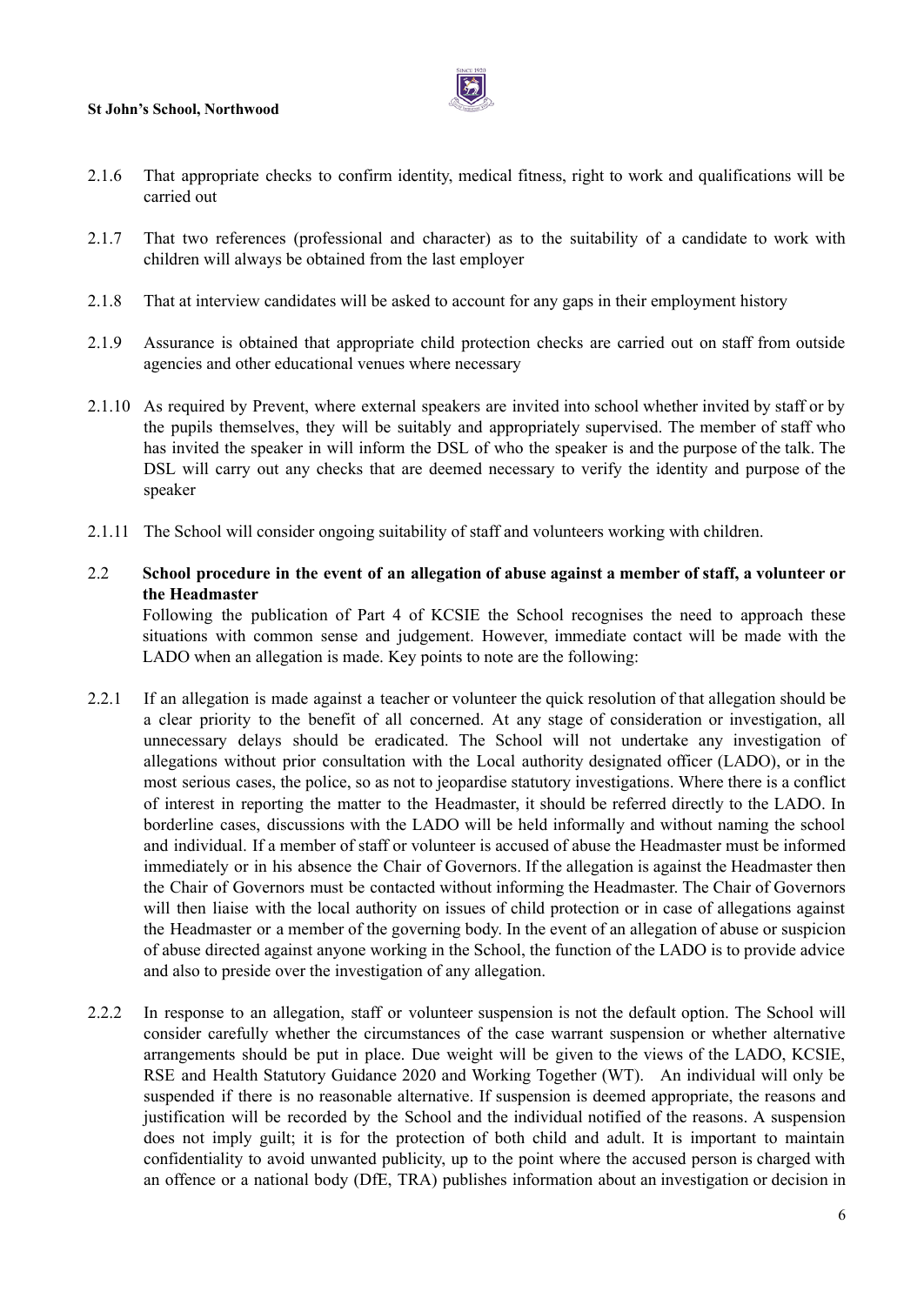

a disciplinary case.

- 2.2.3 The School will not undertake any investigation of allegations without prior consultation with the Local Authority Designated Officer (LADO). The Headmaster and the Governors will then investigate the allegations immediately following the LADO's advice. A decision as to the course of action will be arrived at as soon as possible. If the allegation is not substantiated the member of staff or volunteer will be reinstated. If there is any substance to the allegation disciplinary procedures will be initiated and investigations will take place involving Social Care and the Police. If the School dispenses with a teacher or volunteer's services then a report will be sent promptly to the Disclosure and Barring Service because of unsuitability to work with children. This applies to any person (whether employee, contractor, volunteer or student) who has harmed or poses a risk of harm to a child who has then been removed from working (paid or unpaid) with children or would have been removed if hadn't left earlier. The School will also make a referral to the Teaching Regulation Agency (TRA) where a teacher has been dismissed (or would have been dismissed had he or she not resigned) and a prohibition order may be appropriate, because of 'unacceptable professional conduct', 'conduct that may bring the profession into disrepute', or a 'conviction at any time for a relevant offence'. The School will follow the guidelines issued by the TRA, Teacher [misconduct:](https://www.gov.uk/government/uploads/system/uploads/attachment_data/file/495028/Teacher_Misconduct_The_Prohibition_of_Teachers_advice_updated_26_Jan_2016.pdf) the prohibition of teachers (Oct 2018)
- 2.2.4 Allegations that are found to have been malicious will be removed from personnel records and any that are not substantiated, are unfounded or malicious will not be referred to in employer references.
- 2.2.5 Pupils that are found to have made malicious allegations are likely to have breached school behaviour policies. The School will therefore consider whether to apply an appropriate sanction, which could include temporary or permanent exclusion (as well as referral to the police if there are grounds for believing a criminal offence may have been committed).
- 2.2.6 For low level concerns about a member of staff or volunteer please refer to the Low Level [Concerns](https://docs.google.com/document/u/0/d/1t6fFiZn8Qw8-IJEsuMurneFafDlecLT7DBN9GXufEaE/edit) Policy which can be found set out in [Appendix](https://docs.google.com/document/u/0/d/1t6fFiZn8Qw8-IJEsuMurneFafDlecLT7DBN9GXufEaE/edit) H.

#### 2.3 **School procedures in the case of alleged abuse of pupils**

In cases of suspected or alleged abuse of pupils, it is therefore important that there is a clear and standard procedure to be followed at the School which is fully understood by staff and consistent with the recommendations of the local Safeguarding Body. (NB a note of the following is posted in all teaching and non-teaching departments).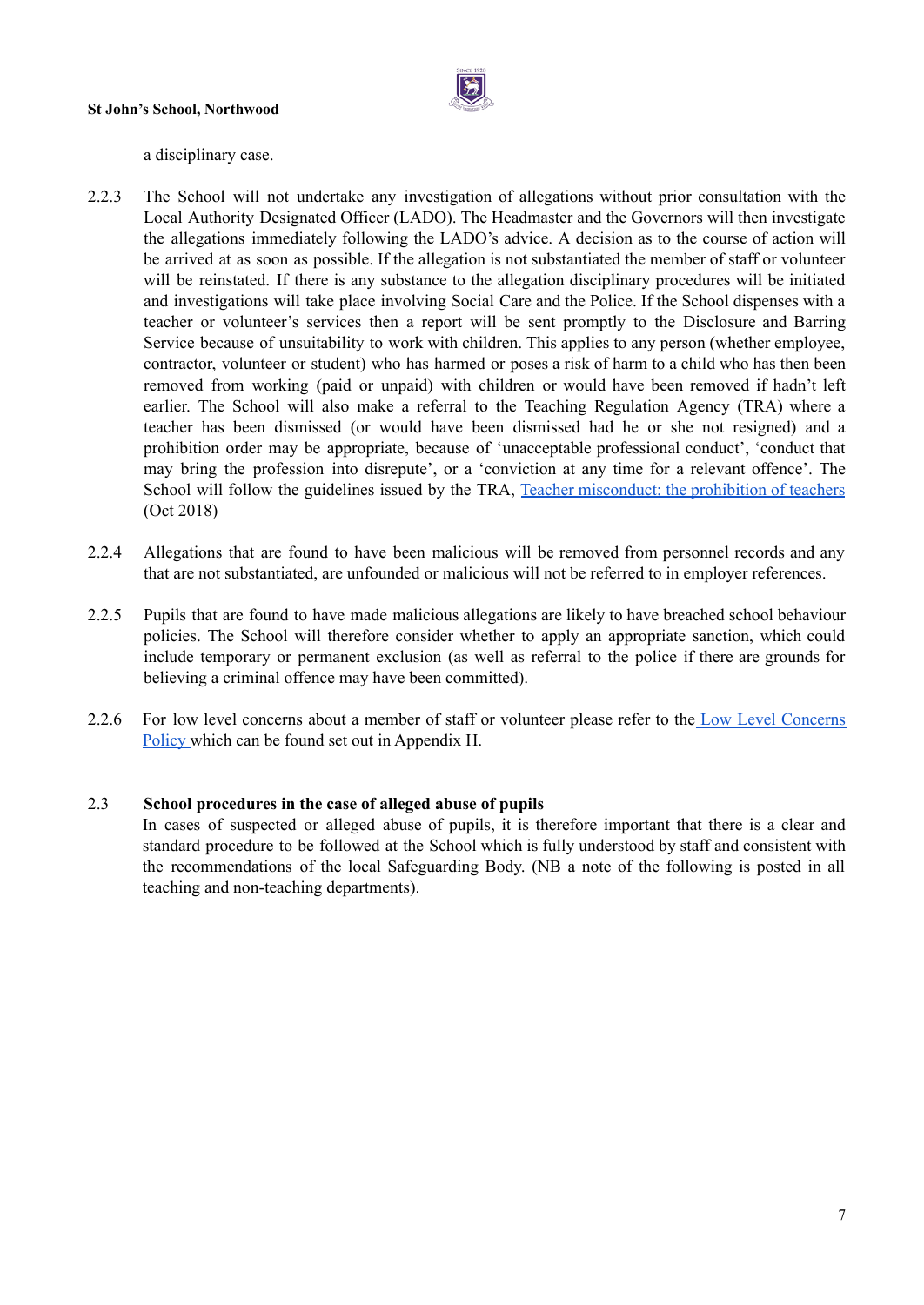

2.4.1 Should a pupil report to you in the first instance that he is suffering abuse, then:

| <b>LISTEN:</b>        | To the child and allow them to talk freely                                                                                                                                |
|-----------------------|---------------------------------------------------------------------------------------------------------------------------------------------------------------------------|
| ASK:                  | Can you tell me who it was?' If they won't answer, don't push them or offer<br>suggestions.                                                                               |
| <b>STOP</b>           | Don't ask leading questions. We are here to gather information in order to<br>make a referral and not to investigate.                                                     |
| <b>TELL</b>           | The child they are not to blame.                                                                                                                                          |
| <b>TAKE SERIOUSLY</b> | What the child has said. We should not make judgements about the<br>information given.                                                                                    |
| <b>AFFIRM</b>         | 'I am glad you told me. It was right to tell me. You have been brave and<br>strong to tell me.'                                                                           |
| <b>REFER</b>          | Tell the child you must tell other people who can help. Tell the DSL who will<br>pass on the disclosure or allegation to the appropriate external agencies<br>for advice. |

**PUT IN WRITING** What the child has told you within 24 hours

#### 2.4.2 **NEVER TELLA CHILD YOU WILL KEEPA SECRET THEY TOLD YOU**

- 2.4.3 All staff should be able to reassure victims that they are being taken seriously and that they will be supported and kept safe. A victim should never be given the impression that they are creating a problem by reporting abuse, sexual violence or sexual harassment. Nor should a victim ever be made to feel ashamed for making a report.
- 2.4.4 Should other pupils or adults inform you of their suspicions of abuse, or should you yourself suspect it from what you see or hear, then invite the 'victim' to confide in you. This is probably best done by the form/class teacher. If, after following the procedure above, you have the slightest reasons to feel that it might be a genuine case, then report it to the DSL.
- 2.4.5 Except in cases where it is clearly appropriate to inform the parents at an appropriate stage, or where the information itself comes from the parents, they will not normally be informed until the matter has been reported to the local Safeguarding Body, who will usually inform parents themselves. The DSL will contribute in any way possible with inter-agency working to resolve the child protection issue that may arise from a referral to the local Safeguarding Body.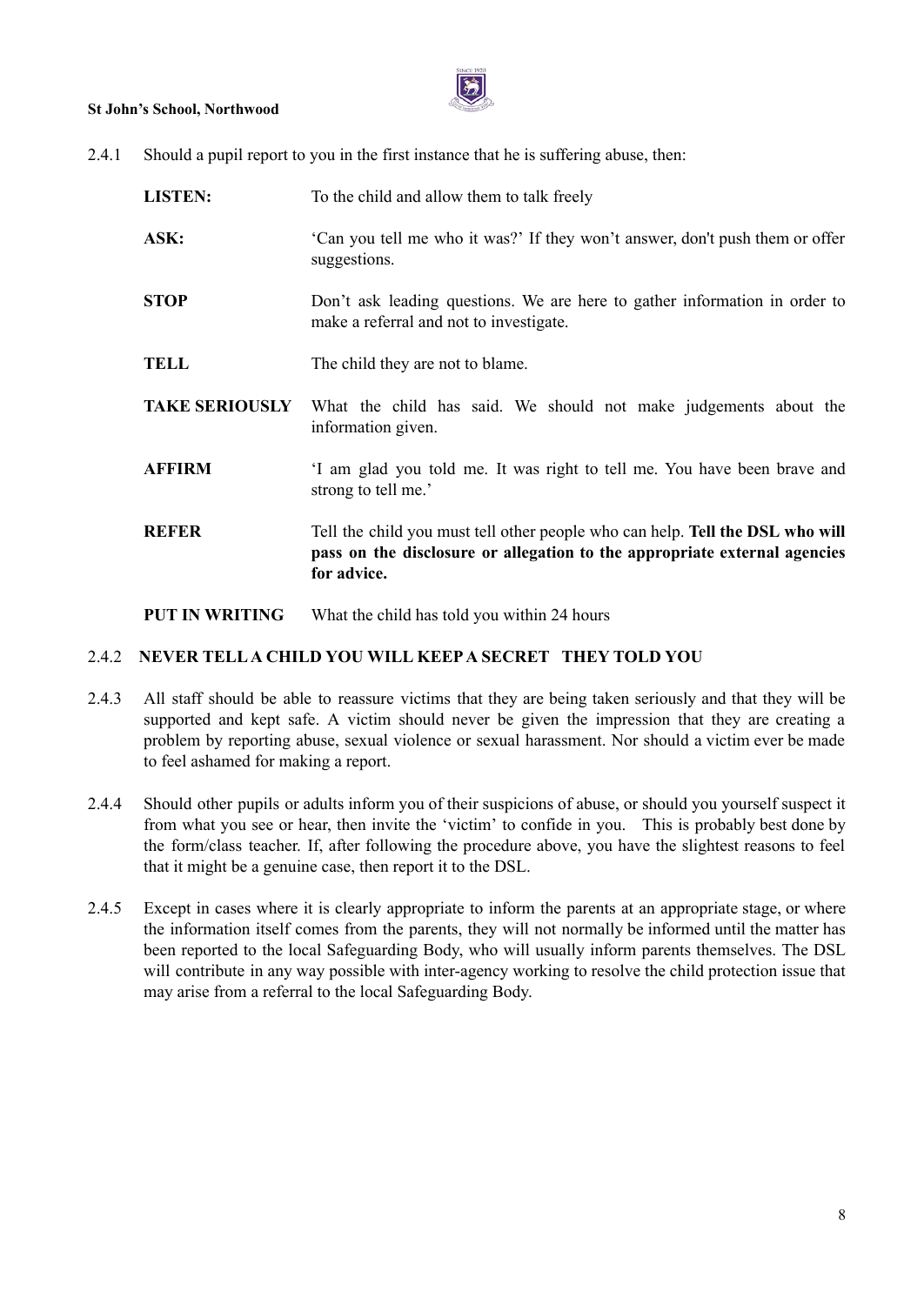

#### **3. Reporting arrangements**

#### **3.1. Reporting**

The reporting of safeguarding concerns are set out below, however, it must be stated that safeguarding is everyone's responsibility and that anyone can make a referral to children's social care. We must take care not to impose high thresholds for making such a referral either in this policy or in our safeguarding practice. At St John's we take seriously that we have a duty to protect both children in need and to children at risk of harm.

There is a need for staff to differentiate between safeguarding children who have suffered or are likely to suffer significant harm and those who are in need of additional support from one or more agencies. Where significant harm is likely then children's social care should be informed immediately; additional support can be provided however, using local processes including the use of the 'common assessment framework' and the 'Team around the child' approaches. It is of the utmost importance that the DSL makes prompt contact with children's social care where there are concerns that a child may be in need of help or at risk and/or with the LADO in relation to allegations against someone working in the school and/or with the police if a criminal offence is suspected. This is equally true of a child who is at risk of being drawn into terrorism, the same reporting procedures apply (see 3.3 for contact details of Hillingdon's Prevent Lead).

#### **3.1.1. Reporting allegations or suspicions of abuse**

If a member of staff is concerned about a child they must inform the DSL immediately.

The member of staff must record information regarding the concerns on the same day. The recording must be a clear and factual account. (Use Appendix A or CPOMS)

The DSL will consult the Headmaster who will decide that the allegations or suspicions of abuse (this includes where there are concerns about children who may be drawn into terrorism) will be referred to the local authority designated officer (LADO). When deciding to make a referral the Headmaster and DSL will not make their own decision over what appears to be a borderline case, but the doubts and concerns will be discussed with the LADO. This may be done without giving names in the first instance. However, if at any time there is a risk of immediate serious harm to a child, a referral will be made to children's social care immediately. Although the responsibility for making referrals rests with the DSL ultimately, any member of staff can make a referral if necessary. Referrals are made using the MASH [inter-agency](https://drive.google.com/file/d/0BwHsVZ_wmvPJMnpNLVRWa3liRjA/view?usp=sharing) referral form available from the DSL or from the staff handbook.

The school should not do anything that may jeopardise a police investigation, such as asking a child leading questions or attempting to investigate the allegations of abuse without first taking advice from the LADO.

If it is decided to make a referral, this will be done, if necessary, without prior discussion with the parents. This applies especially if the child is at risk of significant harm.

A Safeguarding Incident Report form (see Appendix A or CPOMS dashboard) will be completed and sent to the LADO within 24 hours.

These procedures adhere to the requirements of the Hillingdon Local Safeguarding Children Board. Further details and relevant documents can be found at: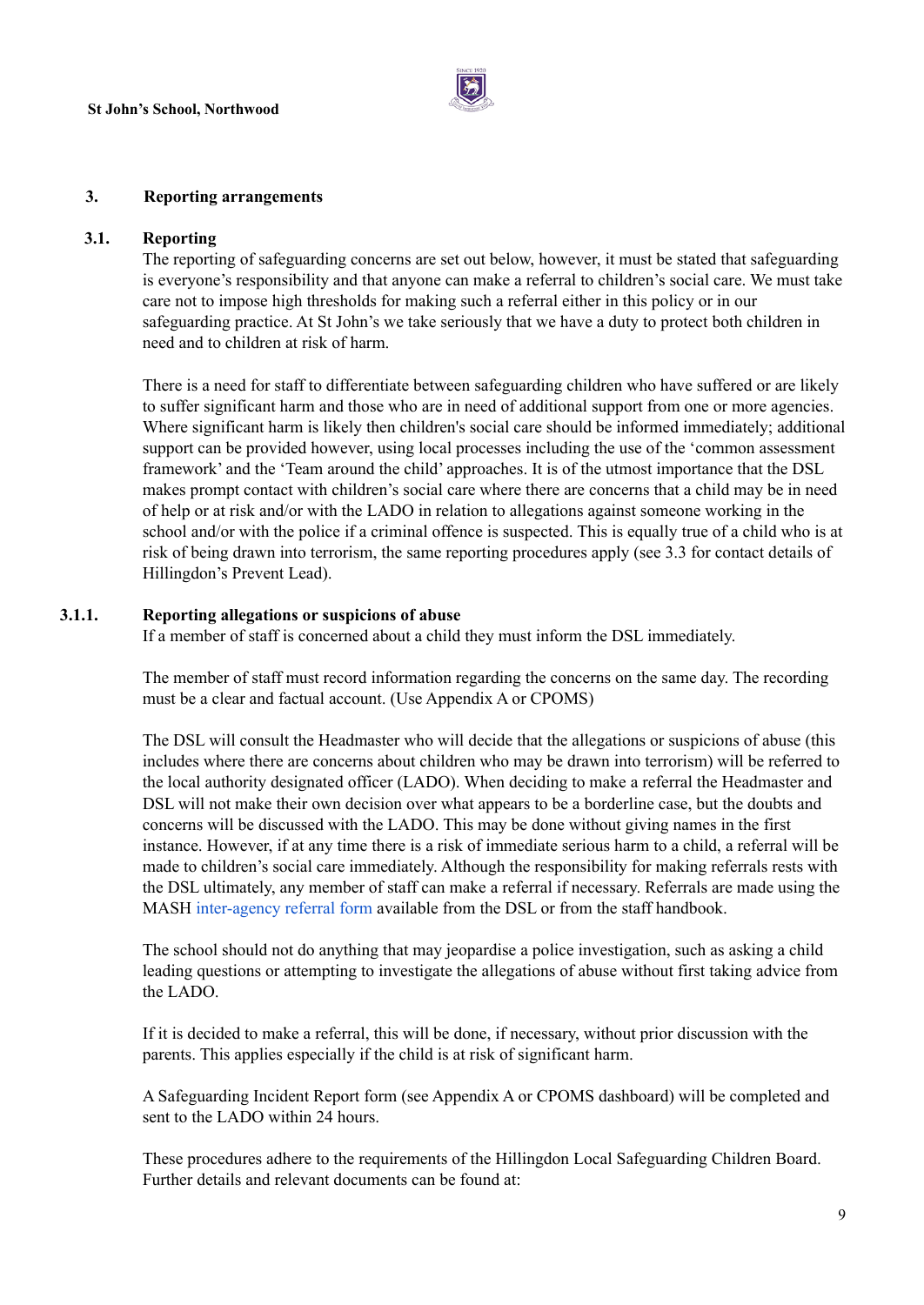

#### <https://hillingdonsafeguardingpartnership.org.uk/>

#### **3.2. Record keeping**

Well-kept records are essential to good child protection practice. Concerns and disclosures should be passed to the DSL **by using Appendix A** or the CPOMS incident reporting system without delay. Records are stored electronically on the CPOMS database and are only accessible by the DSL and DDSL. When pupils pass on to their next school the Headmaster is responsible for transferring the information he judges to be relevant.

#### **3.3. LADO contact details**

#### **Initial contact with Hillingdon should be through the Stronger Families Hub directly on 01895 556006**

| <b>Local Authority</b> | <b>Contact number</b>              | Other        | <b>LADO</b>        |
|------------------------|------------------------------------|--------------|--------------------|
| Buckinghamshire: North | 01296 395000                       | Out of hours |                    |
| <b>Bucks</b> Area      |                                    | 01494        |                    |
|                        |                                    | 675802       | <b>Bridget Day</b> |
| Buckinghamshire: South | 01494 475000                       | Out of hours | 01296 382070       |
| <b>Bucks</b> Area      |                                    | 01494        |                    |
|                        |                                    | 675802       |                    |
| Hillingdon             | 01895 250010                       | Out of hours | Hannah Ives        |
|                        |                                    | 01895        | 07753 431285       |
|                        | https://portal-ehm.hillingdon.gov. | 250111       |                    |
|                        | uk/web/portal/pages/ehassess#ssa   |              |                    |
| Harrow                 | Children's Access Team Golden      | Out of hours | Janice Miller      |
|                        | Number 0208 9012690                | 0208 424     | 020 8736 6435      |
|                        |                                    | 0999         |                    |
| Hertfordshire          | 0300 123 4043                      |              |                    |

#### **Hillingdon LADO***:*

*Designated Child Protection Advisor for Education Contact:* Hannah Ives Tel: (01895) 250010/(07753) 431285 [hives@hillingdon.gov.uk](mailto:hives@hillingdon.gov.uk)

*Deputy LADO and Lead Child Protection Of icer for Schools Contact:* Nicole Diamond Tel: (01895) 250010/(07943) 097366

**Hillingdon Stronger Families Hub:** Tel: (01895) 556006 [strongerfamilieshub@hillingdon.gov.uk](mailto:strongerfamilieshub@hillingdon.gov.uk) Early Help Assessment Portal Children Young People and Families Online Service [\(hillingdon.gov.uk\)](https://us-east-2.protection.sophos.com?d=hillingdon.gov.uk&u=aHR0cHM6Ly9wb3J0YWwtZWhtLmhpbGxpbmdkb24uZ292LnVrL3dlYi9wb3J0YWwvcGFnZXMvaG9tZQ==&i=NWJiMzUyYTc1YTEyMGMxMzJiOWFlZjA4&t=a1BTanVzNXF3VmhXd3FqWW1XQ1h6V1ErVXB5dUdQc3I4Tit2Q21Xb0g3VT0=&h=60dc5ec0d76c4cbdaf9a9cd12ce8f2a8)

#### *Prevent* **Contact:**

#### *Fiona Gibbs, London Borough of Hillingdon Prevent Lead* Email: [fgibbs@hillingdon.gov.uk](mailto:fgibbs@hillingdon.gov.uk) Tel: 01895 277035 or 07946 714637 DfE helpline for non-emergency advice for staff and governors. Tel 020 7340 7264 and email [counter-extremism@education.gsi.gov.uk](mailto:counter-extremism@education.gsi.gov.uk)

**For FGM and other issues please contact:**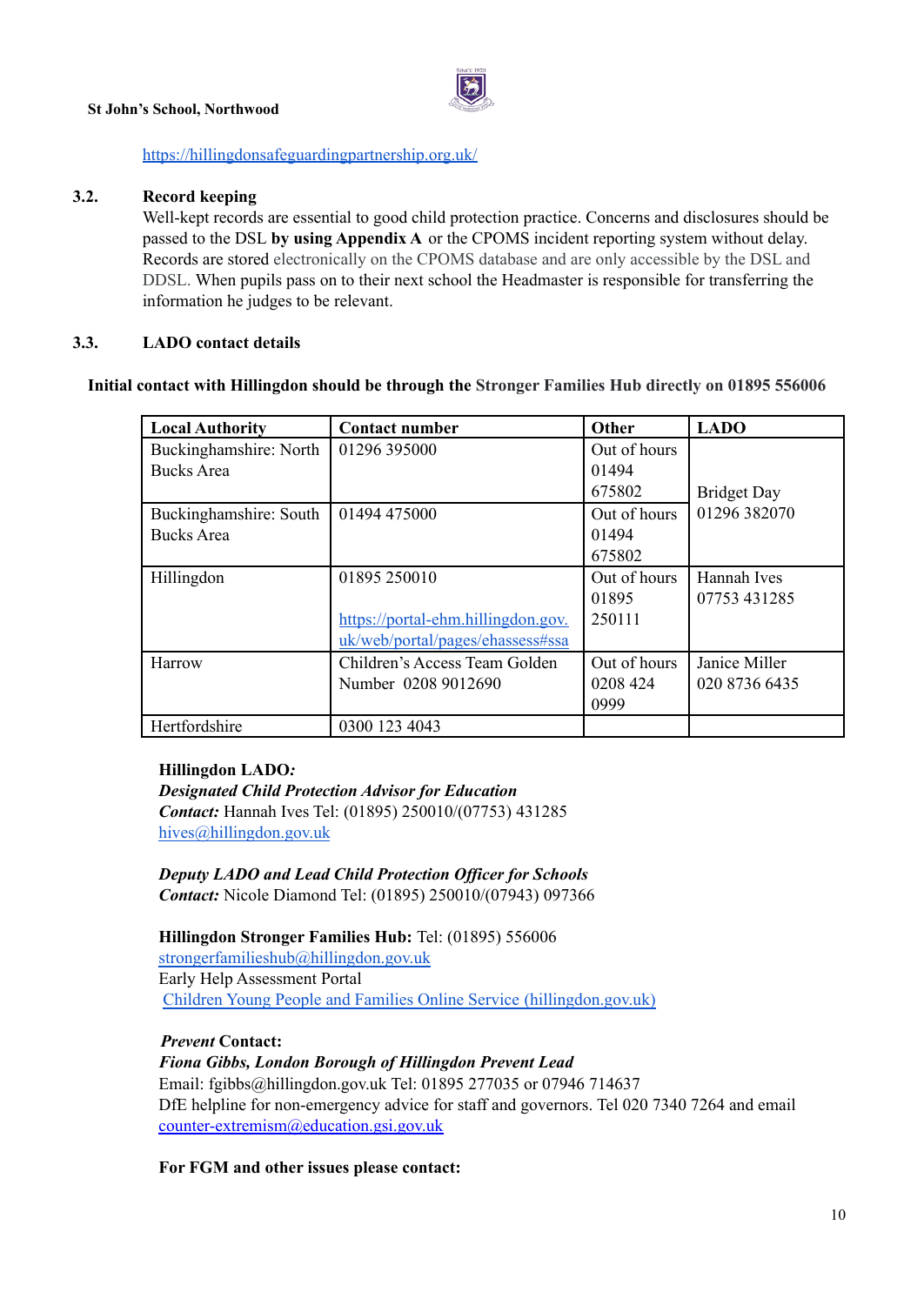

Metropolitan Police Service Ruislip – 0208 7212545 (999 in emergency) Non-emergency police number – 101

#### **Remember: Anyone can make a referral regarding safeguarding and child protection**

#### **4. Training**

#### 4.1 **DSLs**

The Deputy Head (Pastoral) (Mrs J Savage) is the DSL. The Head of Lower School (Miss K Morgan) is the DDSL and also is responsible for safeguarding in the EYFS. The DSL and DDSL receive updated child protection training at least every two years in accordance with locally agreed procedures for Hillingdon Borough (including child protection, inter-agency working and Prevent duties) and match the description given in KCSIE Annex C, page 147**.** The two yearly training for DSLs should be supplemented with informal updates as required but at least annually. **The main responsibility of the DSL is to manage referrals with social care. They must make prompt contact with children's** social care where there are concerns that a child may be in need of help or at risk and/or make **contact with the LADO in relation to allegations against someone working in the School. They must make contact with the police if a criminal offence is suspected.**

#### 4.2 **All other staff**

The Headmaster and all teaching and non-teaching staff are trained by the Hillingdon Safeguarding team or Educare. The Headmaster, members of staff and volunteers in regulated activity have regular child protection training renewed as specified by the LSCB in content and frequency, every three years, and that temporary and voluntary staff are made aware of the arrangements. Regular formal training for staff should be supplemented with informal updates as required but at least annually. All staff are made aware of the DSL and Deputy DSL in the school.

#### 4.3 **Training details**

The following training has taken place:

- **All staff:** April 2018: Introduction to Safeguarding Children, Andrea Nixon, Hillingdon Borough Council. September 2019: Safeguarding Level 1 Training, Susan-Sidonia Gladish, Hillingdon Borough Council.
- **Teaching staff:** September 2021: all staff read and understood the new 2021 guidelines on Keeping Children Safe in Education Part 1 (Including Annex B). September 2021: Child Protection in Education Level 2 (Educare). September 2021: Safeguarding Young People Level 2 (Educare). September 2021: The Prevent Duty (Educare). September 2021: Keeping Children Safe in Education 2021 Questionnaire. September 2021: CPOMS training for all teaching staff.
- **Headmaster:** October 2018: An introduction to Child Sexual Exploitation Level 2 (Educare). September 2019: Child Protection Refresher Level 2 (Educare). March 2019: Online Safety Level 2 (Educare). March 2019: Prevent Duty Level 2 (Educare). September 2020: Safer Recruitment in Education (Educare). September 2021: Child Protection in Education Level 2 (Educare). September 2021: Safeguarding Young People Level 2 (Educare). September 2021: The Prevent Duty (Educare). September 2021: read and understood the new 2021 guidelines on Keeping Children Safe in Education Part 1 (Including Annex B). 2021: Keeping Children Safe in Education 2021 Questionnaire.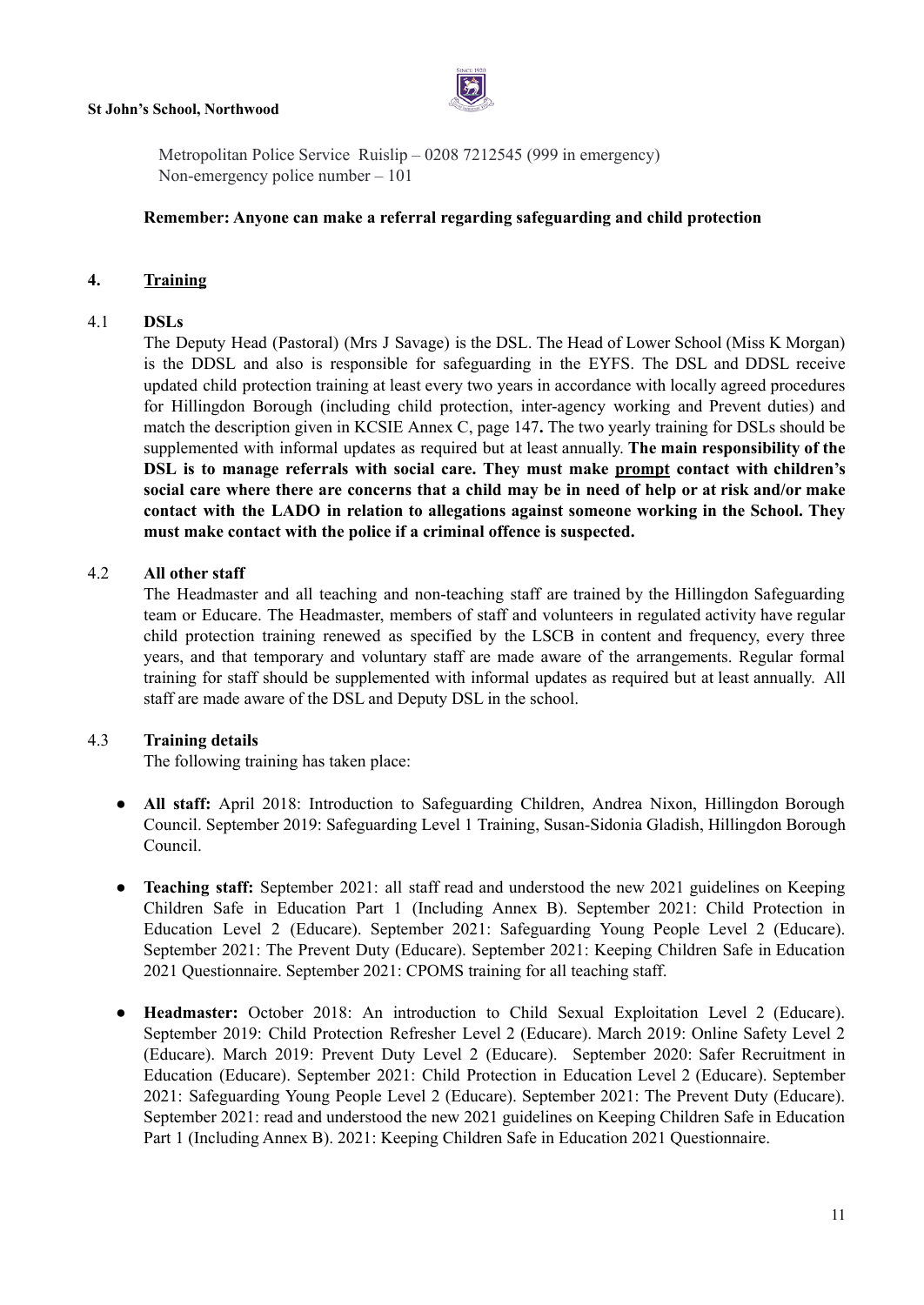

- **Deputy Head (Pastoral):** April 2019: Online Safety (Educare). September 2019: Child Protection Refresher Level 2. March 2019: The Prevent Duty (Educare). March 2019: Prevent Bullying (Educare). July 2020: Safeguarding Young People (Educare). August 2020: Child Protection Refresher (Educare). July 2020: Safeguarding Children Level 3 Designated Lead (E-magination Training). August 2020: Mental Wellbeing in Children and Young People - Level 2 (Educare). September 2020: Safer Recruitment in Education (Educare). September 2021: Safeguarding Young People Level 2 (Educare). September 2021: The Prevent Duty (Educare). September 2021: read and understood the new 2021 guidelines on Keeping Children Safe in Education Part 1 (Including Annex B). 2021: Keeping Children Safe in Education 2021 Questionnaire. October 2021: Mandatory Exploitation Training for DSLs (Hillingdon - Hannah Ives & Phil Skidmore)
- **Head of Lower School:** April 2018**:** Safeguarding refresher Hillingdon LADO. July 2018: Child protection in Education (Educare) July 2018: Child protection refresher (online). Online Safety (Educare 2019), July 2018: Safer recruitment in Education (Educare). July 2018: Prevent duty (Educare). July 2018: Online safety (educare). March 2019: Working Together to Safeguard Children Level 3 (Refresher Hillingdon Borough). January 2019: Prevent Bullying (Educare). February 2019: Prevent Duty (Educare). October 2019: Operation Encompass, Hillingdon Borough. September 2019: Safeguarding Level 1 Training. November 2019: Child Protection Refresher (Educare). January 2020: Domestic Abuse - Children And Young People (Educare). January 2020: supporting staff with wellbeing (Educare). Jan 2020: Mental wellbeing in Children (Educare). March 2021: Working Together to Safeguard Children Level 3 Refresher (Hillingdon). September 2021: Safeguarding Young People Level 2 (Educare). September 2021: The Prevent Duty (Educare). September 2021: read and understood the new 2021 guidelines on Keeping Children Safe in Education Part 1 (Including Annex B). 2021: Keeping Children Safe in Education 2021 Questionnaire. Oct 2021: Safer Recruitment in Education (Educare). Nov 2021: Safer Recruitment in Education (Educare).
- **All new staff:** Induction training of any new staff, including temporary staff, to St John's will include the safeguarding policy (alongside the Guide to Professional conduct/ whistleblowing/ Anti-Bullying/ E-Safety and Network/Staff Mobile Device/Behaviour policy covering all situations relevant to the school), the identity and function of the DSL(s) and a copy of Part 1 of KCSIE (including Annex B). Induction training also includes the school's safeguarding response to children who go missing from education. September 2021: Safeguarding Young People Level 2 (Educare). September 2021: The Prevent Duty (Educare). September 2021: read and understood the new 2021 guidelines on Keeping Children Safe in Education Part 1 (Including Annex B). 2021: Keeping Children Safe in Education 2021 Questionnaire.
- **All non-teaching support staff** have had additional safeguarding refresher training, September 2019: Safeguarding Level 1 Training, Susan-Sidonia Gladish, Hillingdon Borough Council. September 2021: Safeguarding Level 1, Hannah Ives, Child Protection Adviser to School's and Deputy LADO (LBH). September 2021: read and understood Annex B of the new 2021 guidelines on Keeping Children Safe in Education.
- **● Governors: P. MacDougall** June 2019: The Prevent Duty (Educare). June 2019: Child Protection Refresher (Educare). June 2019: Prevent Bullying (Educare). June 2019: Safer Recruitment in Education (Educare). January 2021: Governors Safeguarding & LADO Training (Hannah Ives at Hillingdon). September 2021: read and understood the new 2021 guidelines on Keeping Children Safe in Education Part 1 (Including Annex B). February 2022: Safeguarding Children Level 3 Designated Lead (E-magination Training).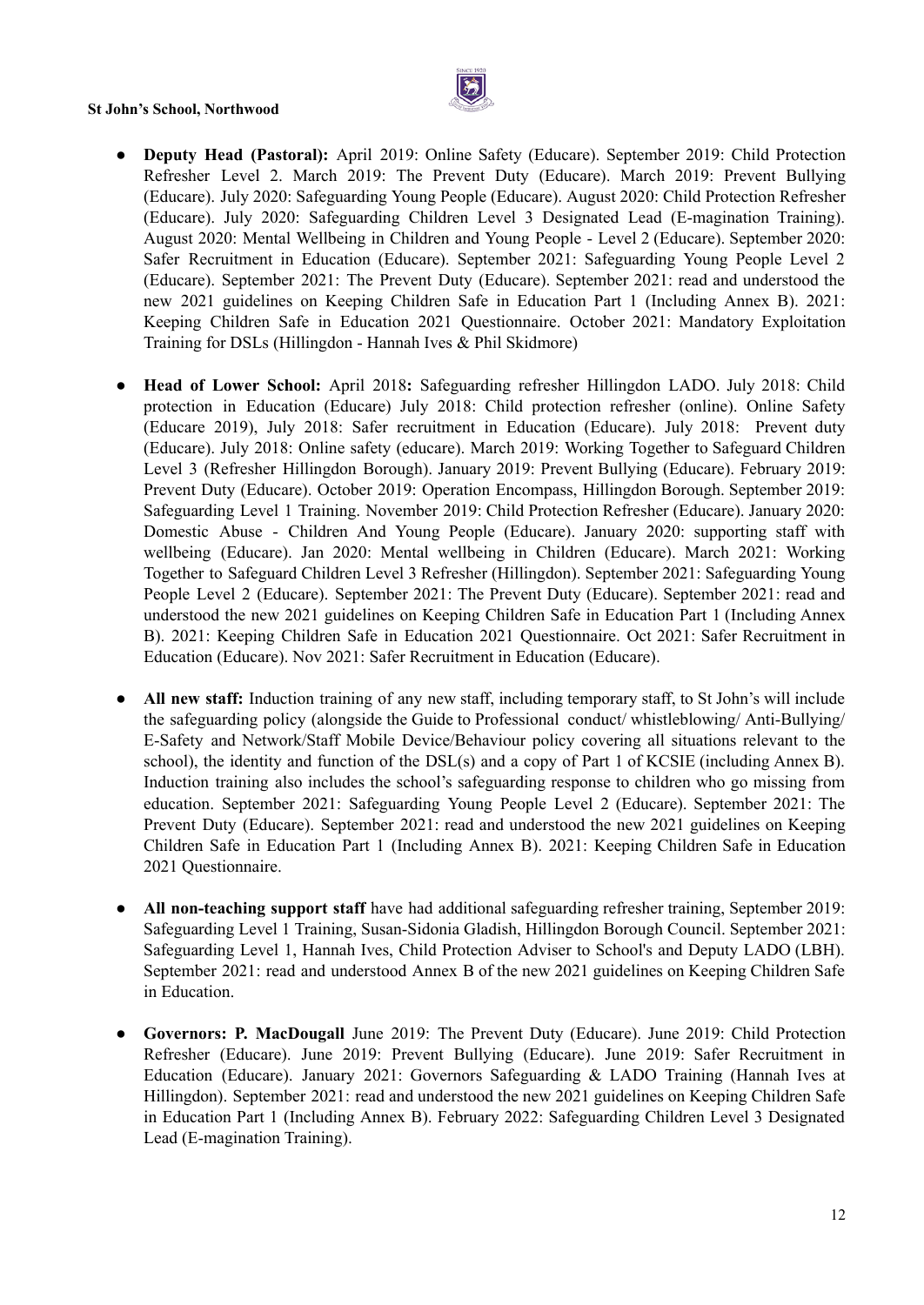

#### 5 **Evaluation/Monitoring of this policy**

#### 5.1 **Pastoral Committee**

This is carried out annually by the Pastoral Committee in the Autumn Term.

#### 5.2 **Nominated governor**

The nominated governor responsible for safeguarding undertakes an annual review of the school's safeguarding policy and procedures including checking the efficiency with which the related duties have been discharged. This review is reported to the full governing body in November each year who will ratify the policy and this will be signed off by the Chair of Governors.

#### 6 **Further information and useful documents**

#### 6.1 **DSLs have the following or they can be downloaded**

- Keeping Children Safe in Education [KCSIE](https://assets.publishing.service.gov.uk/government/uploads/system/uploads/attachment_data/file/999348/Keeping_children_safe_in_education_2021.pdf) 2021
- The London Procedures '5th edition' <http://www.londoncp.co.uk/index.html>
- Working Together to [Safeguard](https://assets.publishing.service.gov.uk/government/uploads/system/uploads/attachment_data/file/942454/Working_together_to_safeguard_children_inter_agency_guidance.pdf) Children
- What to do if you're [worried](https://assets.publishing.service.gov.uk/government/uploads/system/uploads/attachment_data/file/419604/What_to_do_if_you_re_worried_a_child_is_being_abused.pdf) a child is being abused

#### **7 Code of conduct for Staff contact with pupils**

#### **Introduction:**

Education professionals recognise that they may sometimes be the victims of false or malicious allegations of child abuse by pupils or their parents. All allegations of child abuse must be taken seriously. In order to minimise the risk of accusations being made against St John's staff it is important that we all follow this code. It should also be read in conjunction with the staff **Guide to Professional Conduct Policy**.

#### **THE CODE**

#### 7.1 **General**

We should take care that our relationships with pupils reflect the age and maturity of the pupils. It will be particularly important to ensure that all aspects of demeanour, language and attitudes - however conveyed - do not give rise to misunderstandings. Ambiguous or ambivalent comment and conduct, in particular, should be avoided. We should ensure that we are open, responsive and non-judgmental to concerns made by pupils and staff at all times.

#### 7.2 **Physical Contact**

Physical contact may be misconstrued by a pupil, parent or observer. We must not make gratuitous physical contact with pupils and should avoid attributing "touching" to our teaching style as a way of relating to pupils. There will be occasions when physical contact will be acceptable. In general these will fall into one of three categories:

#### 7.3 **Action to prevent harm or injury to the pupil or to others**

If it is necessary to prevent a pupil causing injury to him/herself or to others the use of minimum force and contact necessary to prevent harm or injury is acceptable and defensible. Such incidents must always be reported to parents the same day or as soon as is reasonably practicable.

#### 7.4 **Comforting a pupil in distress**

There is no easy definition of what is acceptable since much will depend on the circumstances, the age of the pupil, the extent and cause of the distress and the alternative means of providing comfort. We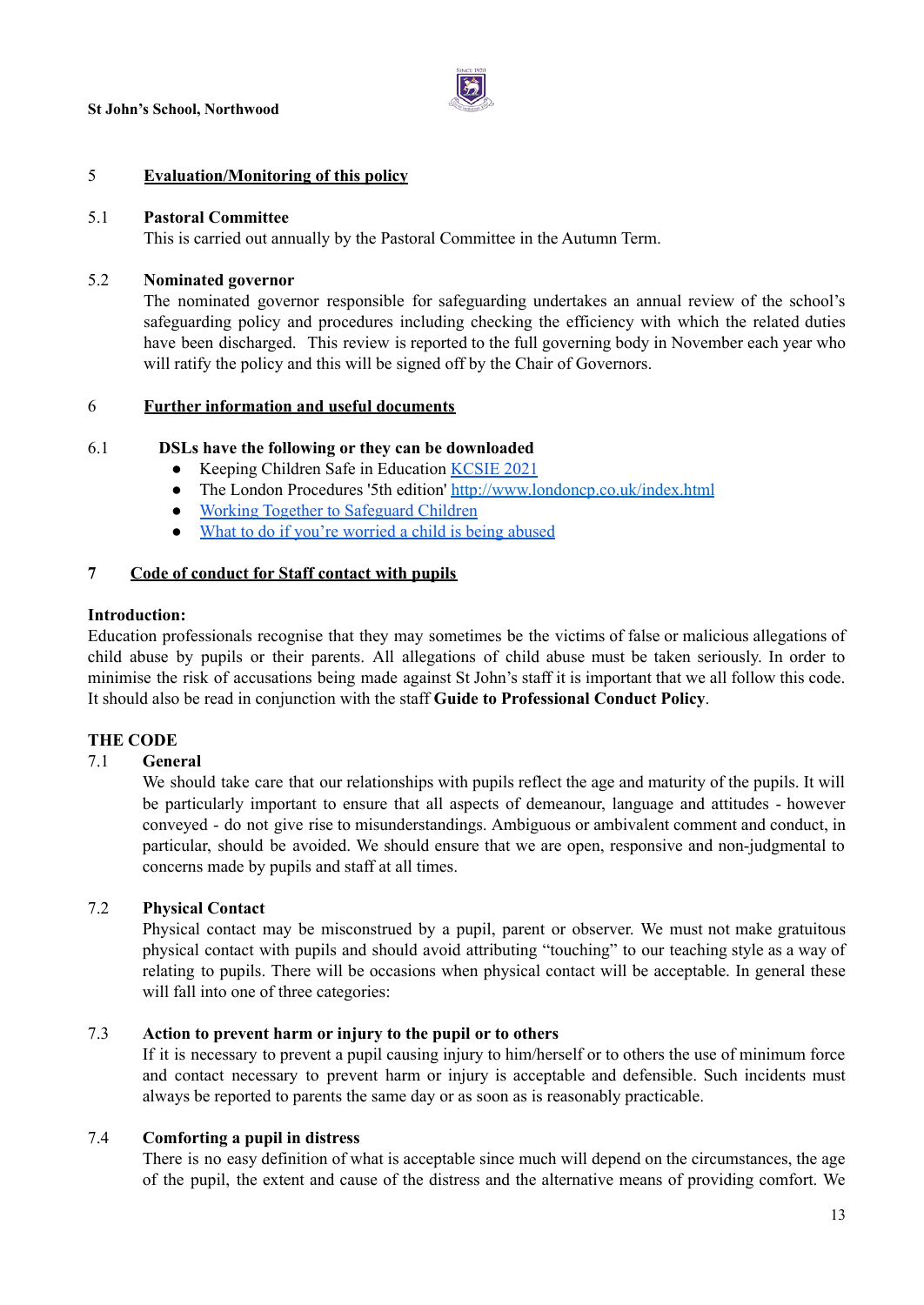need to use our professional judgement and discretion in relation to these factors. We should consider how others might perceive the action, even if no one else is present, and ensure that it does not develop into unnecessary contact. Particular care must be taken in instances, which involve the same pupil over a period of time.

#### 7.5 **Unavoidable contact**

This is a particularly sensitive issue in subjects such as Physical Education, Music and Drama. All teachers must be alert to the possibilities of misinterpreting any contact, especially in instances such as one-to-one tuition in music. To avoid such misunderstanding all planned contact must be demonstrably unavoidable. It may be, for example, that alternative methods involving demonstrations by a particularly competent pupil are more appropriate.

#### 7.6 **Corporal Punishment**

Any form of physical punishment is prohibited under disciplinary procedures and potentially actionable in law. This also applies to any form of physical response to misbehaviour.

#### 7.7 **Private meetings**

Private meetings, by their very nature, provide opportunities for pupils to make malicious allegations. We must therefore recognise this possibility and plan such meetings accordingly. It is advisable to choose to meet in rooms where the door can be left open and not in private offices. Under no circumstances should meetings with individual pupils be arranged off the school premises. This includes the transporting of individual children in private cars. In many cases it will be advisable for another adult to be present or in a position to minimise risk during any interview.

#### 7.8 **First Aid**

The existence of any life threatening or serious condition will determine the suitability and necessity of physical contact. In the absence of such justification employees who administer first aid should ensure that, wherever possible, other children or another adult can be present if there is any doubt over the possibility of any physical contact being misconstrued.

#### 7.9 **Teaching materials**

The use of books, videos and films of an explicit or sensitive nature, particularly in relation to language, violence or sexual behaviour must be given careful consideration to ensure that its selection is not subsequently misinterpreted. There should always, therefore, be a clear link with the targets of the teacher's programme.

#### 7.10 **Reporting Incidents**

Teachers should report any concerns they may have following any incident where s/he feels that his/her actions may have been misinterpreted. This report should be made to the Headmaster as soon as possible after the incident and should include as an immediate follow-up the preparation of a written note of the incident, a copy of which should be given to the Headmaster.

#### 7.11 **Personal letters, mobile phones, photography and online communication**

This advice must be read in conjunction with the **Staff [Mobile](https://docs.google.com/document/d/1WR7Z5Rm1xNCTOaCOfMamdTUtneuzIxyRgOQtCcFGFyQ/edit) Device** policy. It is rarely appropriate for teachers to write personal notes or letters, to communicate by mobile phone or to send an email, to individual pupils. This advice is not intended to stop the use of internal e-mail at St John's for the provision and submission of work, advice over aspects of subjects being covered or other professional matters. It is never appropriate to give pupils your personal mobile phone number. Except with specific permission from the SLT, staff may not use their own cameras, phones or other equipment to take pictures in school or at school events. A school camera is available for this purpose. If staff go out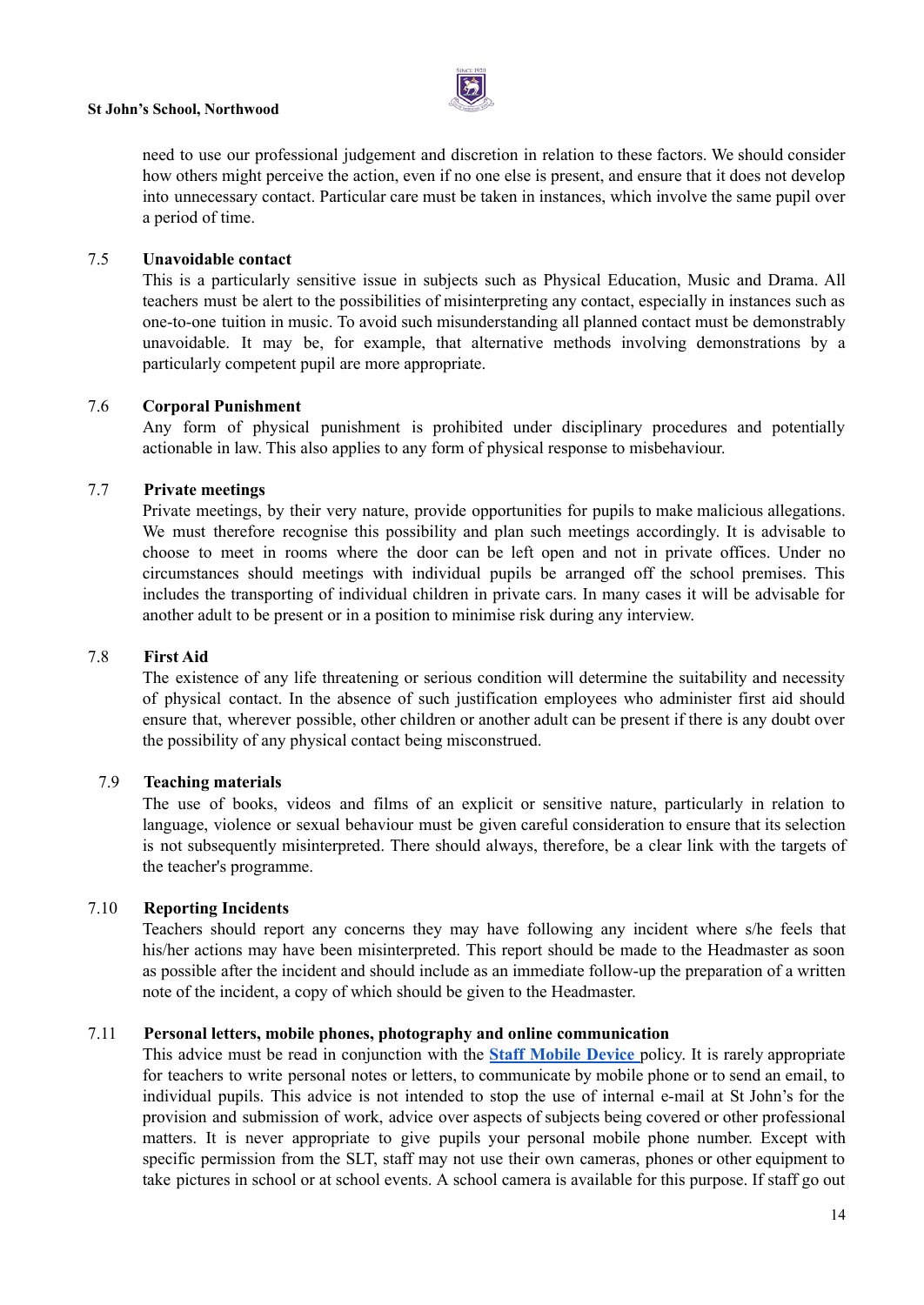

on a trip and, with permission, take pictures on their phone then our policy is that these are then uploaded to our server and deleted from their own devices as soon as is reasonably possible. 'Mobile free' areas must be observed at all times. Under no circumstances is any member of staff permitted to take images or make recordings of EYFS pupils on a personal mobile device.

#### 7.12 **Staff contact with pupils**

In order to minimise the risk of accusations being made against staff, governors will ensure, through the Headmaster, that all staff are aware of the following guidance taken from KCSIE – Sept 2021.

- Staff are responsible for their own actions and behaviour and should avoid any conduct which would lead any reasonable person to question their motivation and intentions
- Staff should work, and be seen to work in an open and transparent way (especially when working with individual pupils e.g. one-to-one coaching, sports coaching, conveying a pupil by car). Staff should not allow pupils to visit their place of residence
- Staff must not engage in inappropriate electronic communication with a pupil
- Staff should discuss and /or take advice promptly from their line manager or another senior member of staff over any incident, which may give rise for concern
- Records will be made of any such incidents and of decisions made

#### 7.13 **FOOTNOTE**

The purpose of this section is to promote the highest standards of care for young people and to protect teachers and others from the potentially devastating consequences of false allegations. It is an unfortunate fact that society is less trusting and that, on occasions, cases have come to light, which have justified the increased level of mistrust. All teachers are urged to consider how they can safeguard their own position in the light of this advice without giving up important personal principles of care and trust. Whenever doubt exists any teacher should seek the advice of his/her Headmaster or an experienced colleague. As a school, St John's should have a culture of safety and of raising concerns surrounding safeguarding issues. We must have a culture of valuing staff and of reflective practice. Through the school's **Whistleblowing Policy** (appendix C) there are procedures for reporting and handling concerns, including about poor or unsafe practice and potential failures in the school's safeguarding regime, provision for mediation and dispute resolution where necessary.

#### **8 What is abuse and neglect?**

#### 8.1 **Definition of 'Significant Harm'**

The Children Act 1989 defines 'harm' as "ill-treatment or the impairment of health or development". 'Development' means physical, intellectual, emotional, social or behavioural development; 'health' means physical or mental health; and 'ill-treatment' includes sexual abuse and forms of ill-treatment which are not physical. As a result of the Adoption and Children Act 2002, the definition of harm also includes "impairment suffered by hearing or seeing the ill-treatment of another".

According to Working [Together](https://assets.publishing.service.gov.uk/government/uploads/system/uploads/attachment_data/file/779401/Working_Together_to_Safeguard-Children.pdf) 2018, significant harm refers to "the threshold that justifies compulsory intervention in family life in the best interests of children, and gives LAs a duty to make enquiries to decide whether they should take action to safeguard or promote the welfare of a child who is suffering or likely to suffer significant harm".

The legislation, however, does not define the line between 'harm' and 'significant harm'. As a practitioner, you should give 'significant' its ordinary meaning (i.e. considerable, noteworthy or important). The child's particular characteristics also need to be taken into consideration. For example,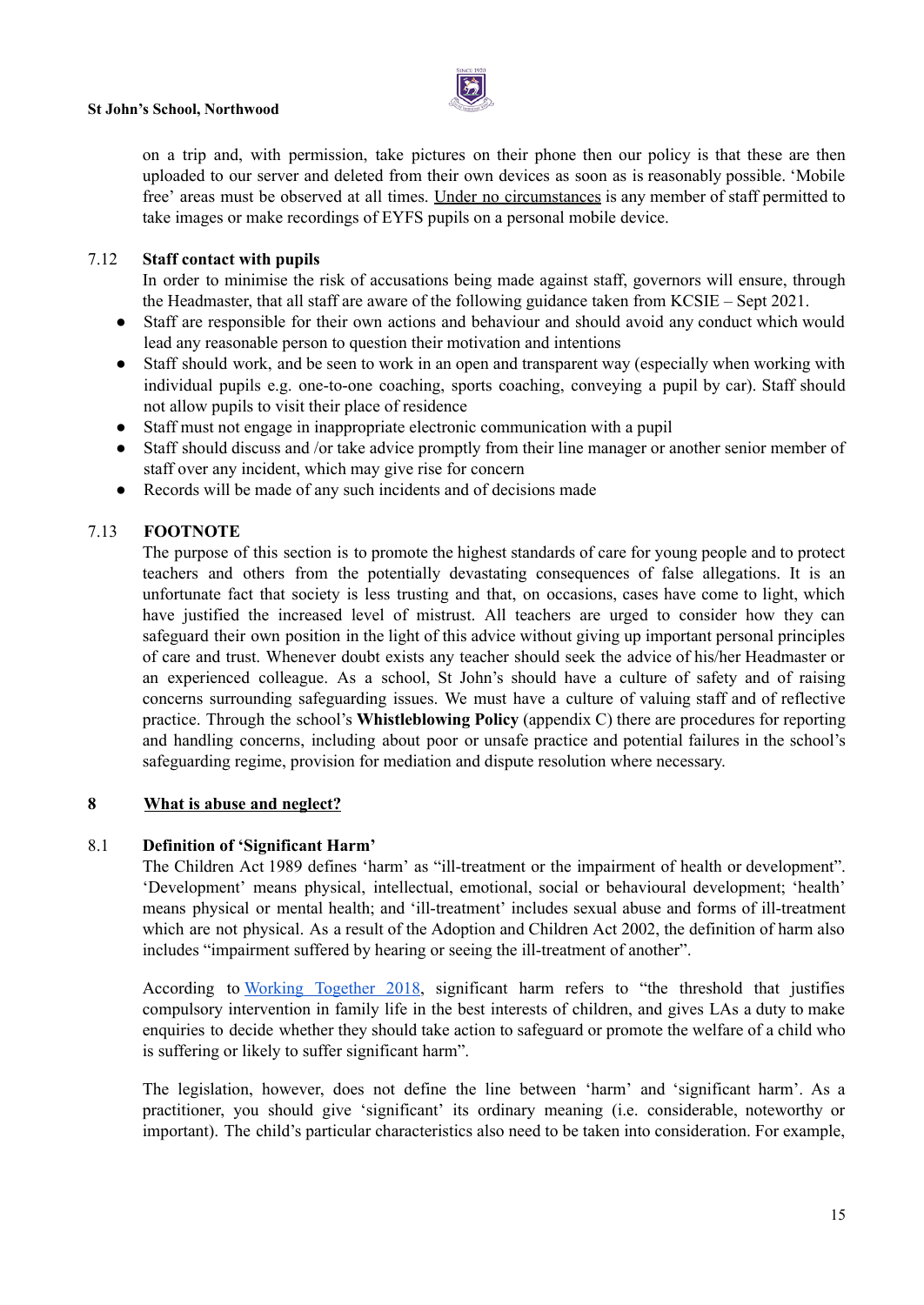

a child left home alone at the age of 3 could be at risk of significant harm, whereas a child aged 13 years may be less likely so. The test will be subjective to the particular circumstances.

Whether the harm is significant is determined by comparing the child's health and development with what could reasonably be expected from a similar child. For example, if a child is failing to meet developmental or physical milestones, it is necessary to determine whether this is the result of a lack of "good enough" parenting. There is no clearly defined criteria to judge whether harm meets the threshold of 'significant'—it can be the result of a traumatic event or a compilation of acute and long-standing events. As highlighted in Working Together, "Some children live in family and social circumstances where their health and development are neglected. For them, it is the corrosiveness of long-term emotional, physical or sexual abuse that causes impairment to the extent of constituting significant harm."

Working Together lists the following as factors to consider in understanding and identifying significant harm:

- The nature of harm, in terms of maltreatment or failure to provide adequate care;
- The impact on the child's health and development;
- The child's development within the context of their family and wider environment;
- Any special needs, such as a medical condition, communication impairment or
- disability, that may affect the child's development and care within the family;
- The capacity of parents to meet adequately the child's needs; and
- The wider and environmental family context.

Abuse and neglect are forms of maltreatment of a child. Somebody may abuse or neglect a child by inflicting harm, or by failing to prevent harm. Children may be abused in a family or in an institutional or community setting; by those known to them, or more rarely, by a stranger. They may be abused by an adult or adults, or another child or children. For children with SEN and Disabilities an awareness of mood, behaviour and injury abuse will also be taken into account. **At St John's we recognise the particular vulnerabilities of children with special educational needs and/or disabilities**.

#### 8.2 **Abuse**

A form of maltreatment of a child. Somebody may abuse or neglect a child by inflicting harm or by failing to act to prevent harm. Children may be abused in a family or in an institutional or community setting by those known to them or, more rarely, by others. Abuse can take place wholly online or technology may be used to facilitate offline abuse. They may be abused by an adult or adults or by another child or children. Extra familial harms take a variety of different forms and children can be vulnerable to multiple harms including (but not limited to) sexual exploitation, criminal exploitation and serious youth violence. All staff should consider whether children are at risk of abuse or exploitation in situations outside their families.

#### 8.3 **Physical Abuse**

Physical abuse may involve hitting, shaking, throwing, poisoning, burning or scalding, drowning, suffocating, or otherwise inflicting physical harm to a child. Physical harm may also be caused when a parent or carer fabricates the symptoms of, or deliberately induces illness in a child (Fabricated/induced illness FII).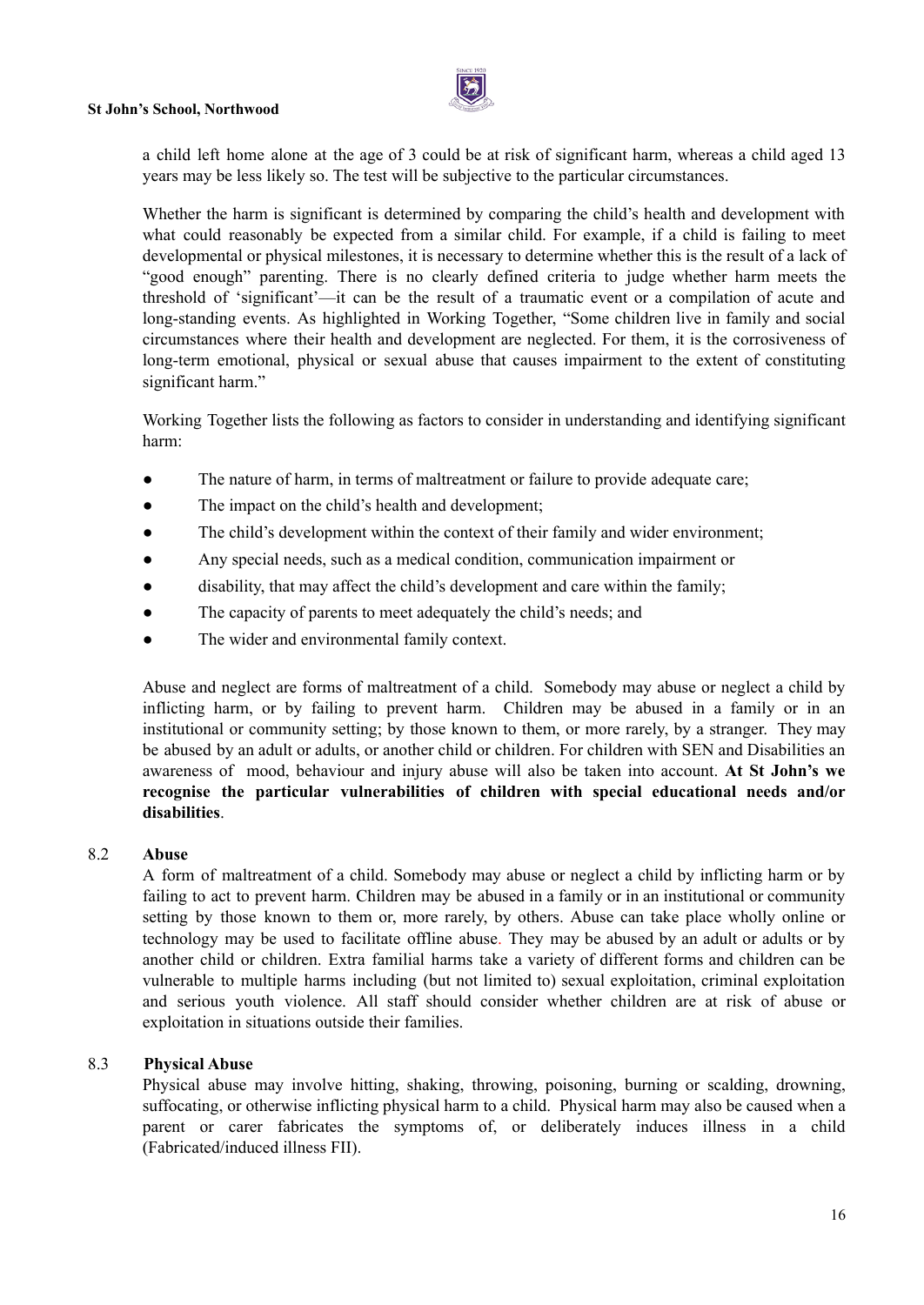

#### 8.4 **Emotional Abuse**

Emotional abuse is the persistent emotional maltreatment of a child, such as to cause severe and persistent adverse effects on the child's emotional development. It may involve conveying to children that they are worthless or unloved, inadequate, or valued only, insofar as they meet the needs of another person. It may include not giving the child opportunities to express their view, deliberately silencing them or making fun of what they say or how they communicate. It may feature age or developmentally inappropriate expectations being imposed on children. These may include interactions that are beyond the child's development capability, as well as overprotection and limitation of exploration and learning, or preventing the child participating in normal social interaction. It may involve seeing or hearing the ill-treatment of another. It may involve more serious bullying (including cyberbullying) causing children frequently to feel frightened or in danger, or the exploitation or corruption of children. Some level of emotional abuse is involved in all types of maltreatment of a child, though it may occur alone.

#### 8.5 **Sexual Abuse including Child Sexual Exploitation**

Sexual abuse involves forcing or enticing a child or young person to take part in sexual activities, not necessarily involving a high level of violence, whether or not the child is aware of what is happening. The activities may involve physical contact, including assault by penetration (e.g. rape or oral sex), or non-penetrative acts, such as masturbation, kissing, rubbing and touching outside clothing. They may include non-contact activities, such as involving children in looking at, or in the production of, sexual images or watching sexual activities, or encouraging children to behave in sexually inappropriate ways, or grooming a child in preparation for abuse (including via the internet) or for the purpose of child trafficking. Sex abuse of children by children. Sexual abuse is not solely perpetrated by adult males. Women can also commit acts of sexual abuse as can other children. Section 5B of the Female Genital Mutilation Act 2003 (as inserted by section 74 of the Serious Crime Act 2015) places a statutory duty upon teachers along with regulated health and social care professionals in England and Wales, to report to the police where they discover (either through disclosure by the victim or visual evidence) that FGM appears to have been carried out on a girl under 18. Those failing to report such cases will face disciplinary sanctions. It will be rare for teachers to see visual evidence, and they should not be examining pupils, but the same definition of what is meant by "to discover that an act of FGM appears to have been carried out" is used for all professionals to whom this mandatory reporting duty applies. Information on when and how to make a report can be found at Mandatory reporting of female genital mutilation procedural information.

Whilst we are a boy's school, we must be vigilant to the possibility of Female Genital Mutilation (FGM) occurring in families at St John's. The risk factors associated with FGM include:

- low level of integration into UK society
- mother or sister who has undergone FGM
- girls who are withdrawn from PSHCEE lessons
- a visiting female elder from the country of origin
- being taken on a long holiday to the family's country of origin
- talk about a 'special' event or procedure to 'become a woman

As of October 2015 it is now mandatory for teachers to report to the police where they discover an act of FGM which appears to have been carried out. The contact details for the Metropolitan Police Service Northwood are Telephone: 01923 828212

#### **Child Sexual Exploitation**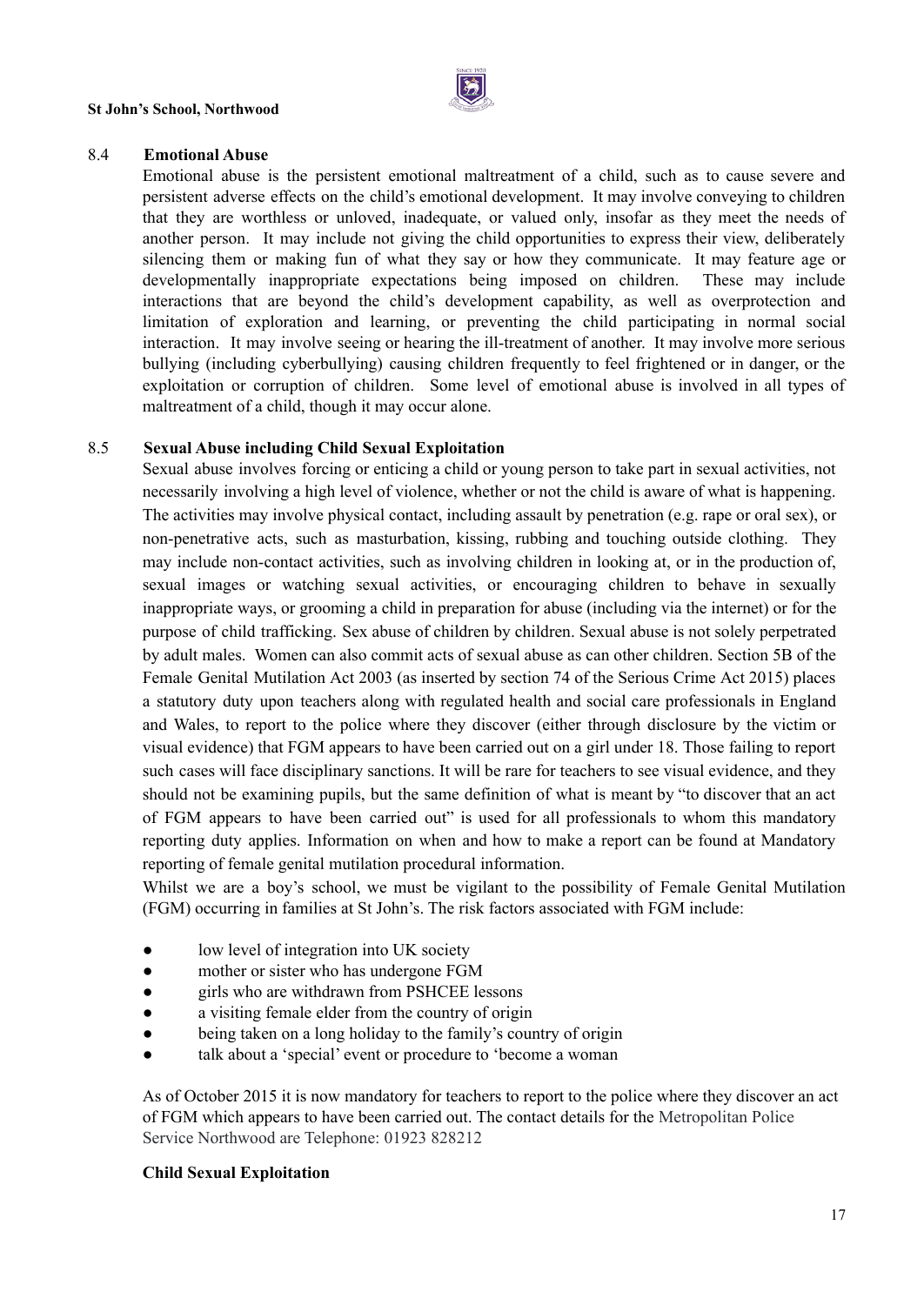

The definition of child sexual exploitation is as follows:

Child Sexual Exploitation and Child Criminal Exploitation are forms of abuse and both occur where an individual or group takes advantage of an imbalance of power to coerce, manipulate or deceive a child or young person under the age of 18 into sexual or criminal activity, whilst age maybe the most obvious this power imbalance can also be due to a range of other factors, including gender, sexual identity, cognitive ability, physical strength, status and access to economic or other resources (a) in exchange for something the victim needs or wants, and/or (b) for the financial advantage or increased status of the perpetrator or facilitator. The abuse can be perpetrated by individuals or groups , males of females, and children or adults. The abuse can be a one off occurrence or series of incidents over time and range from opportunistic to complex organised abuse. It can involve force or enticement 'based methods of compliance and may or may not be accompanied by violence or threats of violence. The victim may have been sexually exploited even if the sexual activity appears consensual. Child sexual exploitation does not always involve physical contact; it can also occur through the use of technology. DfE Child Sexual Exploitation (February 2017).

Child Sexual Exploitation (CSE) is a type of sexual abuse in which children are sexually exploited for money, power or status. It can involve violent, humiliating and degrading sexual assaults. In some cases, young people are persuaded or forced into exchanging sexual activity for money, drugs, gifts, affection or status. Consent cannot be given, even where a child may believe they are voluntarily engaging in sexual activity with the person who is exploiting them. Children or young people may be tricked into believing they are in a loving consensual relationship. Child sexual exploitation does not always involve physical contact and can happen wholly online or technology may be used to facilitate offline abuse. A significant number of children who are victims of sexual exploitation go missing from home, care and education at some point. Warning signs can easily be mistaken for 'normal' teenage behaviour. Some of the following signs may be indicators of sexual exploitation:

- Children who appear with unexplained gifts or new possessions;
- Children who associate with other young people involved in exploitation;
- Children who have older boyfriends or girlfriends:
- Children who suffer from sexually transmitted infections or become pregnant;
- Children who suffer from changes in emotional well-being;
- Children who misuse drugs and alcohol:
- Children who go missing for periods of time or regularly come home late;
- Children who take part in consensual and non-consensual sharing of nude and semi-nude images and/or videos;
- Children who regularly miss school or education or do not take part in education;
- Be involved in abusive relationships, intimidated and fearful of certain people or situations;
- Forced marriage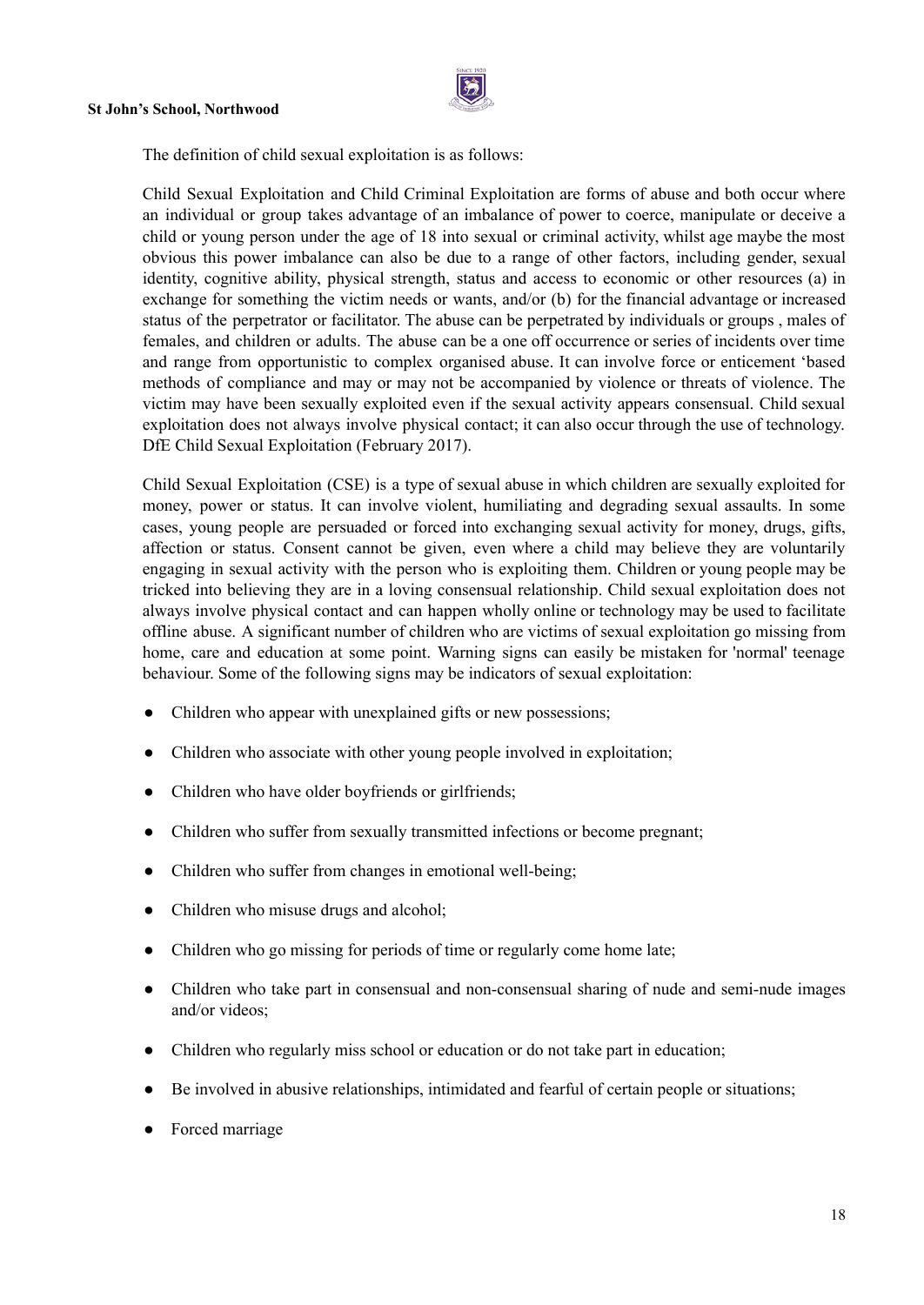

- County lines
- Hang out with groups of older people, or antisocial groups;
- Get involved in gangs, gang fights, gang membership, honour based violence
- Spend time at places of concern, such as hotels or known brothels
- Not know where they are, because they have been moved around the country

(Further advice is available at [www.nspcc.org.uk](http://www.nspcc.org.uk/) and the government document ['What](https://www.gov.uk/government/uploads/system/uploads/attachment_data/file/279511/step_by_step_guide.pdf) to do if you suspect a child is being sexually [exploited'](https://www.gov.uk/government/uploads/system/uploads/attachment_data/file/279511/step_by_step_guide.pdf))

CSE can affect any child, who has been coerced into engaging in sexual activities. This includes 16 and 17 year olds who can legally consent to have sex. Some children may not realise they are being exploited e.g. they believe they are in a genuine romantic relationship. CSE can occur over time or be a one-off occurrence, and may happen without the child's immediate knowledge e.g. through others sharing videos or images of them on social media. Both child sexual exploitation and child criminal exploitation are forms of abuse and both occur where an individual or group takes advantage of an imbalance of power to coerce, manipulate or to deceive a child into sexual or criminal activity.

#### 8.6 **Neglect**

Neglect is the persistent failure to meet a child's basic physical and/or psychological needs, likely to result in the serious impairment of the child's health or development. Neglect may occur during pregnancy as a result of maternal substance abuse. Once a child is born, neglect may involve a parent or carer failing to provide adequate food and clothing, shelter, including exclusion from home or abandonment. Neglect is failing to protect a child from physical and emotional harm or danger, failure to ensure adequate supervision including the use of inadequate care-givers, or the failure to ensure access to appropriate medical care or treatment. It may also include neglect of, or unresponsiveness to a child's basic emotional needs.

#### 8.7 **Domestic Abuse**

The Domestic Abuse Act 2021 received Royal Assent on 29 April 2021. The Act introduces the first ever statutory definition of domestic abuse and recognises the impact of domestic abuse on children, as victims in their own right, if they see, hear or experience the effects of abuse. The statutory definition of domestic abuse, based on the previous cross-government definition, ensures that different types of relationships are captured, including ex-partners and family members. The definition captures a range of different abusive behaviours, including physical, emotional and economic abuse and coercive and controlling behaviour. Both the person who is carrying out the behaviour and the person to whom the behaviour is directed towards must be aged 16 or over and they must be "personally connected" (as defined in section 2 of the 2021 Act).

Types of domestic abuse include intimate partner violence, abuse by family members, teenage relationship abuse and child/adolescent to parent violence and abuse. Anyone can be a victim of domestic abuse, regardless of gender, age, ethnicity, socioeconomic status, sexuality or background and domestic abuse can take place inside or outside of the home. The government will issue statutory guidance to provide further information for those working with domestic abuse victims and perpetrators, including the impact on children.

All children can witness and be adversely affected by domestic abuse in the context of their home life where domestic abuse occurs between family members. Experiencing domestic abuse and/or violence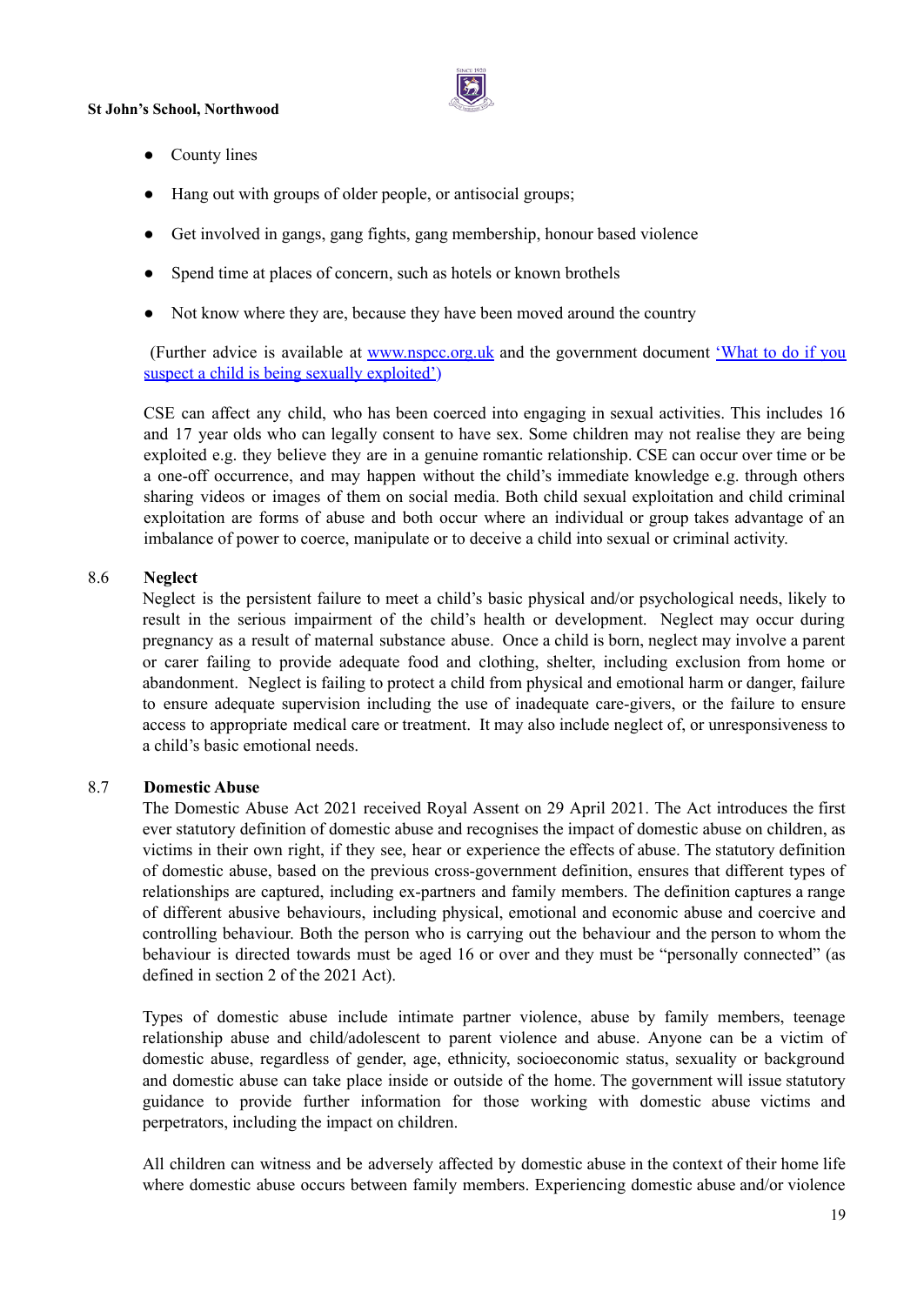

can have a serious, long lasting emotional and psychological impact on children. In some cases, a child may blame themselves for the abuse or may have had to leave the family home as a result.

Young people can also experience domestic abuse within their own intimate relationships. This form of peer on peer abuse is sometimes referred to as 'teenage relationship abuse'. Depending on the age of the young people, this may not be recognised in law under the statutory definition of 'domestic abuse' (if one or both parties are under 16). However, as with any child under 18, where there are concerns about safety or welfare, child safeguarding procedures should be followed and both young victims and young perpetrators should be offered support. The Act's provisions, including the new definition, will be commenced over the coming months.

Domestic abuse can take many forms and includes, but is not limited to:

**Physical** - Assault, punching, kicking, hitting, forced imprisonment, biting, strangling, burning, dragging, using weapons, throwing objects

**Sexual** - Rape, sexual assault, forced prostitution, degradation, using objects, forced to watch or act in pornography

**Psychological** - Verbal or emotional abuse, threats to kill, blaming, mind games, criticism, accusations, jealousy and obsessive behaviours, manipulation, sleep deprivation

**Financial** - Preventing a person from getting or keeping a job, taking money, not permitting access to or withholding family income

**Isolation** - Not being allowed to see others, to see who you want, denied any form of contact with family or friends and any other support networks

Domestic abuse is **never** acceptable.

#### **How does it affect children?**

Children who witness domestic abuse are being **emotionally abused**.

In the majority of reported domestic abuse incidents, children have either been present in the same or a nearby room.

Children who witness, intervene or hear incidents are affected in many ways, even after a short time.

#### **Short-term effects:**

- Anxiety or depression
- Feeling frightened
- Becoming withdrawn
- Bed wetting
- Running away
- Aggressiveness or behavioural difficulties
- Problems with school, poor concentration
- Difficulty sleeping, emotional turmoil
- Eating disorders or alcohol or drug misuse

#### **Long-term effects**

- Lack of respect for the parent
- Loss of self confidence
- An inability to trust and form relationships
- Becoming overprotective or feeling responsible for the parent
- Feeling a 'loss of childhood'
- Problems at school, low education attainment
- Running away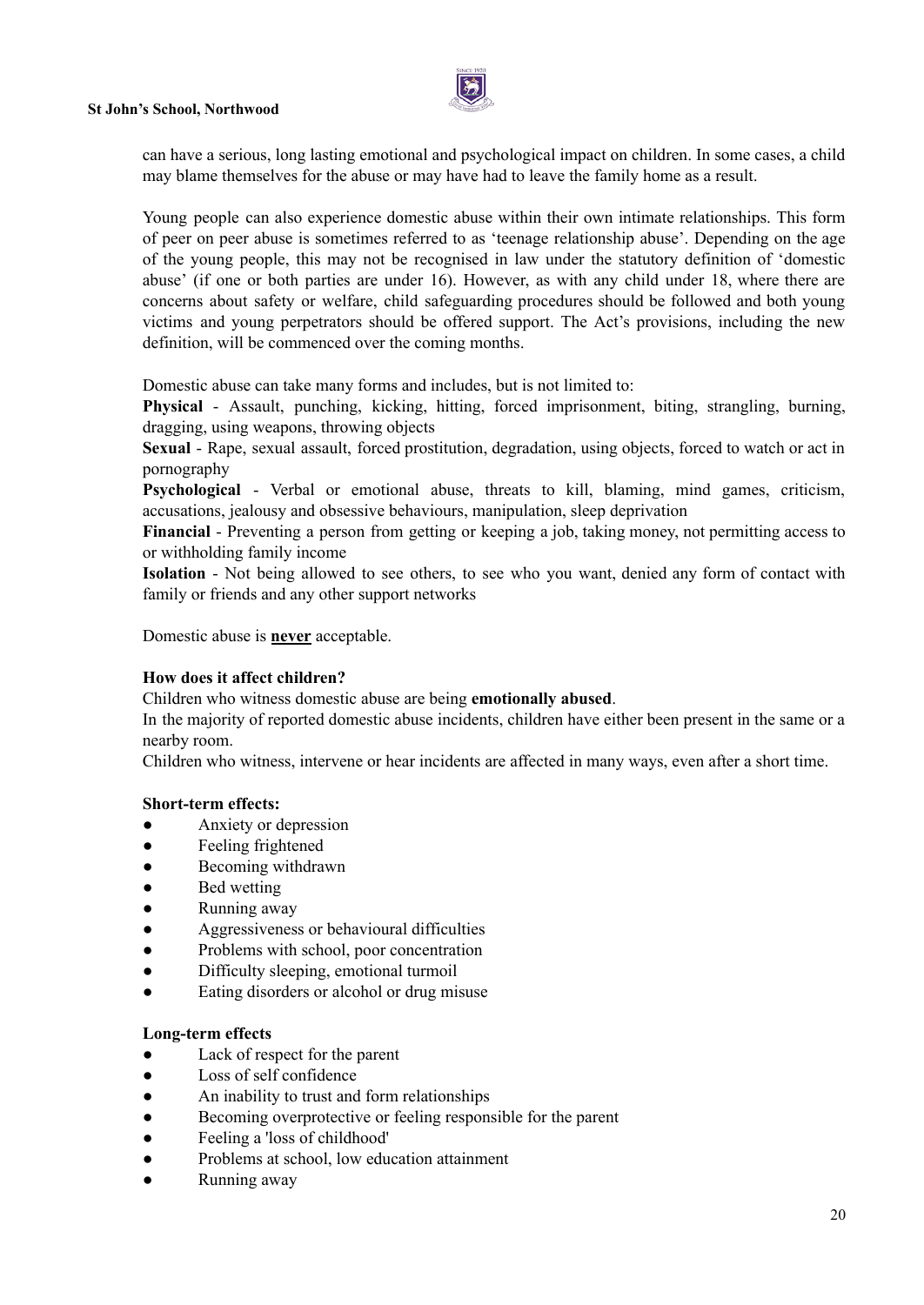

#### **Operation Encompass (see Appendix G)**

Operation Encompass operates in all police forces across England. It helps police and schools work together to provide emotional and practical help to children. The system ensures that when police are called to an incident of domestic abuse, where there are children in the household who have experienced the domestic incident, the police will inform the key adult (usually the designated safeguarding lead) in school before the child or children arrive at school the following day. This ensures that the school has up to date relevant information about the child's circumstances and can enable immediate support to be put in place, according to the child's needs. Operation Encompass does not replace statutory safeguarding procedures. Where appropriate, the police and/or schools should make a referral to children's social care if they are concerned about a child's welfare. More information about the scheme and how schools can become involved is available on the [Operation](https://www.operationencompass.org/) [Encompass](https://www.operationencompass.org/) website.

**National Domestic Abuse Helpline Refuge** runs the National Domestic Abuse Helpline, which can be called free of charge and in confidence, 24 hours a day on 0808 2000 247. Its website provides guidance and support for potential victims, as well as those who are worried about friends and loved ones. It also has a form through which a safe time from the team for a call can be booked. Additional advice on identifying children who are affected by domestic abuse and how they can be helped is available at:

- NSPCC- UK [domestic-abuse](https://www.nspcc.org.uk/what-is-child-abuse/types-of-abuse/domestic-abuse/) Signs Symptoms Effects
- [Refuge](https://www.refuge.org.uk/) what is domestic violence/effects of domestic violence on children
- [Safelives:](https://safelives.org.uk/knowledge-hub/spotlights/spotlight-3-young-people-and-domestic-abuse) young people and domestic abuse.

• [Domestic](https://www.gov.uk/government/publications/domestic-abuse-get-help-for-specific-needs-or-situations/domestic-abuse-specialist-sources-of-support) abuse: specialist sources of support - GOV.UK (www.gov.uk) (includes information for adult victims, young people facing abuse in their own relationships and parents experiencing child to parent violence/abuse)

• Operation [Encompass](https://www.operationencompass.org/) (includes information for schools on the impact of domestic abuse on children)

#### 8.8 **Peer on Peer (Child on Child) Abuse**

All staff should be aware that safeguarding issues can manifest themselves via peer on peer abuse, which includes vulnerable pupils with SEND. [KCSIE](https://assets.publishing.service.gov.uk/government/uploads/system/uploads/attachment_data/file/1007260/Keeping_children_safe_in_education_2021.pdf) 2021 Part 1 Peer on peer abuse Page 15 Paragraphs 46-50. This can be very subtle and staff should be aware of problems that can arise between older and younger pupils or pupils of the same age. And that it can happen both inside and outside of school and online. It is important that all staff recognise the indicators and signs of peer on peer abuse and know how to identify it and respond to reports. Any allegations of peer-on-peer abuse will be recorded through the School's CPOMS database and all serious incidents will be entered onto a file via the Designated Safeguarding Lead and kept secure in their office. All peer-on-peer allegations will be investigated following our Anti-Bullying and Behaviour Policies recommended procedure when an incident occurs:

- **[Anti-Bullying](https://docs.google.com/document/d/1Z7l-bDOzHnB1p-AIIM6OQgYui8oFX1UNW1susBcPYZQ/edit) Policy**
- [Behaviour](https://docs.google.com/document/d/1tkwxg-CoBclu1e1zNmdxtkPCVDwJCt2o21YZeiLrrRg/edit) Policy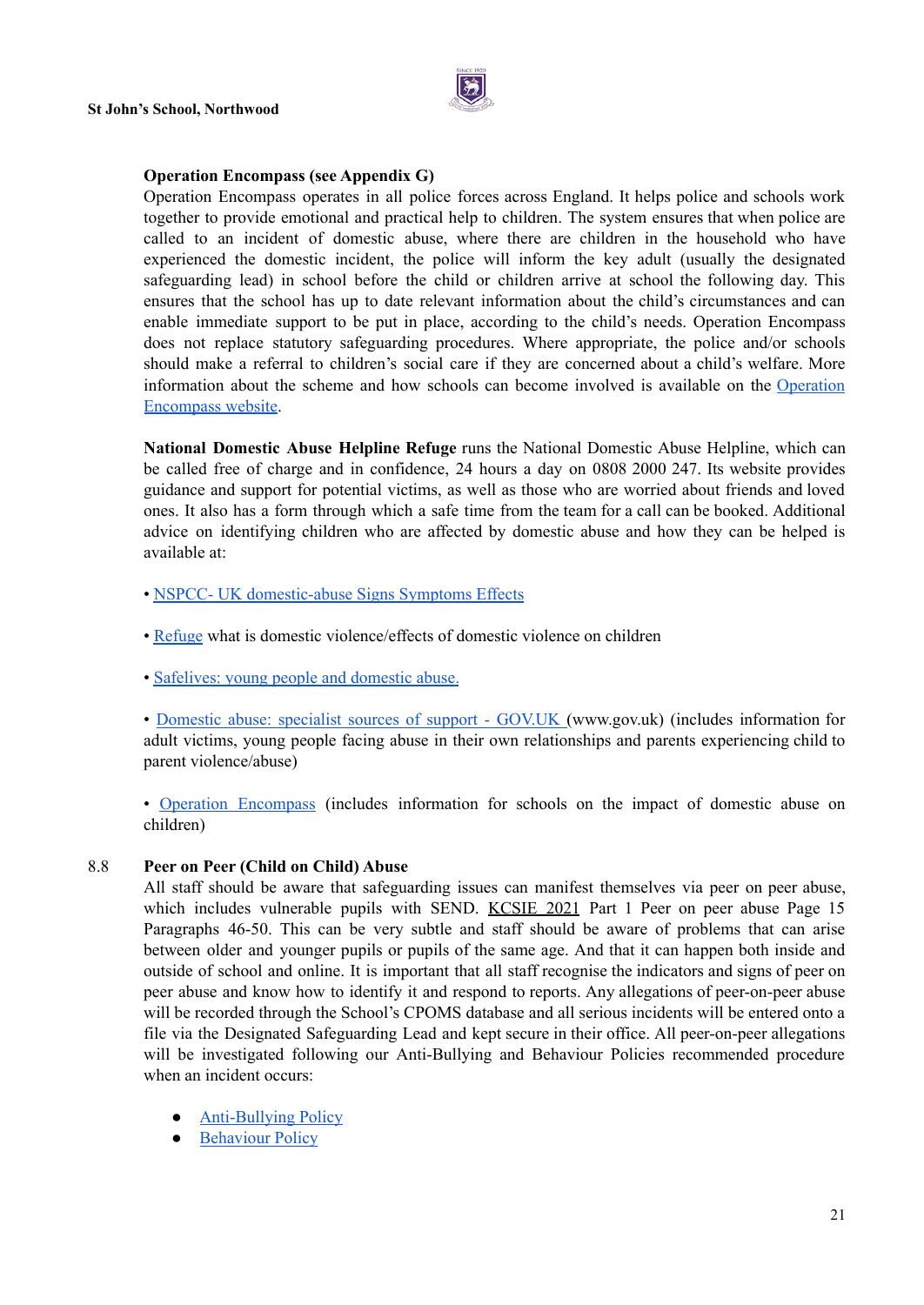

All staff should understand that even if there are no reports at St John's it does not mean it is not happening, it may be the case that it is just not being reported. As such it is important if staff have any concerns regarding peer on peer abuse they should speak to the DSL or Deputy DSL. All staff have an important role to play in preventing it and responding where they believe a child may be at risk from it. Where the School receives a report of peer on peer abuse, they will follow the principles as set out in part 5 of KCSIE and of those outlined in this policy. The School will listen and work with the young person, parents/carers and any multi agency partner required to ensure the safety and security of that young person. Concerns and actions must be recorded and appropriate referrals made if required. There is a zero-tolerance approach at St John's to peer on peer abuse.

Where an instance of peer-on-peer abuse has been disclosed the School's position is that all the children involved be treated as being 'at risk' whether victim or perpetrator. Support for the victim is important and is covered in the Anti-Bullying policy.

All serious cases of bullying will be referred to the Headmaster or Deputy Head (Pastoral) who will consult immediately with local external agencies, before further action is taken to obtain advice on whether a child is or might be at risk of significant harm. (Refer to the Anti-Bullying Policy). with this support. In fulfilling its responsibilities the School will take sufficient account of the nature and age range in the provisions made for safeguarding, making sure that at all times the victims receive the appropriate support through the pastoral system and if the need arises then the use of external agencies to assist.

It is essential that all staff understand the importance of challenging inappropriate behaviours between peers, many of which are listed below, that are actually abusive in nature. Downplaying certain behaviours, for example dismissing sexual harassment as "just banter", "just having a laugh", "part of growing up" or "boys being boys" can lead to a culture of unacceptable behaviours, an unsafe environment for children and in worst case scenarios a culture that normalises abuse leading to children accepting it as normal and not coming forward to report it.

Peer on peer abuse is most likely to include the following, but may not be limited to:

- bullying (including cyberbullying, prejudice-based and discriminatory bullying);
- abuse in intimate personal relationships between peers;

• physical abuse such as hitting, kicking, shaking, biting, hair pulling, or otherwise causing physical harm (this may include an online element which facilitates, threatens and/or encourages physical abuse);

• sexual violence, such as rape, assault by penetration and sexual assault; (this may include an online element which facilitates, threatens and/or encourages sexual violence);

• sexual harassment, such as sexual comments, remarks, jokes and online sexual harassment, which may be standalone or part of a broader pattern of abuse;

• causing someone to engage in sexual activity without consent, such as forcing someone to strip, touch themselves sexually, or to engage in sexual activity with a third party;

• consensual and non-consensual sharing of nudes and semi nudes images and or videos (also known as sexting or youth produced sexual imagery);

• upskirting, which typically involves taking a picture under a person's clothing without their permission, with the intention of viewing their genitals or buttocks to obtain sexual gratification, or cause the victim humiliation, distress or alarm;

• initiation/hazing type violence and rituals (this could include activities involving harassment, abuse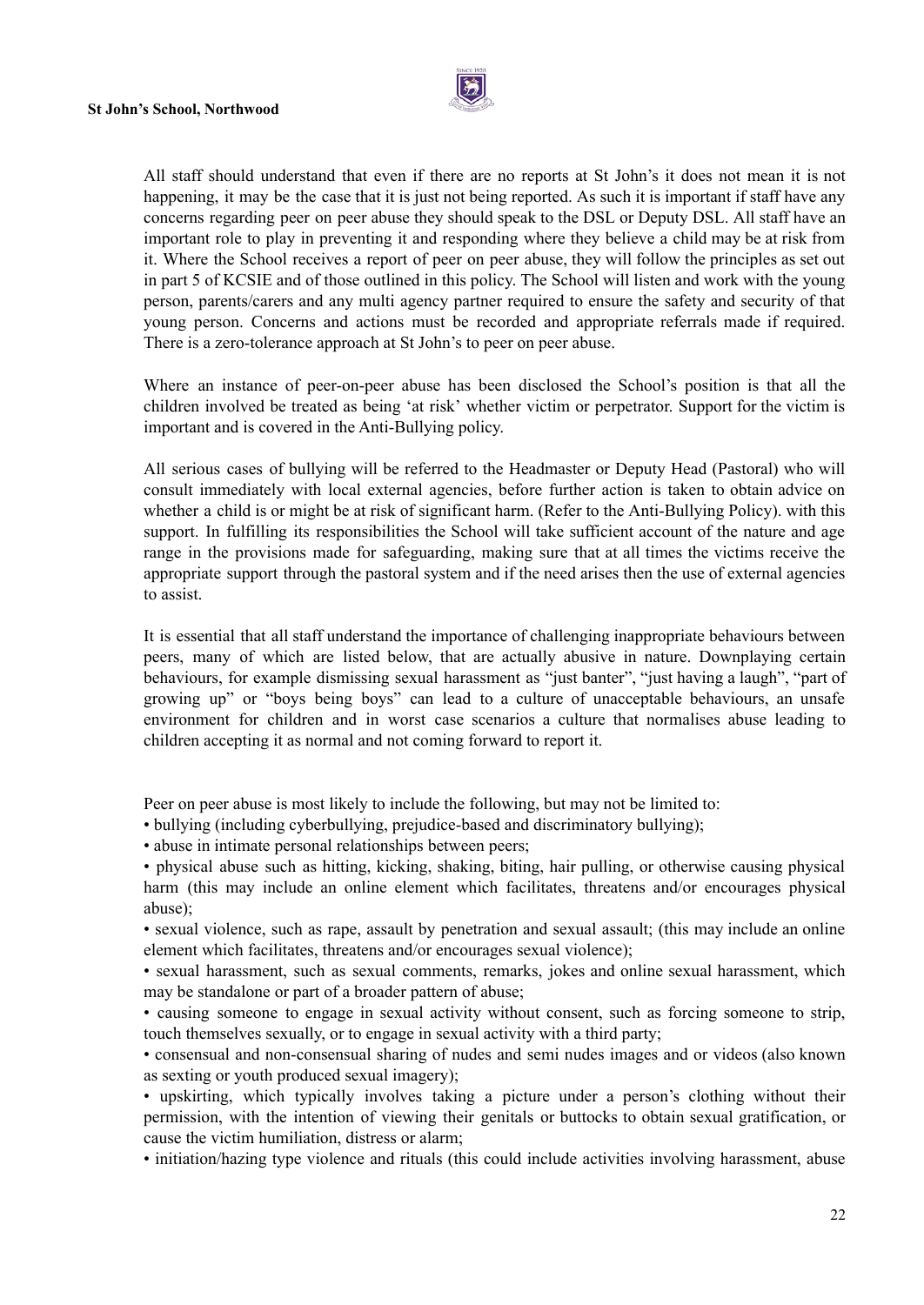

or humiliation used as a way of initiating a person into a group and may also include an online element)

#### 8.9 **Online Safety**

As schools and colleges increasingly work online, it is essential that children are safeguarded from potentially harmful and inappropriate online material. As such, governing bodies and proprietors should ensure appropriate filters and appropriate monitoring systems are in place. Additional information to support governing bodies and proprietors to keep their children safe online (including when they are online at home) is provided in Annex D pages 150-152 of KCSIE 2021.

The breadth of issues classified within online safety is considerable, but can be categorised into four areas of risk:

• **content:** being exposed to illegal, inappropriate or harmful content, for example: pornography, fake news, racism, misogyny, self-harm, suicide, anti-Semitism, radicalisation and extremism.

• **contact:** being subjected to harmful online interaction with other users; for example: peer to peer pressure, commercial advertising and adults posing as children or young adults with the intention to groom or exploit them for sexual, criminal, financial or other purposes'.

• **conduct:** personal online behaviour that increases the likelihood of, or causes, harm; for example, making, sending and receiving explicit images (e.g consensual and non-consensual sharing of nudes and semi-nudes and/or pornography, sharing other explicit images and online bullying).

• **commerce:** risks such as online gambling, inappropriate advertising, phishing and or financial scams. If you feel your pupils, students or staff are at risk, please report it to the Anti-Phishing Working Group [\(https://apwg.org/\)](https://apwg.org/).

Governing bodies and proprietors should ensure that children are taught about safeguarding, including online safety. Schools should consider this as part of providing a broad and balanced curriculum.

This may include covering relevant issues for schools through Relationships Education (for all primary pupils) and Relationships and Sex Education (for all secondary pupils) and Health Education (for all pupils in state-funded schools) was made compulsory from September 2020. Schools have flexibility to decide how they discharge their duties effectively within the first year of compulsory teaching and are encouraged to take a phased approach (if needed) when introducing these subjects. The statutory guidance can be found here:

Statutory guidance: relationships education relationships and sex education (RSE) and health education. Colleges may cover relevant issues through tutorials. The following resources may help schools and colleges:

• DfE advice for schools:

Teaching online safety in schools

- UK Council for Internet Safety (UKCIS)27 guidance: Education for a [connected-world](https://www.gov.uk/government/groups/uk-council-for-child-internet-safety-ukccis)
- National Crime Agency's CEOP education programme: [Thinkuknow](https://www.thinkuknow.co.uk/parents/who-are-we/)
- Public Health [England:](https://riseabove.org.uk/) Rise Above

#### 8.10 **Other types of Abuse and Neglect**

#### **Modern Slavery and the National Referral Mechanism**

Modern slavery encompasses human trafficking and slavery, servitude and forced or compulsory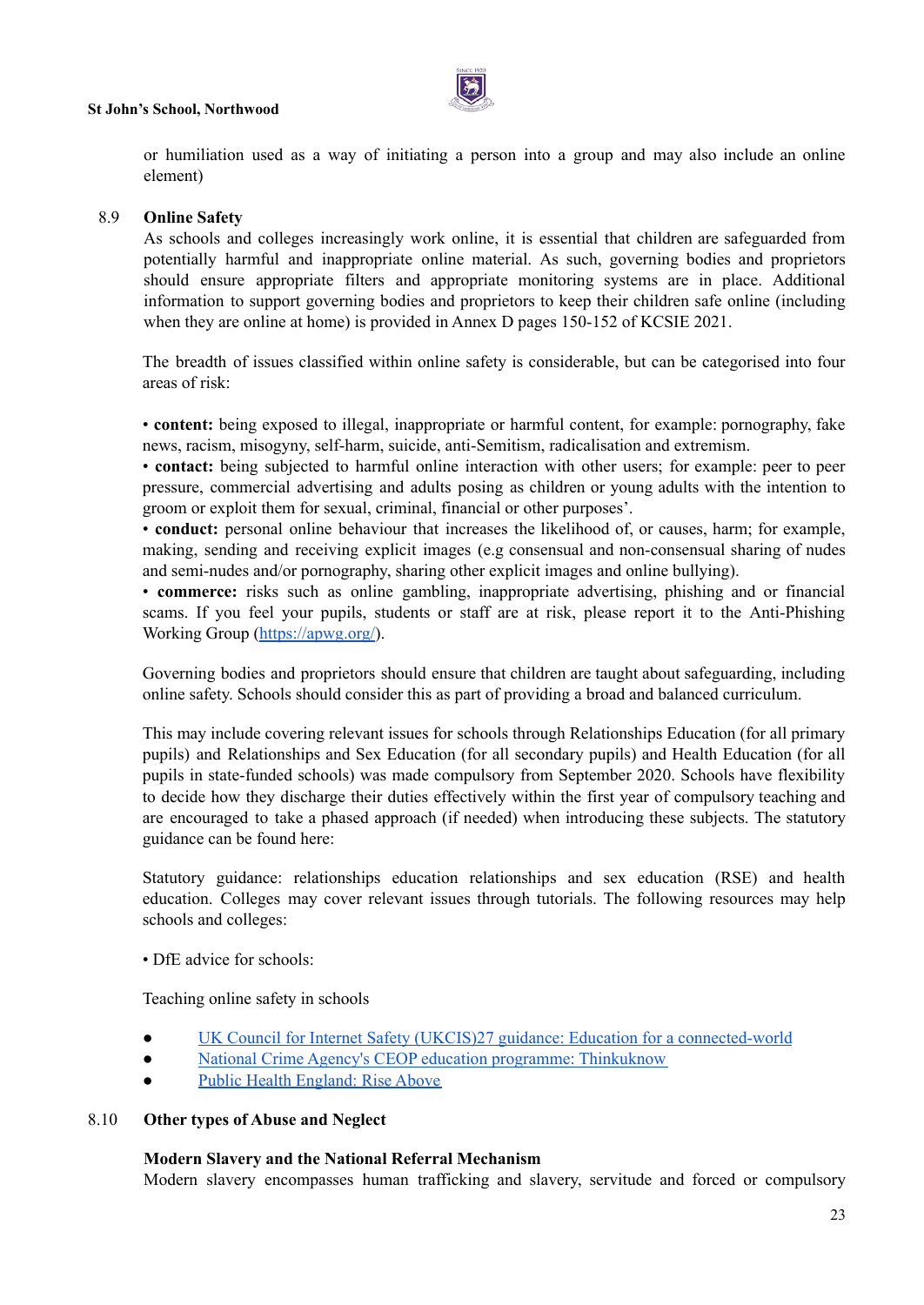

labour. Exploitation can take many forms, including: sexual exploitation, forced labour, slavery, servitude, forced criminality and the removal of organs.

#### **Cybercrime**

Cybercrime is criminal activity committed using computers and/or the internet. It is broadly categorised as either 'cyber-enabled' (crimes that can happen off-line but are enabled at scale and at speed on-line) or 'cyber dependent' (crimes that can be committed only by using a computer). Cyber-dependent crimes include;

- unauthorised access to computers (illegal 'hacking'), for example accessing a school's computer network to look for test paper answers or change grades awarded;
- denial of Service (Dos or DDoS) attacks or 'booting'. These are attempts to make a computer, network or website unavailable by overwhelming it with internet traffic from multiple sources; and, making, supplying or obtaining malware (malicious software) such as viruses, spyware, ransomware, botnets and Remote Access Trojans with the intent to commit further offence, including those above.
- Children with particular skill and interest in computing and technology may inadvertently or deliberately stray into cyber-dependent crime.

If there are concerns about a child in this area, the DSL (or DDSL), should consider referring into the Cyber Choices programme. This is a nationwide police programme supported by the Home Office and led by the National Crime Agency, working with regional and local policing. It aims to intervene where young people are at risk of committing, or being drawn into, low level cyber-dependent offences and divert them to a more positive use of their skills and interests.

Note that Cyber Choices does not currently cover 'cyber-enabled' crime such as fraud, purchasing of illegal drugs on-line and child sexual abuse and exploitation, nor other areas of concern such as on-line bullying or general on-line safety.

Additional advice can be found at: Cyber Choices, 'When to call the [Police'](https://www.npcc.police.uk/documents/Children%20and%20Young%20people/When%20to%20call%20police%20guidance%20for%20schools%20and%20colleges.pdf) and National Cyber Security Centre - ncsc.gov.uk School Safeguarding Procedures

#### **Child abduction and community safety incidents**

Child abduction is the unauthorised removal or retention of a minor from a parent or anyone with legal responsibility for the child. Child abduction can be committed by parents or other family members; by people known but not related to the victim (such as neighbours, friends and acquaintances); and by strangers. Other community safety incidents in the vicinity of a school can raise concerns amongst children and parents, for example, people loitering nearby or unknown adults engaging children in conversation. As children get older and are granted more independence (for example, as they start walking to school on their own) it is important they are given practical advice on how to keep themselves safe. Boys are regularly reminded about all aspects of safety both in and outside of the school community. For example, in addition to discussions about people that they do not know, before all school trips staff remind the children that if they become lost, they should seek out a staff member at the venue for help. Further information is available at: [www.actionagainstabduction.org](http://www.actionagainstabduction.org) and [www.clevernevergoes.org.](http://www.clevernevergoes.org)

#### **Children and the court system**

Children are sometimes required to give evidence in criminal courts, either for crimes committed against them or for crimes they have witnessed. There are two age appropriate guides to support children 5-11-year olds and 12-17 year olds. The guides explain each step of the process, support and special measures that are available. There are diagrams illustrating the courtroom structure and the use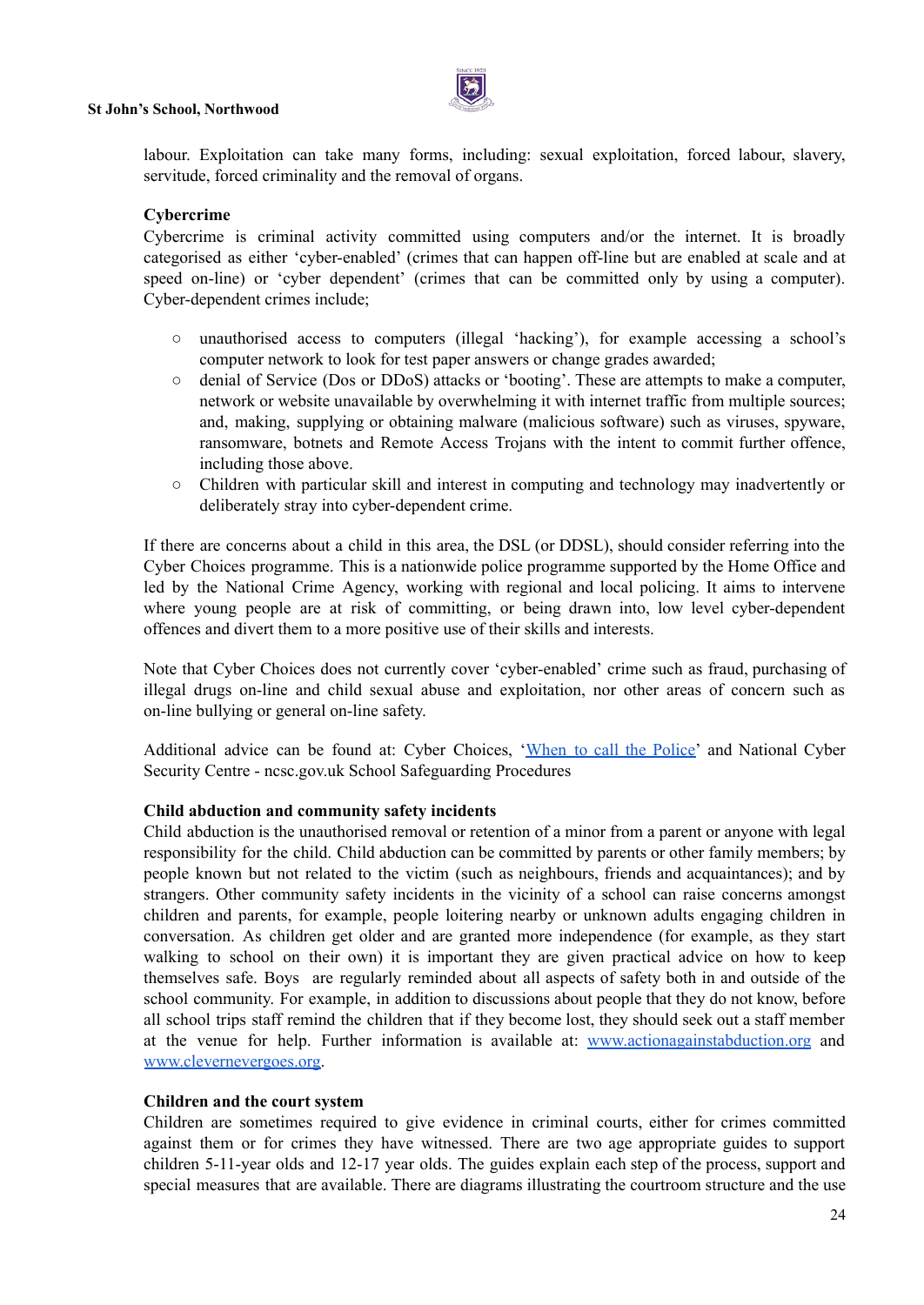

of video links is explained. Making child arrangements via the family courts following separation can be stressful and entrench conflict in families. This can be stressful for children. The Ministry of Justice has launched an online child arrangements information tool with clear and concise information on the dispute resolution service. This may be useful for some parents and carers.

#### **Children missing from education**

All staff are aware that children going missing, particularly repeatedly, can act as a vital warning sign of a range of safeguarding possibilities. This may include abuse and neglect, which may include sexual abuse or exploitation and can also be a sign of child criminal exploitation including involvement in county lines. It may indicate mental health problems, risk of substance abuse, risk of travelling to conflict zones, risk of female genital mutilation, 'honour'-based abuse or risk of forced marriage. Early intervention is necessary to identify the existence of any underlying safeguarding risk and to help prevent the risks of a child going missing in future. Staff are aware of our unauthorised absence and children missing from education procedures, and are familiar with our Admissions, Attendance and Children Missing from Education Policy.

#### **Children with family members in prison**

Approximately 200,000 children in England and Wales have a parent sent to prison each year. These children are at risk of poor outcomes including poverty, stigma, isolation and poor mental health. The National Information Centre on Children of Offenders, NICCO provides information designed to support professionals working with offenders and their children, to help mitigate negative consequences for those children.

#### **Children with special educational needs and disabilities or physical health issues**

Children with special educational needs or disabilities (SEND) or certain health conditions can face additional safeguarding challenges. Our governing body ensures that our child protection policy reflects the fact that additional barriers can exist when recognising abuse and neglect in this group of children. These can include:

- assumptions that indicators of possible abuse such as behaviour, mood and injury relate to the child's condition without further exploration;
- these children being more prone to peer group isolation or bullying (including prejudice-based bullying) than other children;
- the potential for children with SEND or certain medical conditions being disproportionately impacted by behaviours such as bullying, without outwardly showing any signs; and
- communication barriers and difficulties in managing or reporting these challenges.

Our Governing body ensures that our child protection policy reflects the above and to address these additional challenges, we will consider extra pastoral support and attention for these children, along with ensuring any appropriate support for communication is in place.

Further information can be found in the DFE's SEND Code of Practice 0 to 25 and Supporting Pupils at School with Medical Conditions SEND code of practice: 0 to 25 years - GOV.UK (www.gov.uk)

#### **9 Symptoms and signs of abuse**

The following behavioural signs do not necessarily mean that any form of abuse has taken place but they may possibly indicate a problem: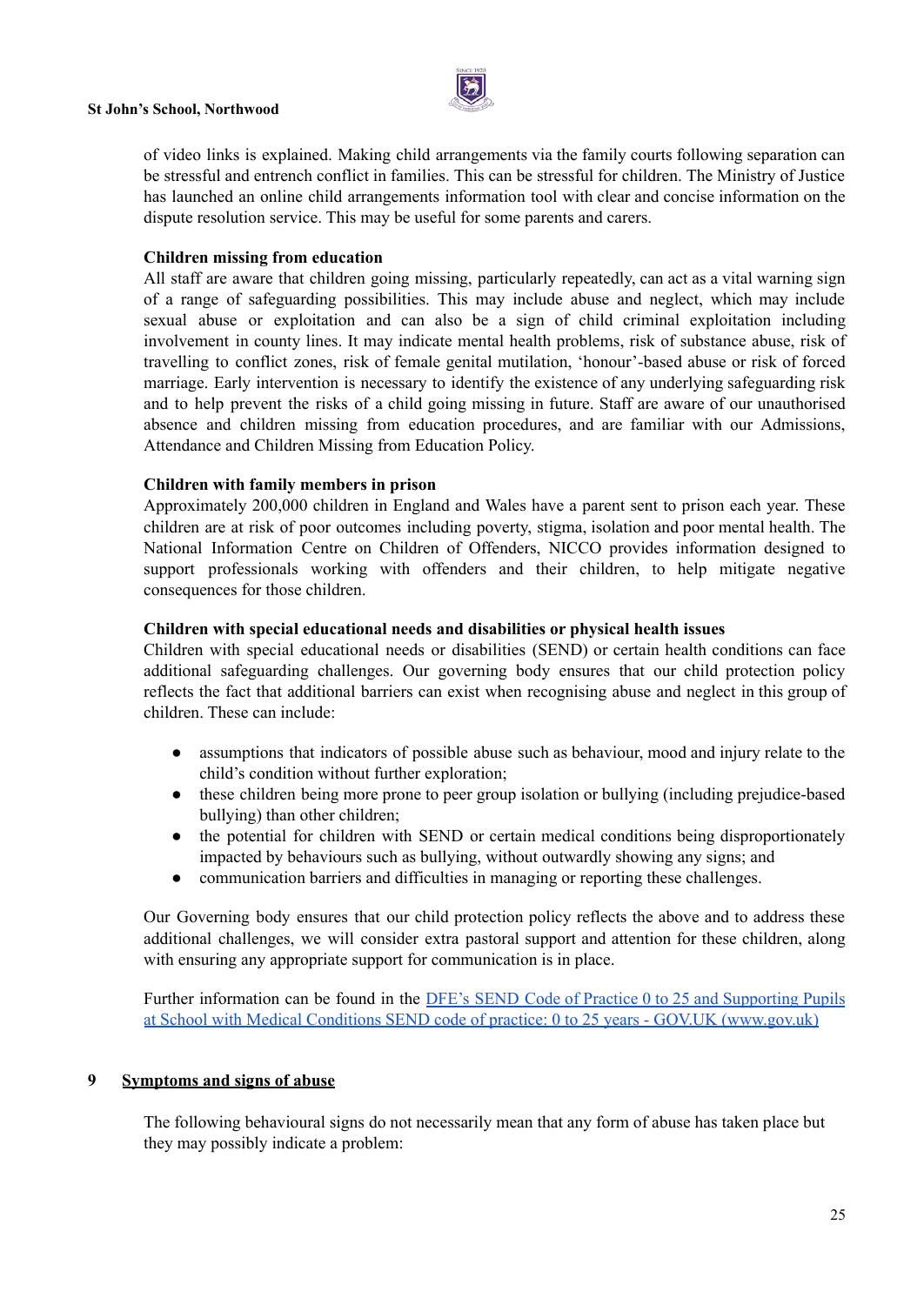

#### 9.1 **Signs of Physical abuse**

- Any injuries not consistent with the explanation given for them
- Injuries, which occur to the body in places which are not normally exposed to falls, rough games etc
- Injuries which have not received medical attention
- Neglect-under nourishment, failure to grow, constant hunger, stealing or gorging food, untreated illnesses, inadequate care etc
- Reluctant to change for or participate in games or swimming
- Repeated urinary infection or unexplained stomach pains
- Bruises, burns, bites, fractures, etc. which do not have an accidental explanation
- Cuts, scratches, substance misuse, county lines

#### 9.2 **Signs of Emotional abuse**

- Changes or regression in mood or behaviour; particularly where a child withdraws or becomes clingy. Also depression / aggression, extreme anxiety
- Nervousness
- Anxiety due to perceived pressure of workload
- Obsessions or phobias
- Sudden underachievement or lack of concentration
- Inappropriate relationships with peers or adults
- Attention seeking behaviour
- Persistent tiredness
- Running away / stealing / lying
- Criminal exploitation

#### 9.3 **Signs of Sexual abuse**

- Any allegation made by a child concerning sexual abuse
- Child with excessive preoccupation with sexual matters, and detailed knowledge of adult sexual behaviour, or who regularly engages in age-inappropriate sexual play
- Sexual activity through words, play or drawing
- Sudden changes in behaviour or school performance
- Tendency to cling, need reassurance
- Tendency to cry easily
- Apparent secrecy
- Anorexia or bulimia
- Phobias, panic attacks
- Distrust of a familiar adult

Government guidance: Sexual Violence and Sexual [harrassment](https://assets.publishing.service.gov.uk/government/uploads/system/uploads/attachment_data/file/999239/SVSH_2021.pdf) between children in schools and colleges

#### 9.4 **Signs of Neglect**

- Constant hunger
- Poor personal hygiene
- Poor state of clothing
- **Emaciation**
- Frequent lateness or non-attendance at school
- Untreated medical problems
- Destructive tendencies
- Low self esteem
- Neurotic behaviour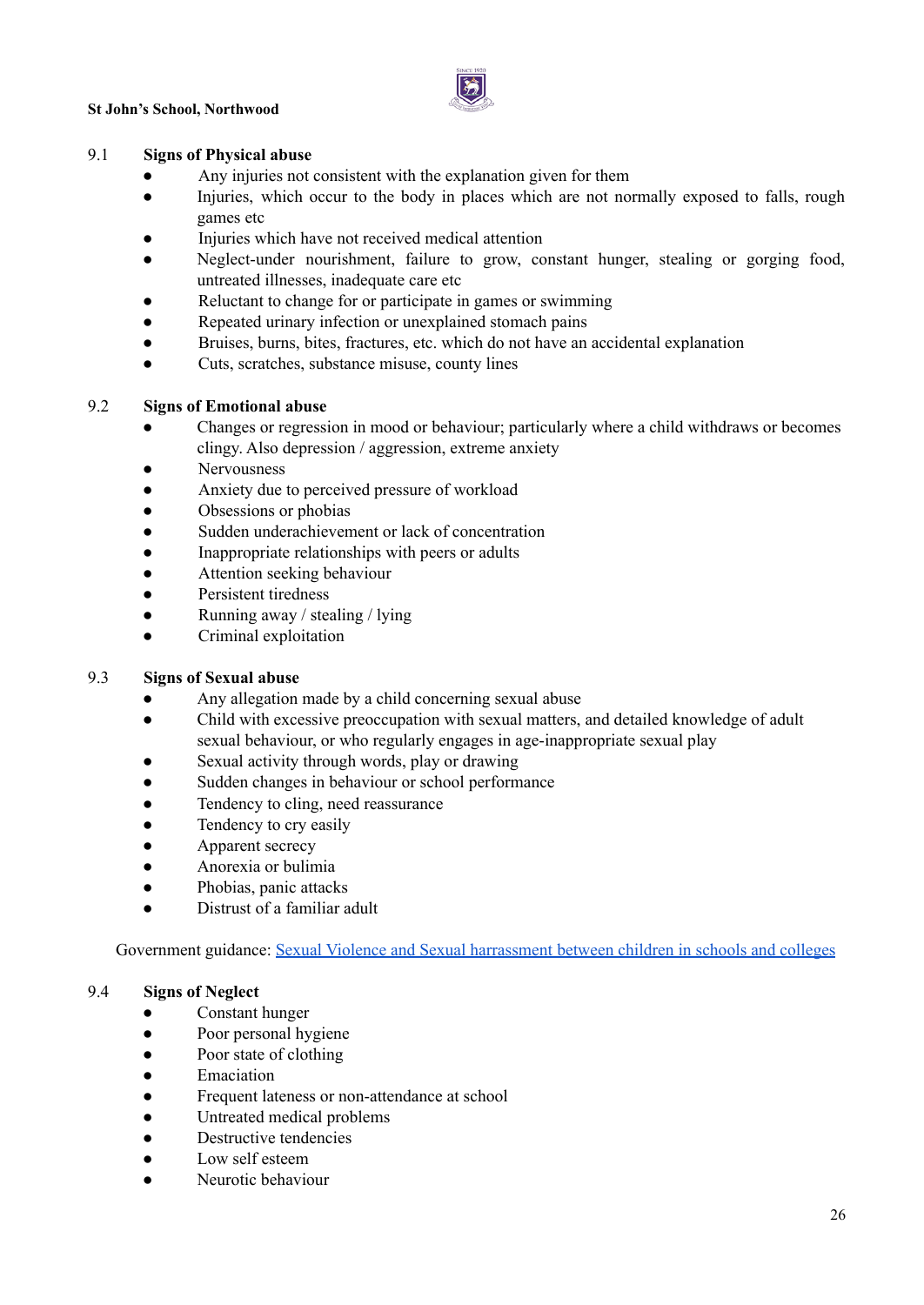

- No social relationships
- Running away
- Compulsive stealing or scavenging
- [Homelessness](https://www.gov.uk/guidance/homelessness-code-of-guidance-for-local-authorities) Homelessness code of guidance for local authorities

Whilst these lists are there for guidance, the NSPCC has useful information on signs, symptoms and effects of child abuse and neglect. These can be found here: <http://www.nspcc.org.uk/preventing-abuse/signs-symptoms-effects/>

#### 9.5 **Racial, cultural and religious patterns**

Crucial to any assessment, is the knowledge and sensitivity to racial, cultural and religious patterns. While it is important to respect these practices, it is important to remember that all children have basic human rights. Differences in child rearing do not justify Child Abuse.

In cases where pupils run away or go missing the school 'Missing Child Policy' should be followed. After the pupil has been found the follow up should include a consideration of the reasons for the pupil going missing, and if there is a safeguarding concern the DSL should be informed.

To help ensure that pupils do not go missing from education in the long term the following steps will be taken. Where a pupil's name is going to be deleted from the admission register the School will inform the local authority in which pupil resides. This will be done when a pupil has been taken out of school to be home educated, when the family has apparently moved away, when the pupil has been certified as medically unfit to attend school, when the pupil is in custody for more than four months or when he has been permanently excluded. In cases where a pupil has had ten days of unauthorised absence (other than for reasons of sickness or leave of absence), failed to attend regularly or his name is to be deleted from the school register where the next school is not known, a report will also be made to local authority in which the child resides. The Deputy Head, Pastoral will make such reports to the local authority in line with the Children Missing [Education](https://www.gov.uk/government/uploads/system/uploads/attachment_data/file/550416/Children_Missing_Education_-_statutory_guidance.pdf) statutory guidance for local authorities (September 2016). Further information regarding this issue can be found in **Annex B** of **KCSIE Sept 2021 Page 124**.

#### 9.6 **Mental Health**

Please refer to the Positive Mental Health and Well-Being Policy [Mental](https://docs.google.com/document/d/1HRaU7G73qU-YkEYguOp2IdLxpdaOCeIORtZ2YwWAQHs/edit) Health Policy

#### **10. Radicalisation**

Children are vulnerable to extremist ideology and radicalisation. Similar to protecting children from other forms of harms and abuse, protecting children from this risk should be a part of a schools' or colleges'safeguarding approach.

• **Extremism** is the vocal or active opposition to our fundamental values, including democracy, the rule of law, individual liberty and the mutual respect and tolerance of different faiths and beliefs. This also includes calling for the death of members of the armed forces.

• **Radicalisation** refers to the process by which a person comes to support terrorism and extremist ideologies associated with terrorist groups.

• **Terrorism** is an action that endangers or causes serious violence to a person/people; causes serious damage to property; or seriously interferes or disrupts an electronic system. The use or threat must be designed to influence the government or to intimidate the public and is made for the purpose of advancing a political, religious or ideological cause.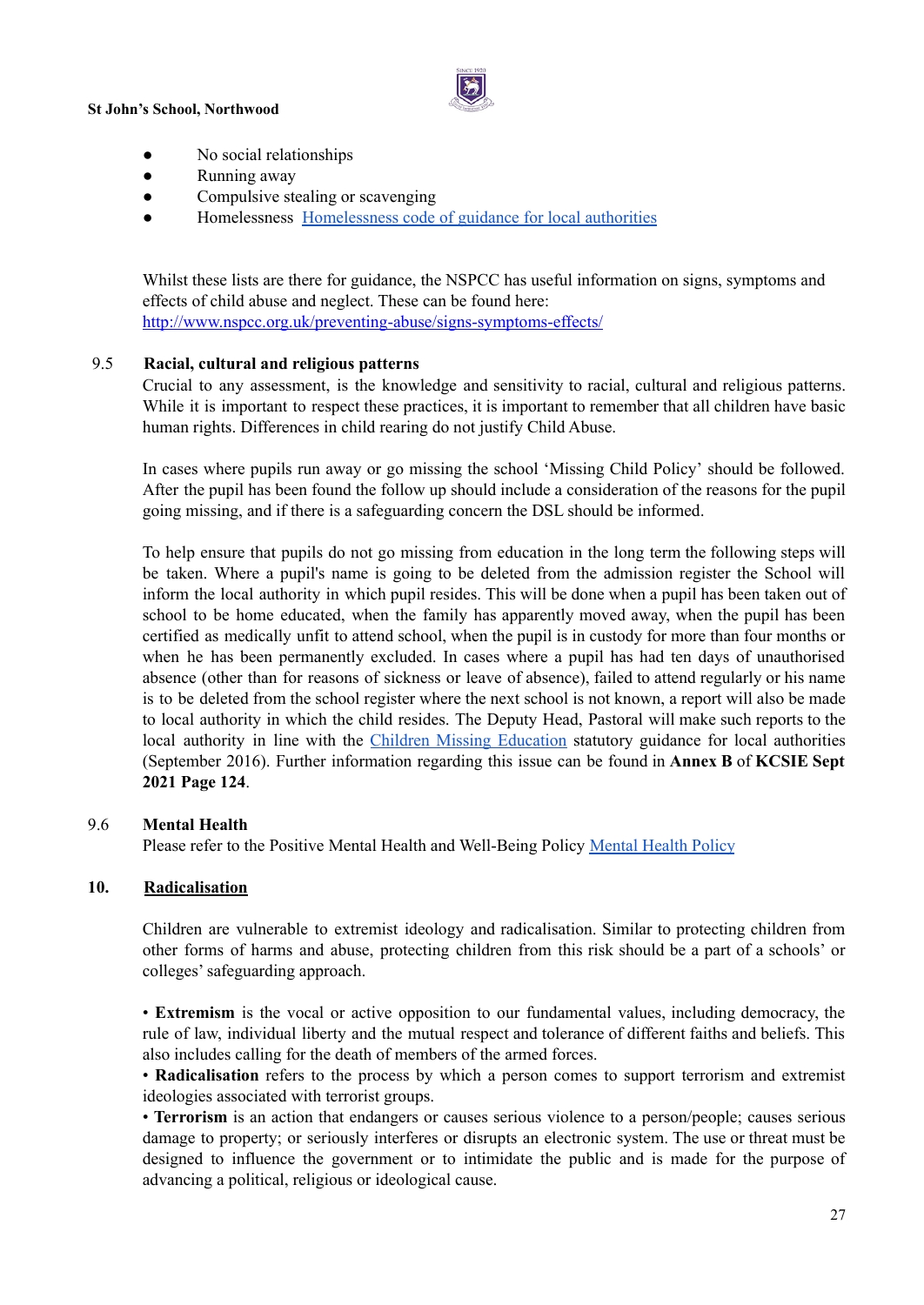

Under section 26 of the Counter-Terrorism and Security Act (2015), as a school we now have to have "due regard to the need to prevent people from being drawn into terrorism" - this is a legal obligation. This duty is known as the Prevent duty. In order for schools and childcare providers to fulfil the Prevent duty, it is essential that staff are able to identify children who may be vulnerable to radicalisation, and know what to do when they are identified. Protecting children from the risk of radicalisation should be seen as part of schools' and childcare providers' wider safeguarding duties, and is similar in nature to protecting children from other harms (e.g. drugs, gangs, neglect, sexual exploitation), whether these come from within their family or are the product of outside influences. There is no single way of identifying an individual who is likely to be susceptible to a terrorist ideology. Prevent Duty [Guidance:](https://www.gov.uk/government/publications/prevent-duty-guidance/revised-prevent-duty-guidance-for-england-and-wales) for England and Wales

As with managing other safeguarding risks, staff should be alert to changes in children's behaviour which could indicate that they may be in need of help or protection. Children at risk of radicalisation may display different signs or seek to hide their views. School staff should use their professional judgement in identifying children who might be at risk of radicalisation and act proportionately. In all cases a member of staff will inform the Designated Safeguarding Lead of their concerns about a child, however trivial their concern may be. The DSL will make a decision on the level of risk to the child in order to identify the most appropriate referral. This could include Channel or Children's Social Care. Advice from the local authority will always be taken first but if the child is considered to be at significant harm then the referral will be made without consent from the parents or child.

It is important that as staff we are aware of the vulnerabilities of the children and know how to respond, taking into consideration emotional, verbal and physical changes that may have happened. Staff should follow the Notice (spot the signs), Check (check the facts), and Share (share what you know with the DSL) protocol.

The London Borough of Hillingdon is considered a low risk borough with regards to radicalisation and in that context St John's should be considered to be low risk also. With a very ethnically and religiously diverse school with no single ethnic/religious group dominating the likelihood of radicalisation would be considered low. This coupled with the work the school does on British values serves to promote ethnic and religious tolerance. The DSL will monitor the ongoing situation along government guidelines. In the case of visiting speakers the DSL will make an assessment of the speaker's background and the content of the topics they are delivering. At all times they will be accompanied by a member of staff.

We ensure that children are safe from terrorist and extremist material when accessing the internet in school as suitable filtering is in place. We regularly teach pupils about British Values and online safety through the assembly programme and PSHE lessons.

As part of wider safeguarding responsibilities school staff will be alert to:

- Disclosures by pupils of their exposure to the extremist actions, views or materials of others outside of school, such as in their homes or community groups, especially where pupils have not actively sought these out.
- Graffiti symbols, writing or art work promoting extremist messages or images.
- Pupils accessing extremist material online, including through social networking sites.
- Parental reports of changes in behaviour, friendship or actions and requests for assistance.
- Partner schools, local authority services, and police reports of issues affecting pupils in other schools or settings.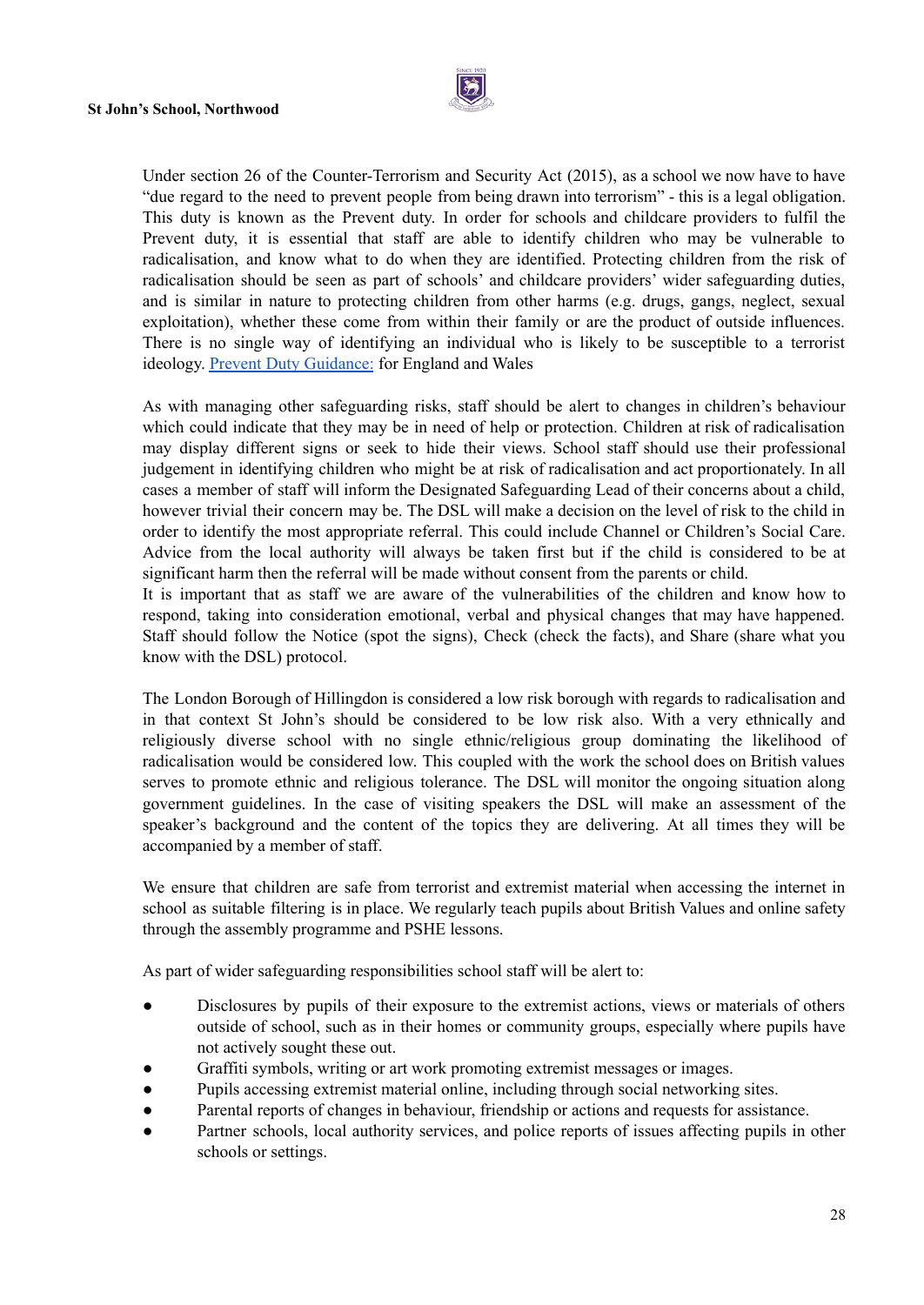

- Pupils voicing opinions drawn from extremist ideologies and narratives. Attempts to impose extremist views or practices on others.
- Use of extremist or 'hate' terms to exclude others or incite violence.
- Intolerance of difference, whether secular or religious or, in line with our equal opportunities policy, views based on, but not exclusive to, gender, disability, homophobia, race, colour or culture.
- Anti-Western or Anti-British views.

The DfE dedicated helpline can be used for support and advice at 020 7340 7264 or via email at [counter-extremism@education.gsi.gov.uk](mailto:counter-extremism@education.gsi.gov.uk)

Further information on topics such as children missing in education, female genital mutilation, child sexual exploitation, radicalisation, so-called honour based violence and forced marriage can be found on Annex B of the [KCSIE](https://assets.publishing.service.gov.uk/government/uploads/system/uploads/attachment_data/file/1007260/Keeping_children_safe_in_education_2021.pdf) September 2021.

#### **Appendix A: St John's School Safeguarding Incident Report**

| OF PERSON<br>AME                   |
|------------------------------------|
| ORM<br>COMPL<br>- LETING<br>111101 |

This report should be completed IMMEDIATELY following any incident which raises concern about possible child abuse (e.g. on observation of an unexplained/suspicious injury or following something said by a child which causes concern). It should be completed by the member of staff most directly involved. Care must be taken to record the information accurately and confidentially. This form must be passed on AS SOON AS POSSIBLE to the school's Designated Safeguarding Lead and a decision made about what should happen next.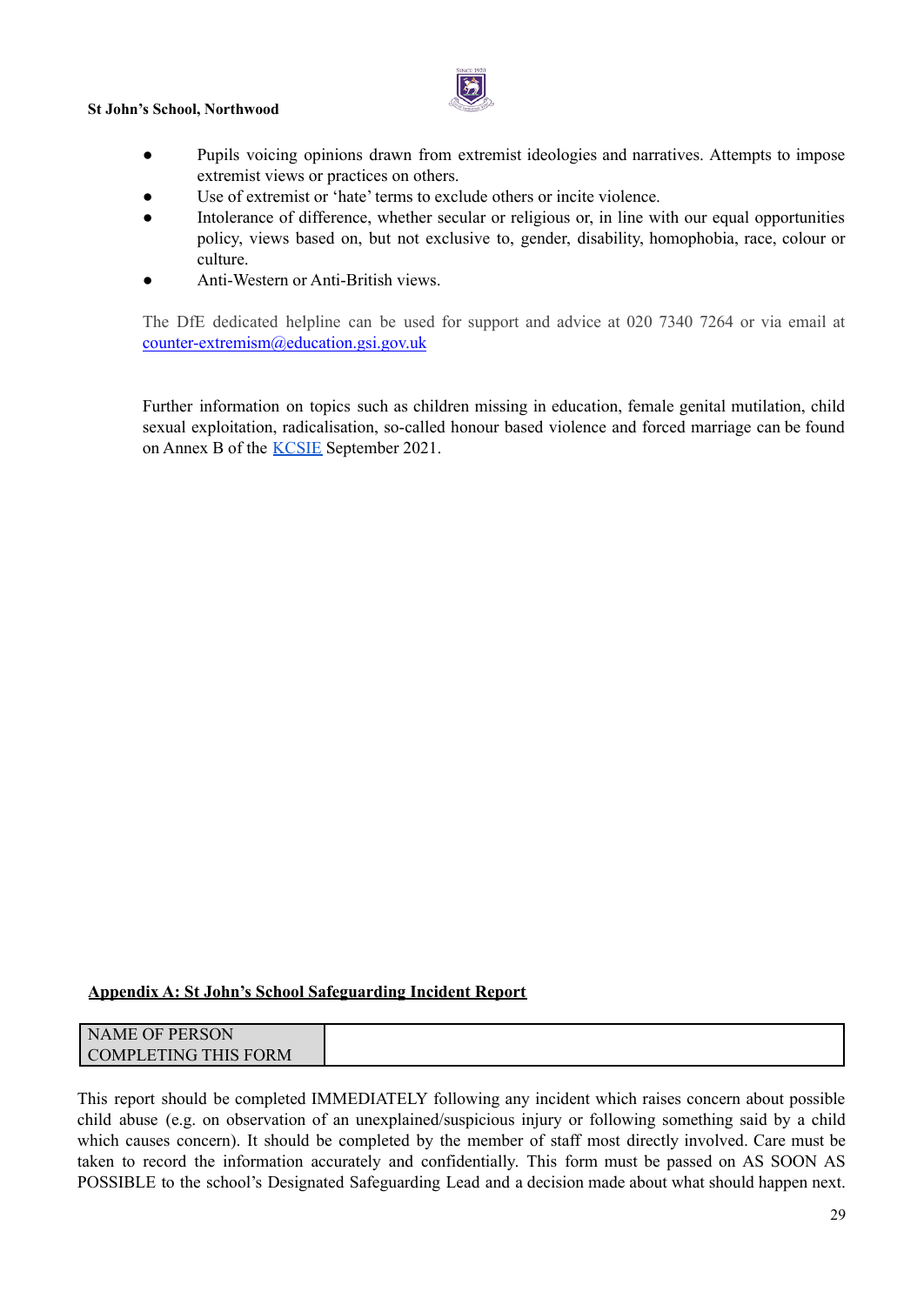Alternatively an incident can be reported via CPOMS <https://stjohnsmerchanttaylors.cpoms.net/> using your individual login details.

| <b>DETAILS OF INCIDENT</b>                                              |  |  |
|-------------------------------------------------------------------------|--|--|
| Name of child                                                           |  |  |
| Date of birth                                                           |  |  |
| Place where<br>incident/observation<br>of injury/disclosure<br>occurred |  |  |
| Adults/children<br>present                                              |  |  |
| Date                                                                    |  |  |
| Time                                                                    |  |  |

Record here EXACTLY what you saw or heard, including actual site of any injury (e.g. upper right arm), size/colour of bruising etc. or an exact record (as far as possible) of anything said to you by the child. Record also any relevant comments made by yourself. Attach an additional sheet of paper if required.

Signature and Date

| Reported to the Designated Teacher:   | at: | $(time)$ on: | (date) |
|---------------------------------------|-----|--------------|--------|
| Action taken/No further action taken: |     |              |        |
| (please specify)                      |     |              |        |
| Signed (person reporting incident)    |     |              |        |
| Signed (Designated Teacher)           |     |              |        |

*This record should be given to the Designated Safeguarding Lead or Deputy Designated Safeguarding Lead who will keep it securely in their of ice.*

#### **Appendix B: Confirmation of having read and understood Part 1 and Annex B of the Keeping Children Safe in Education – Sept 2021 documentation. Support staff should confirm that they have read Annex B of the Keeping Children Safe in Education - Sept 2021 documentation**

In order to demonstrate understanding of the new part 1 and/or Annex B [KCSIE](https://assets.publishing.service.gov.uk/government/uploads/system/uploads/attachment_data/file/999348/Keeping_children_safe_in_education_2021.pdf) 2021 you should be able to answer the following questions: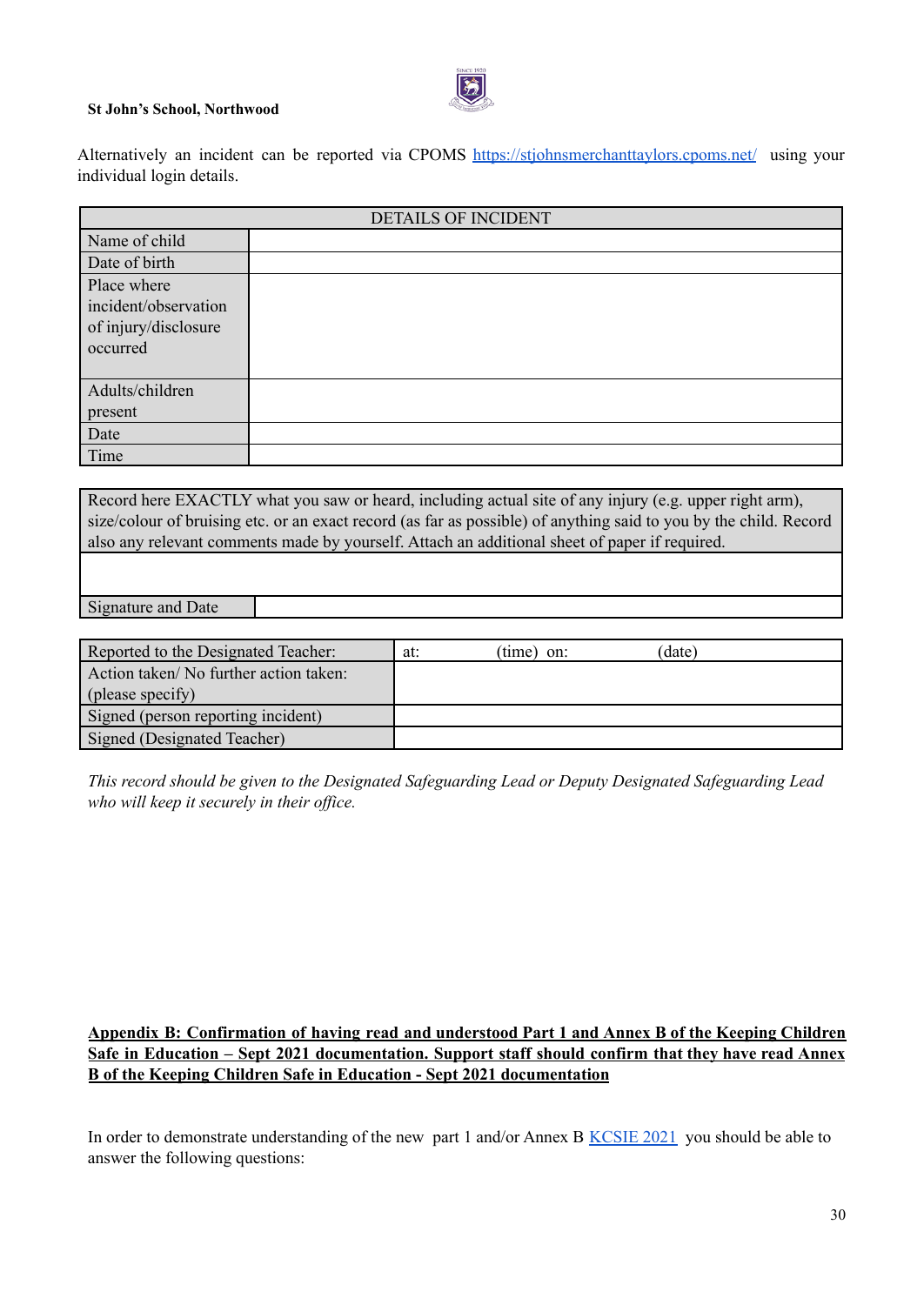

- $\checkmark$  Who is the designated safeguarding lead at the school?
- ✓ What would you do if you had a concern about a child?
- ✓ What would you do if you were worried about the behaviour of a colleague?
- ✓ What would you do if a child told you that they were being abused or neglected?

This is to confirm that I have read and understood Part 1 and/or Annex B of the Keeping Children safe in Education (September 2021) document as required by the Department of Education.

| Name:   |  |
|---------|--|
| Signed: |  |
| Date:   |  |

Please return this sheet signed and dated to Jessica Savage (Designated Safeguarding Lead)

#### **Appendix C: Whistleblowing Policy**

#### **Introduction**

At St John's School we are committed to the highest possible standards of openness, probity and accountability and we encourage staff and others working with us to raise any concerns about any aspect of our work to come forward and voice those concerns. In some instances, concerns may need to be expressed on a confidential basis.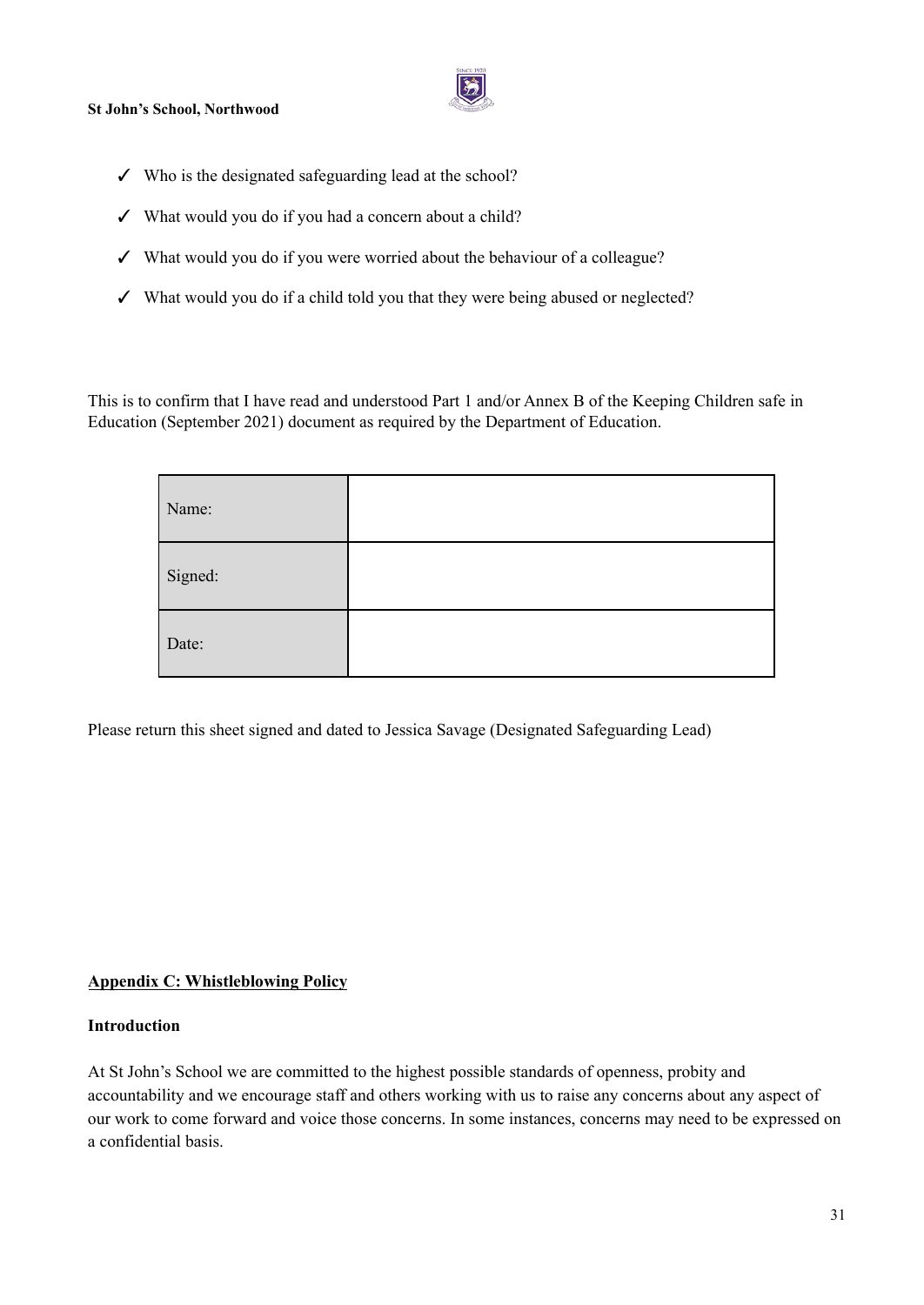

Staff must acknowledge their individual responsibility to bring matters of concern to the attention of senior leadership and/or relevant agencies. This procedure encourages staff to raise serious concerns, without fear of reprisal or victimisation, internally within school rather than overlooking a problem or raising the matter outside.

It applies to all staff, both teaching and non-teaching.

It is recognised that whistle blowing may engender feelings of disloyalty to colleagues or that staff may fear harassment or victimisation. These feelings, however natural, must never result in the behaviour that is causing concern, continuing.

#### **Don't think what if I'm wrong – think what if I'm right**

#### **Other Complaints Procedures**

This procedure is separate from the school Complaints Procedures and other statutory reporting procedures. Safeguarding issues should be reported according to the specific guidelines laid out in that policy.

Any investigation into allegations of potential malpractice under this procedure will not influence or be influenced by any disciplinary or redundancy procedures that already affect an individual.

#### **Behaviour that should cause concern**:-

- Conduct which is, has been or is likely to be an offence or breach of law.
- Conduct that has occurred, is occurring, or is likely to occur; the result of which is that the school fails to comply with a legal obligation. For example unauthorised use of public funds, possible fraud and corruption, verbal, sexual or physical abuse, or other unethical conduct.
- Discrimination of any kind.
- Disclosures related to past, current or likely miscarriages of justice.
- Past, current or likely health and safety risks, including risks to the public as well as other employees.
- Waste/frivolous expenditure.
- Past, current or likely damage to the environment.

#### **Reasons for whistle-blowing**

- Each individual has a responsibility for raising concerns about unacceptable practice or behaviour.
- To prevent the problem worsening or widening.
- To protect or reduce risks to others.
- To prevent becoming implicated yourself.

#### **What stops people from whistle-blowing**

- Starting a chain of events which spirals.
- Disrupting the work or project.
- Fear of getting it wrong.
- Fear of repercussions or damaging careers.
- Fear of not being believed.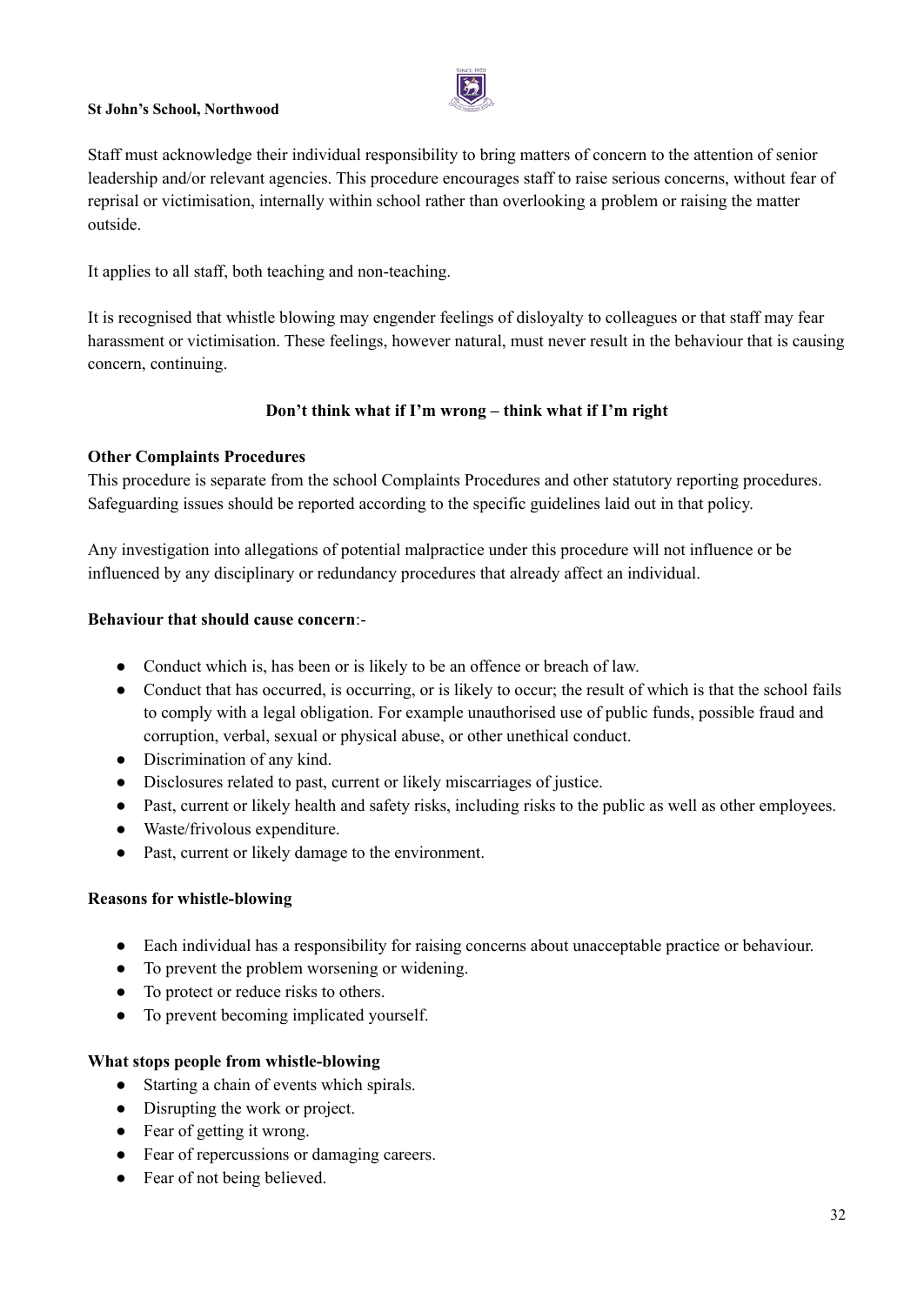

#### **How to raise a concern**

- You should voice your concerns as soon as you feel you can with a member of SLT.
- Try to pinpoint exactly what practice is concerning you and why.
- If your concern is about a member of the SLT then approach the Headmaster. If your concern is about the Headmaster, or you feel you need to take it to someone outside the school, contact the Local Education Officer for your area, or the Chair of Governors.
- Make sure you get a satisfactory response in writing don't let matters rest.
- Ideally you should put your concerns in writing, outlining the background and history, giving names, dates and places where you can.
- A member of staff is not expected to prove the truth of an allegation but will need to demonstrate sufficient grounds for the concern.

#### **What happens next?**

- You should be given information on the nature and progress of any enquiries.
- Your employer has a responsibility to protect you from harassment or victimisation.
- No action will be taken against you if the concern proves to be unfounded and was raised in good faith.
- Malicious allegations may be considered as a disciplinary offence.

#### **Confidentiality**

All concerns raised will be treated in confidence and every effort will be made not to reveal your identity if this is your wish. However, in certain cases, it may not be possible to maintain confidentiality if you are required to come forward as a witness.

#### **Anonymous Allegations**

Whenever possible you should put your name to your allegation as concerns expressed anonymously are much less powerful than those which are attributed to a named individual. However, anonymous allegations will be considered and investigated at the school's discretion.

In exercising the discretion, the factors to be taken into account would include:

- The seriousness of the issues raised.
- The credibility of the concern.
- The likelihood of confirming the allegation from attributable sources.

#### **Self-reporting**

There may be occasions where a member of staff has a personal difficulty, perhaps a physical or mental health problem, which they know to be impinging on their professional competence. Staff have a responsibility to discuss such a situation with the Headmaster so professional and personal support can be offered to the member of staff concerned. Whilst such reporting will remain confidential in most instances, this cannot be guaranteed where personal difficulties raise concerns about the welfare or safety of children.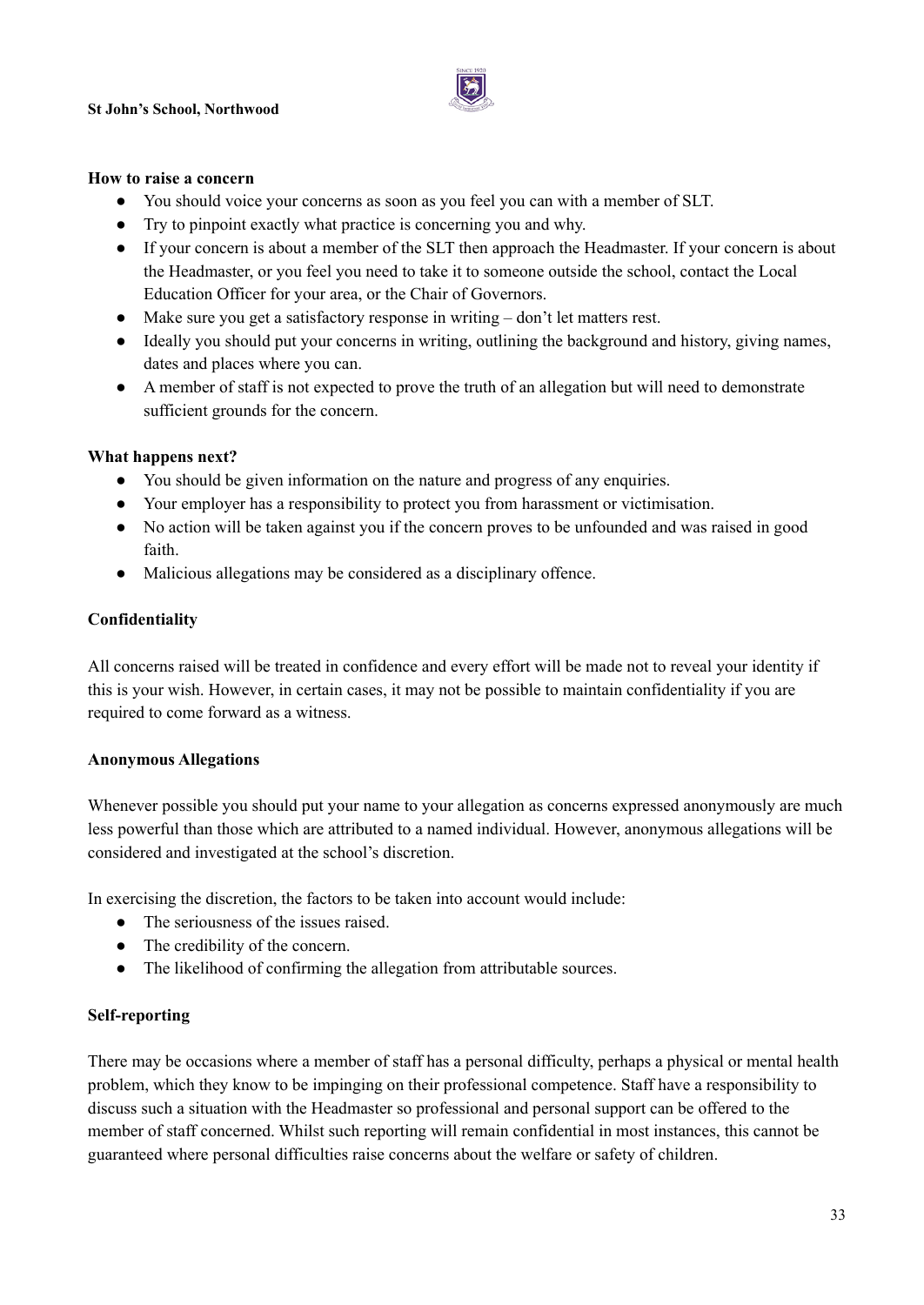

#### **Further advice, support and contact details**

It is recognised that whistle blowing can be difficult and stressful. Advice and support is available from Headmaster, Sean Robinson, Interim Chair of Governors**,** James Fowler and governor Kate Fenwick.

#### **Area Education Welfare: 01895 55 6000**

**Interim Chair of Governors**:- Mr J Fowler [jfowler@st-johns.org.uk](mailto:jfowler@st-johns.org.uk)

#### **Appendix D: Role of Designated Safeguarding Lead**

Governing bodies, proprietors and management committees should appoint an appropriate **senior member** of staff, from the school or college **leadership team**, to the role of designated safeguarding lead. The designated safeguarding lead should take **lead responsibility** for safeguarding and child protection which includes online safety. ([KCSIE](http://kcsie) Annex C). This should be explicit in the role-holder's job description. This person should have the appropriate status and authority within the school to carry out the duties of the post. They should be given the time, funding, training, resources and support to provide advice and support to other staff on child welfare and child protection matters, to take part in strategy discussions and inter- agency meetings – and/or to support other staff to do so – and to contribute to the assessment of children.

#### **Deputy designated safeguarding leads**

It is a matter for individual schools and colleges as to whether they choose to have one or more deputy designated safeguarding lead(s). Any deputies should be trained to the same standard as the designated safeguarding lead.

Whilst the activities of the designated safeguarding lead can be delegated to appropriately trained deputies, the ultimate lead responsibility for child protection, as set out above, remains with the designated safeguarding lead; this lead responsibility should not be delegated.

#### **Manage referrals**

The designated safeguarding lead is expected to:

- **•** refer cases of suspected abuse to the local authority children's social care as required;
- **•** support staff who make referrals to local authority children's social care;
- refer cases to the Channel programme where there is a radicalisation concern as required;
- **•** support staff who make referrals to the Channel programme;
- **•** refer cases where a person is dismissed or left due to risk/harm to a child to the Disclosure and Barring Service as required; and
- **•** refer cases where a crime may have been committed to the Police as required.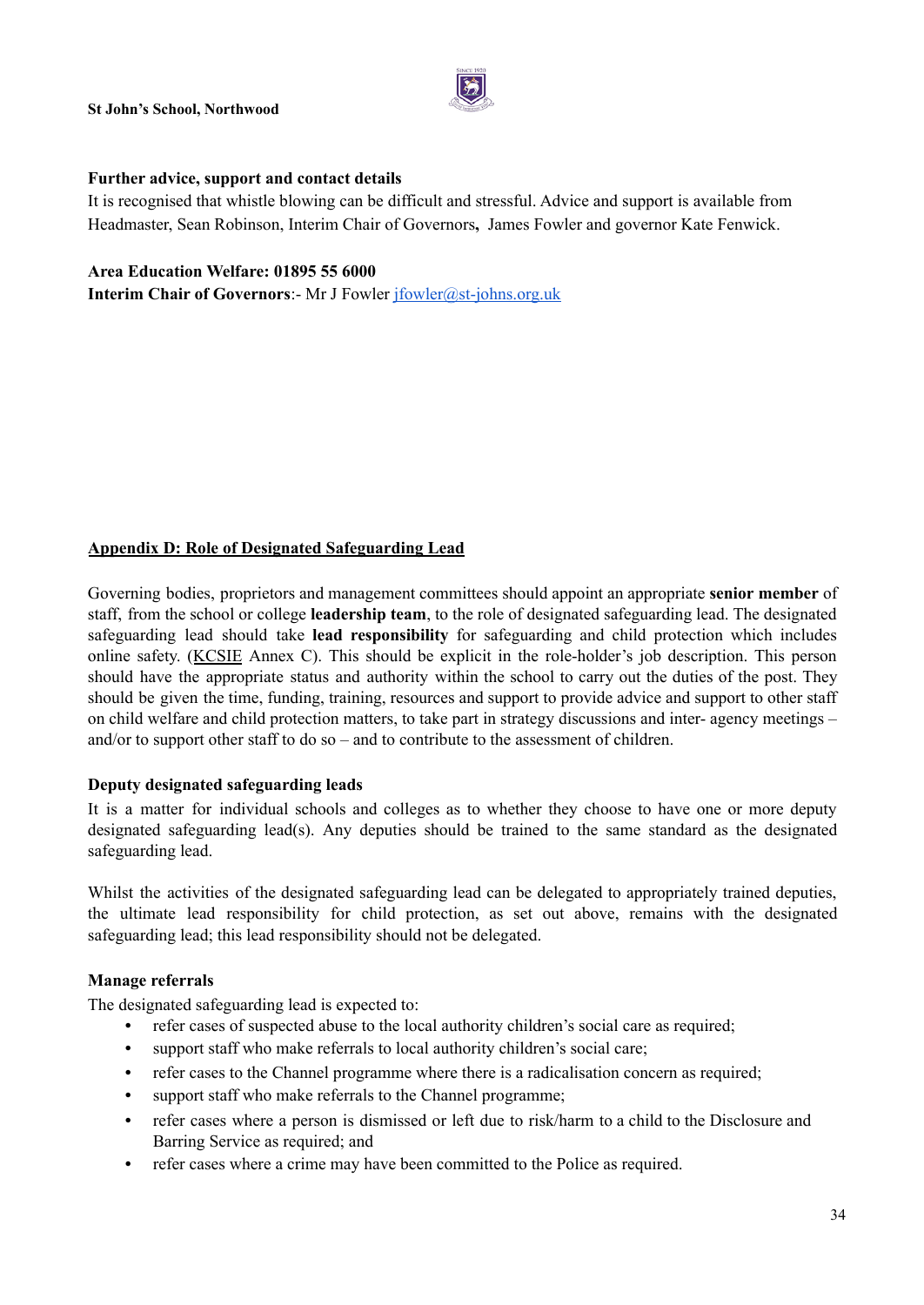

#### **Work with others**

The designated safeguarding lead is expected to:

- **•** liaise with the headteacher or principal to inform him or her of issues especially ongoing enquiries under section 47 of the Children Act 1989 and police investigations;
- **•** as required, liaise with the "case manager" (as per Part four) and the designated officer(s) at the local authority for child protection concerns (all cases which concern a staff member); and
- **•** liaise with staff on matters of safety and safeguarding and when deciding whether to make a referral by liaising with relevant agencies. Act as a source of support, advice and expertise for staff.

#### **Training**

The designated safeguarding lead (and any deputies) should undergo training to provide them with the knowledge and skills required to carry out the role. This training should be updated at least every two years and incorporate online safety. The designated safeguarding lead should undertake Prevent awareness training.

In addition to the formal training set out above, their knowledge and skills should be refreshed (this might be via e-bulletins, meeting other designated safeguarding leads, or simply taking time to read and digest safeguarding developments) at regular intervals, as required, but at least annually, to allow them to understand and keep up with any developments relevant to their role so they:

- **•** understand the assessment process for providing early help and intervention, for example through locally agreed common and shared assessment processes such as early help assessments;
- **•** have a working knowledge of how local authorities conduct a child protection case conference and a child protection review conference and be able to attend and contribute to these effectively when required to do so:
- **•** ensure each member of staff has access to and understands the school or college's child protection policy and procedures, especially new and part time staff;
- **•** are alert to the specific needs of children in need, those with special educational needs and young carers;
- **•** are able to keep detailed, accurate, secure written records of concerns and referrals;
- **•** have oversight of online safety throughout the School and contribute to staff development at least annually;
- **•** are able to understand the unique risks associated with online safety and be confident that they have the relevant knowledge and up to date capability required to keep children safe whilst they are online at school or college:
- understand and support the school or college with regards to the requirements of the Prevent duty and are able to provide advice and support to staff on protecting children from the risk of radicalisation;
- **•** obtain access to resources and attend any relevant or refresher training courses; and
- **•** encourage a culture of listening to children and taking account of their wishes and feelings, among all staff, in any measures the school or college may put in place to protect them.
- All staff are to be trained to manage and report child on child sexual violence or harrassment

#### **Raise Awareness**

The designated safeguarding lead should: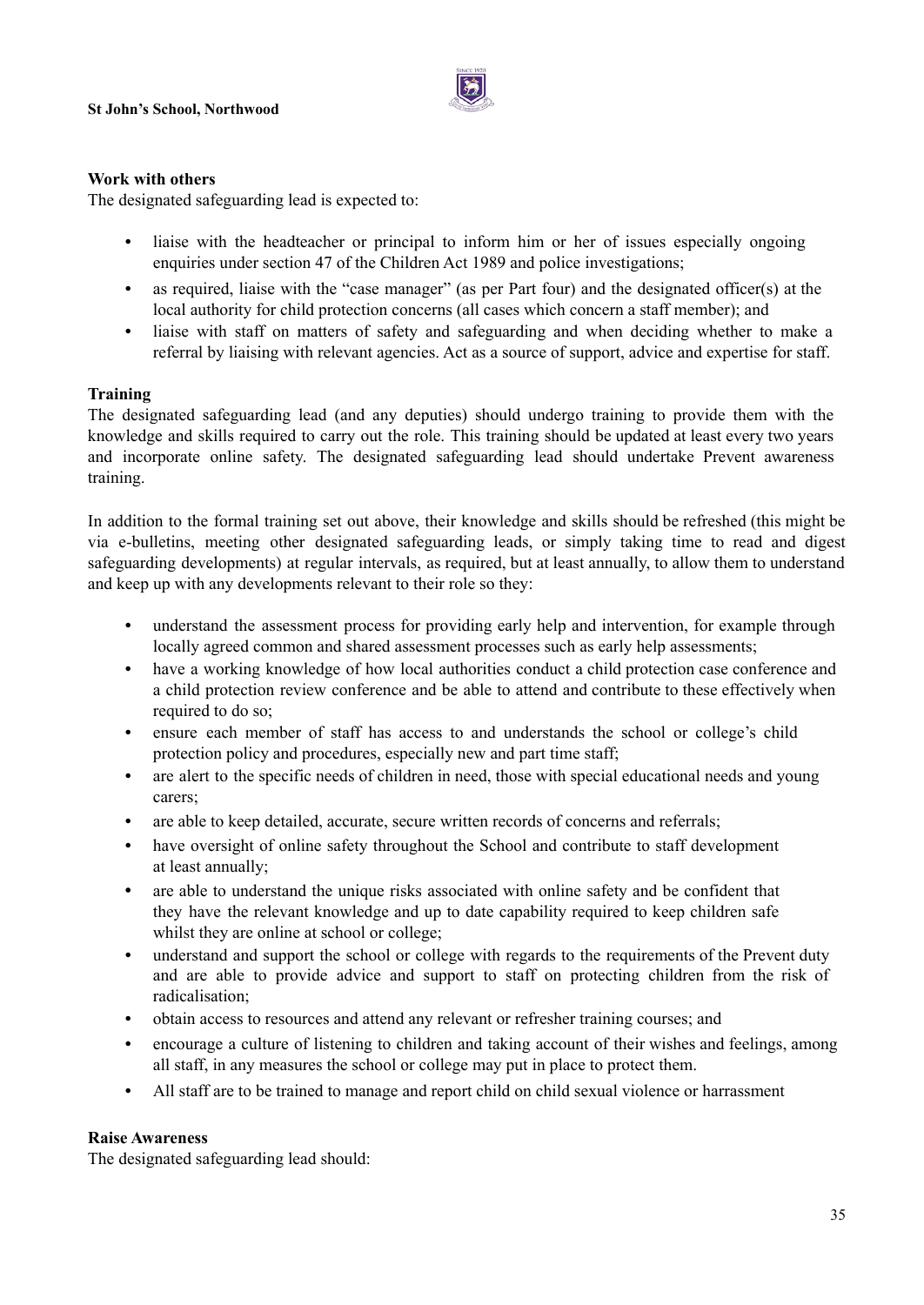

- **•** ensure the School child protection policies are known, understood and used appropriately;
- **•** ensure the School child protection policy is reviewed annually (as a minimum) and the procedures and implementation are updated and reviewed regularly, and work with governing bodies or proprietors regarding this;
- ensure the child protection policy is available publicly and parents are aware of the fact that referrals about suspected abuse or neglect may be made and the role of the school or college in this; and
- **•** link with the local LSCB to make sure staff are aware of training opportunities and the latest local policies on safeguarding.

#### **Child Protection File**

All concerns, discussions and decisions made, and the reasons for those decisions, should be recorded in writing. Information should be kept confidential and stored securely both in paper form and through CPOMS. Records should include:

- a clear and comprehensive summary of the concern;
- details of how the concern was followed up and resolved;
- a note of any action taken, decisions reached and the outcome.

When children leave the School ensure their child protection file is transferred to the new school or college as soon as possible. This should be transferred separately from the main pupil file, ensuring secure transit and confirmation of receipt should be obtained.

#### **Availability**

During term time the designated safeguarding lead (or a deputy) should always be available (during school hours) for staff in the school to discuss any safeguarding concerns. Whilst generally speaking the designated safeguarding lead (or deputy) would be expected to be available in person, it is a matter for individual schools and colleges, working with the designated safeguarding lead, to define what "available" means and whether in exceptional circumstances availability via phone and or Skype or other such media is acceptable.

It is a matter for individual schools and the designated safeguarding lead to arrange adequate and appropriate cover arrangements for any out of hours/out of term activities.

*During the Covid-19 Pandemic the DSL and /or Deputy DSL remain available in person during school hours.*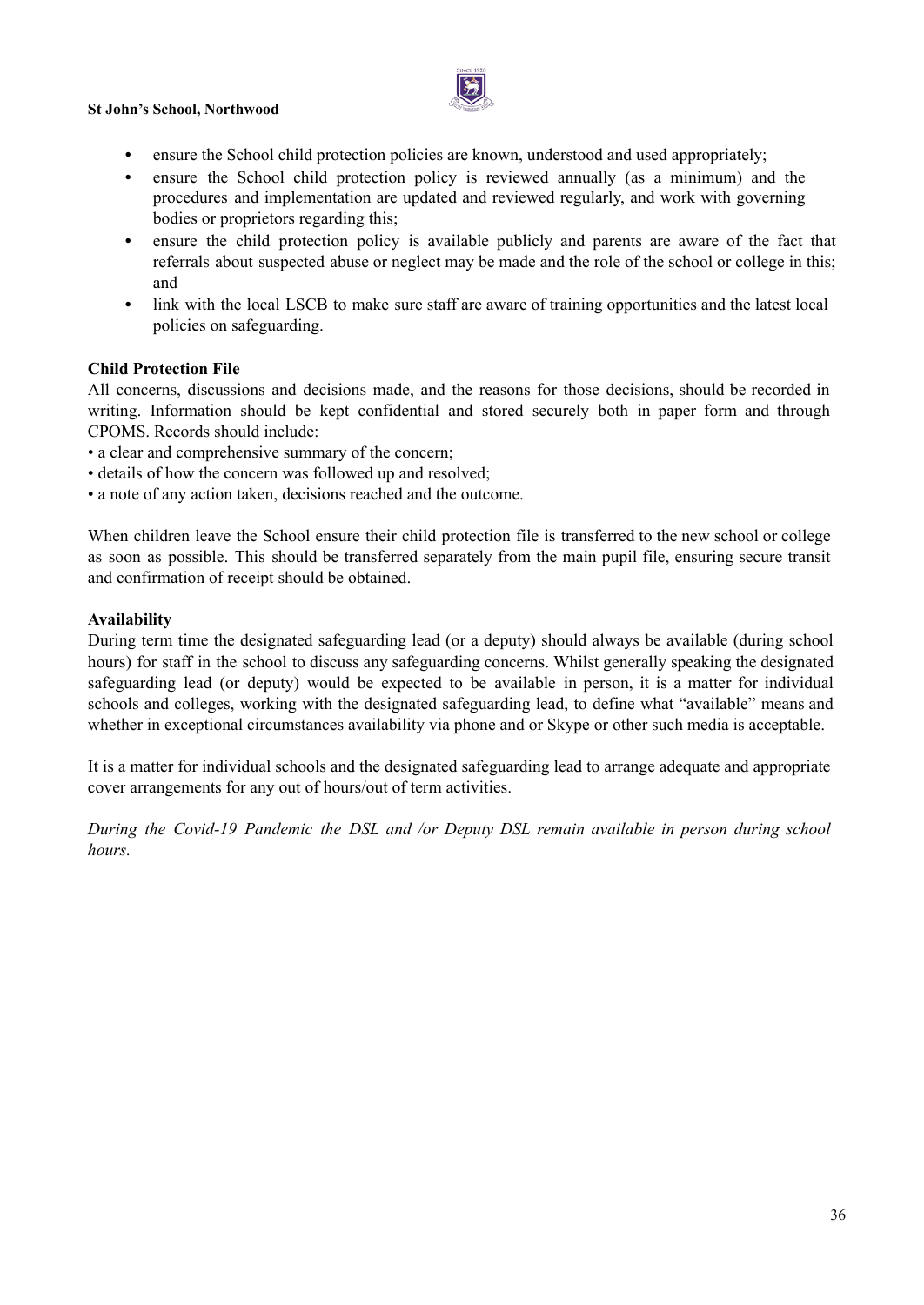

#### **Appendix E: Prevent referrals process – LB Hillingdon**

On 25<sup>th</sup> May 2020, a new pilot scheme was launched by the Metropolitan Police to streamline the way statutory agencies can report a Prevent concern to the police and Multi-Agency Safeguarding Hub.

The new National Prevent referral form is below, which from  $25<sup>th</sup>$  May  $2020<sup>th</sup>$  is the only way to submit a concern that someone may be vulnerable to radicalisation or extremism.

To assist this new process, we have created a "Front Door for Prevent" to avoid agencies having to duplicate information on separate referrals.

The DSL will email **[preventreferrals@met.pnn.police.uk](mailto:preventreferrals@met.pnn.police.uk)** which will share the form with both the police and MASH to allow the safeguarding concerns to be assessed alongside any police risk.

If you have any queries or would like some support prior to submitting the referral form then you can contact the Local Authority Prevent Lead, Fiona Gibbs. Email: fgibbs@hillingdon.gov.uk Tel: 07946714637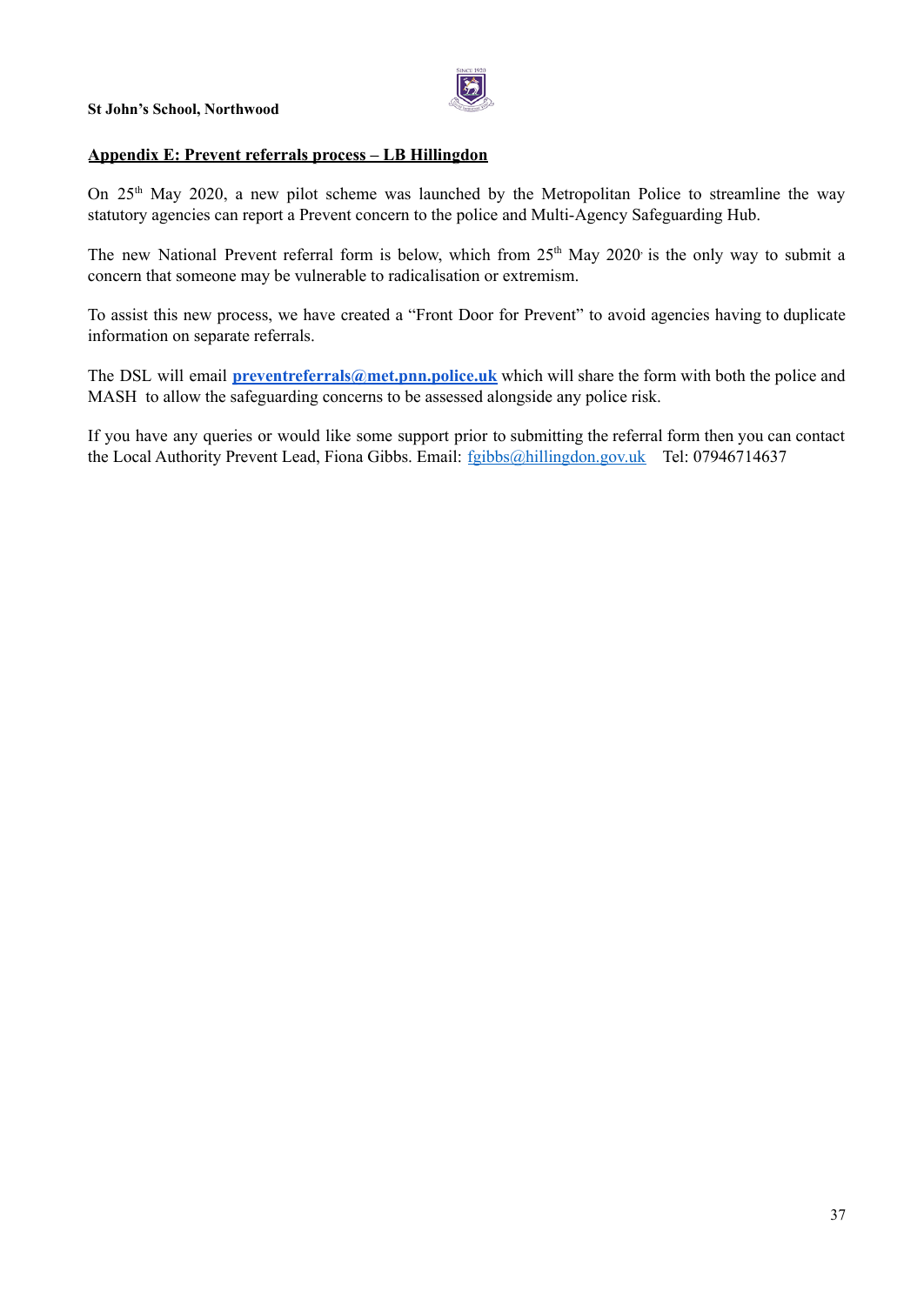

#### **Appendix F: Prevent NRF**

#### **REFERRAL PROCESS**

**By sending this form you consent for it to arrive with both your dedicated Local Authority safeguarding** team & Prevent policing team for a joint assessment. Wherever possible we aim to give you feedback on your **referral, please be aware, however, that this is not always possible due to data-protection & other case sensitivities.**

**Once you have completed this form, please email it to: preventreferrals@met.pnn.police.uk**

**If you have any questions whilst filling in the form, please call: Hillingdon LA Prevent Team 07946714637**

#### **INDIVIDUAL'S BIOGRAPHICAL & CONTACT DETAILS**

| Forename(s):                        | <b>First Name(s)</b>                                                                           |
|-------------------------------------|------------------------------------------------------------------------------------------------|
| Surname:                            | <b>Last Name</b>                                                                               |
| Date of Birth (DD/MM/YYYY):         | D.O.B.                                                                                         |
| Approx. Age (if DoB unknown):       | <b>Please Enter</b>                                                                            |
| Gender:                             | <b>Please Describe</b>                                                                         |
| <b>Known Address(es):</b>           | Identify which address is the Individual's<br>current residence                                |
| Nationality / Citizenship:          | Stated nationality / citizenship<br>documentation (if any)                                     |
| <b>Immigration / Asylum Status:</b> | <b>Immigration status? Refugee status?</b><br>Asylum claimant? Please describe.                |
| <b>Primary Language:</b>            | Does the Individual speak / understand<br>English? What is the Individual's first<br>language? |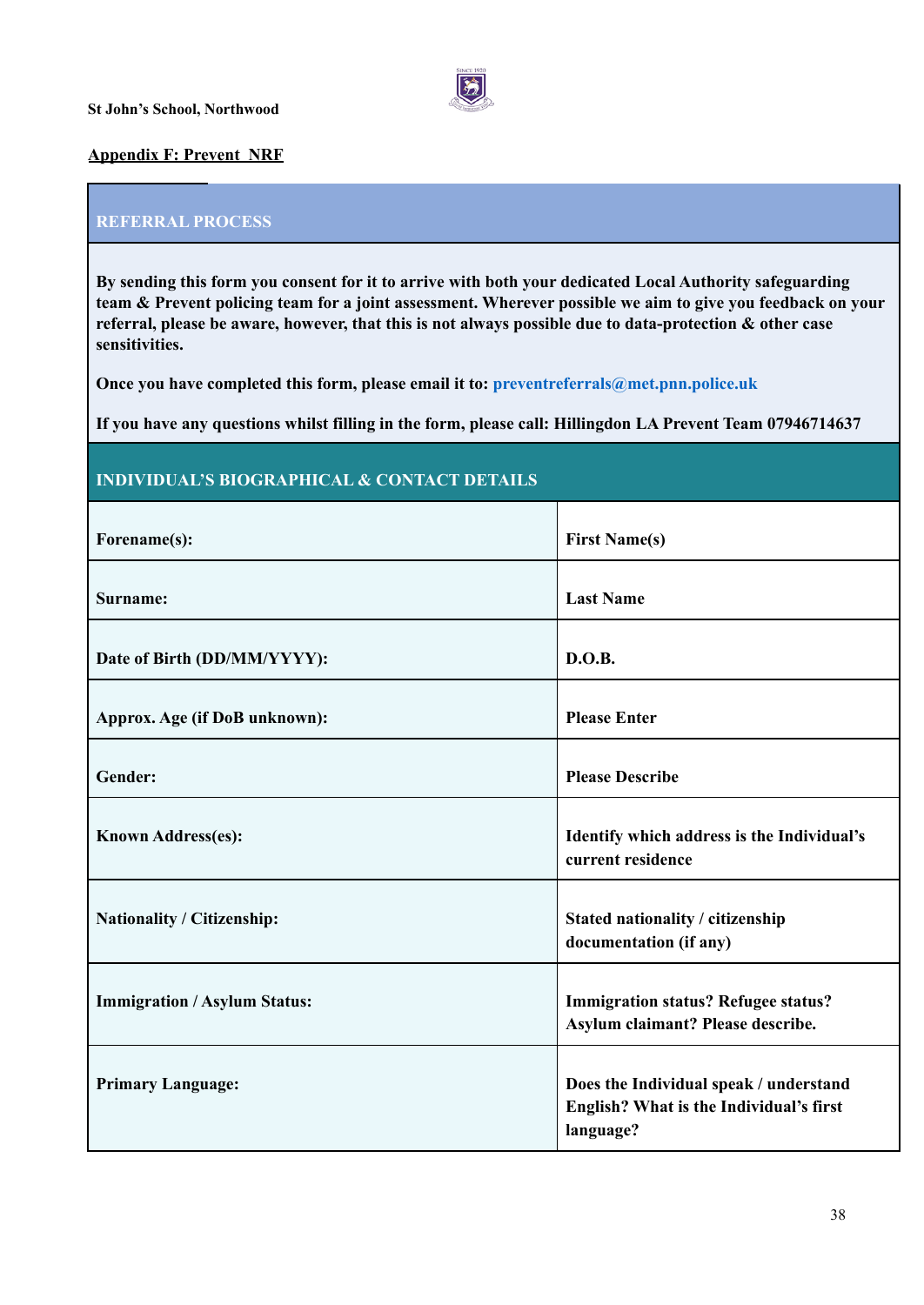a T



| <b>Contact Number(s):</b>        | <b>Telephone Number(s)</b>                                          |
|----------------------------------|---------------------------------------------------------------------|
| <b>Email Address(es):</b>        | <b>Email Address(es)</b>                                            |
| <b>Any Other Family Details:</b> | Family makeup? Who lives with the<br>Individual? Anything relevant. |

| <b>DESCRIBE</b><br><b>CONCERNS</b>                                                                                                                                                                                                                    | In as much detail as possible, please describe the specific concern(s) relevant to Prevent.                                                           |  |
|-------------------------------------------------------------------------------------------------------------------------------------------------------------------------------------------------------------------------------------------------------|-------------------------------------------------------------------------------------------------------------------------------------------------------|--|
| <b>Please Describe</b>                                                                                                                                                                                                                                |                                                                                                                                                       |  |
| <b>FOR EXAMPLE:</b><br>$\bullet$                                                                                                                                                                                                                      | How / why did the Individual come to your organisation's notice in this instance?                                                                     |  |
| Does it involve a specific event? What happened? Is it a combination of factors? Describe them.<br>$\bullet$<br>Has the Individual discussed personal travel plans to a warzone or countries with similar<br>$\bullet$<br>concerns? Where? When? How? |                                                                                                                                                       |  |
| Does the Individual have contact with groups or individuals that cause you concern? Who? Why<br>$\bullet$<br>are they concerning? How frequent is this contact?                                                                                       |                                                                                                                                                       |  |
| Is there something about the Individual's mobile phone, internet or social media use that is<br>$\bullet$<br>worrying to you? What exactly? How do you have access to this information?                                                               |                                                                                                                                                       |  |
| Has the Individual expressed a desire to cause physical harm, or threatened anyone with<br>$\bullet$<br>violence? Who? When? Can you remember what was said / expressed exactly?                                                                      |                                                                                                                                                       |  |
| Has the Individual shown a concerning interest in hate crimes, or extremists, or terrorism?<br>$\bullet$<br>Consider any extremist ideology, group or cause, as well as support for "school-shooters" or                                              |                                                                                                                                                       |  |
| public-massacres, or murders of public figures.<br>Please describe any other concerns you may have that are not mentioned here.<br>$\bullet$                                                                                                          |                                                                                                                                                       |  |
| <b>COMPLEX</b><br><b>NEEDS</b>                                                                                                                                                                                                                        | Is there anything in the Individual's life that you think might be affecting their wellbeing or<br>that might be making them vulnerable in any sense? |  |
| <b>Please Describe</b>                                                                                                                                                                                                                                |                                                                                                                                                       |  |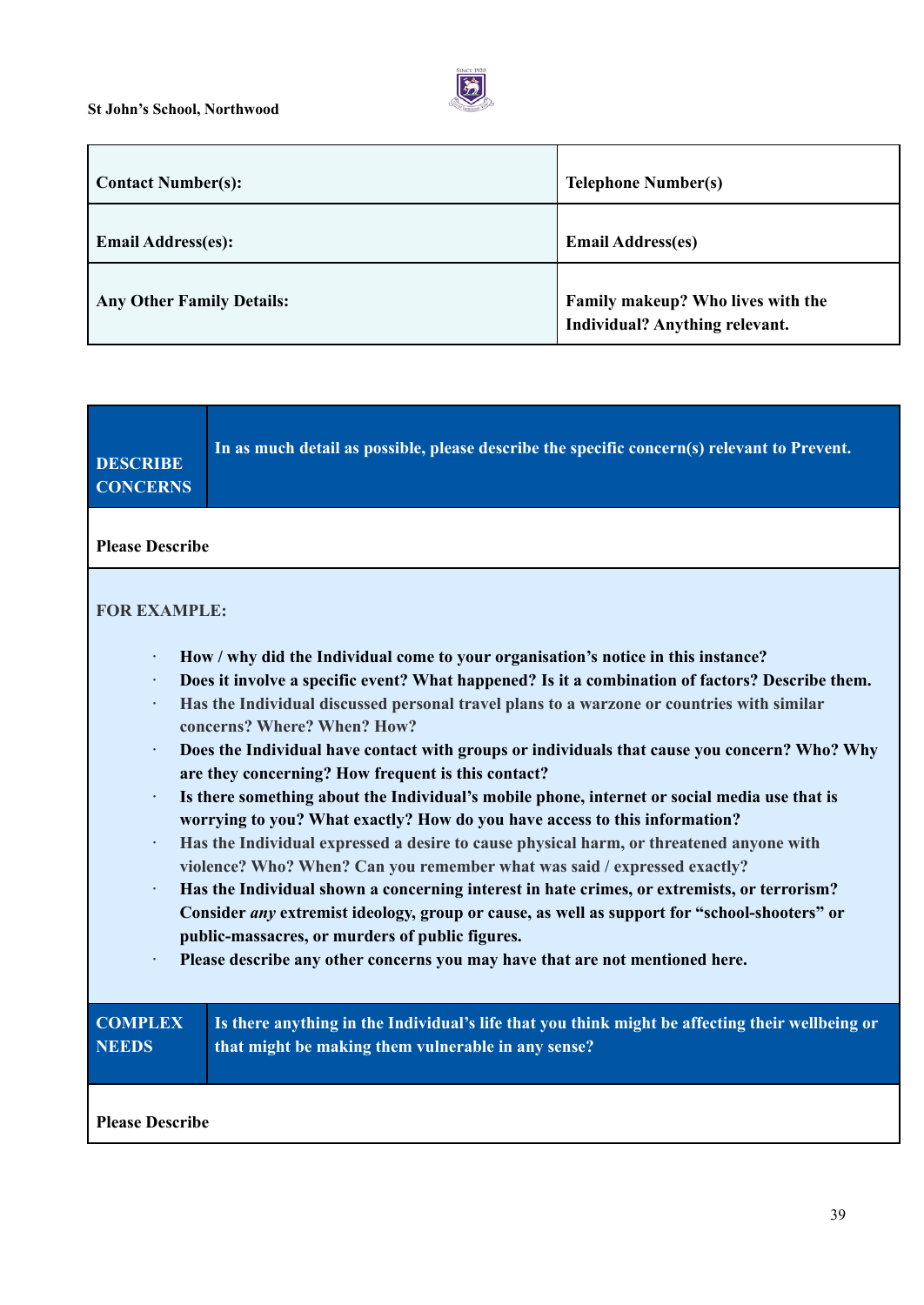

#### **FOR EXAMPLE:**

- **· Victim of crime, abuse or bullying.**
- **· Work, financial or housing problems.**
- **· Citizenship, asylum or immigration issues.**
- **· Personal problems, emotional difficulties, relationship problems, family issues, ongoing court proceedings.**
- **· On probation; any erratic, violent, self-destructive or risky behaviours, or alcohol / drug misuse or dependency.**
- **· Expressed feelings of injustice or grievance involving any racial, religious or political issue, or even conspiracy theories.**
- **· Educational issues, developmental or behavioural difficulties, mental ill health (see Safeguarding Considerations below).**
- **· Please describe any other need or potential vulnerability you think may be present but which is not mentioned here.**

| <b>OTHER</b><br><b>INFORMATI</b><br>ON | Please provide any further information you think may be relevant, e.g. social media details,<br>military service number, other agencies or professionals working with the Individual, etc |
|----------------------------------------|-------------------------------------------------------------------------------------------------------------------------------------------------------------------------------------------|
| <b>Please Describe</b>                 |                                                                                                                                                                                           |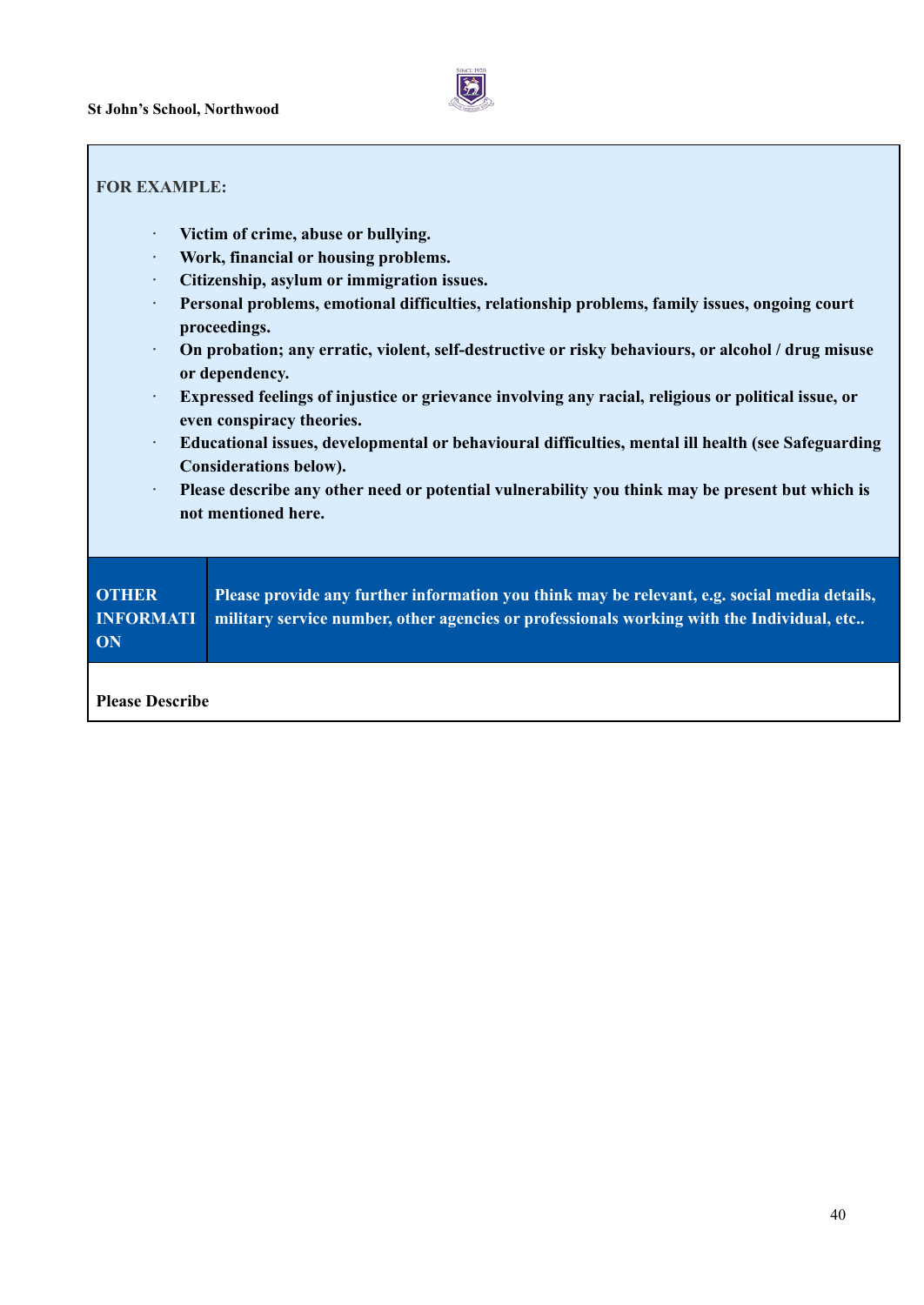#### **Appendix G: Operation Encompass**

# *<sup>@PERATION*<br>ENCOMPASS</sup> In every force. In every school. For every child.

#### OUR KEY ADULT IS:

#### **Mrs J Savage (DSL Deputy Head Pastoral)**

#### **Operation Encompass Safeguarding Statement**

Our school is part of Operation Encompass. This is a police and education early intervention safeguarding partnership which supports children and young people who experience Domestic Abuse. Operation Encompass means that the police will share information about Domestic Abuse incidents with our school PRIOR to the start of the next school day when they have been called to a domestic incident.

Once a Key Adult (DSL) has attended an Operation Encompass briefing they will cascade the principles of Operation Encompass to all DDSL's. Our parents are fully aware that we are an Operation Encompass school.

The Operation Encompass information is stored in line with all other confidential safeguarding and child protection information. The Key Adult has also led training for all school staff and Governors about Operation Encompass, the prevalence of Domestic Abuse and the impact of this abuse on children. We have also discussed how we can support our children following the Operation Encompass notification.

We are aware that we must do nothing that puts the child/ren or the non abusing adult at risk. The Safeguarding Governor will report on Operation Encompass in the termly report to Governors. All information is anonymised for these reports.The Key Adult has used the Operation Encompass Toolkit to ensure that all appropriate actions have been taken by the school.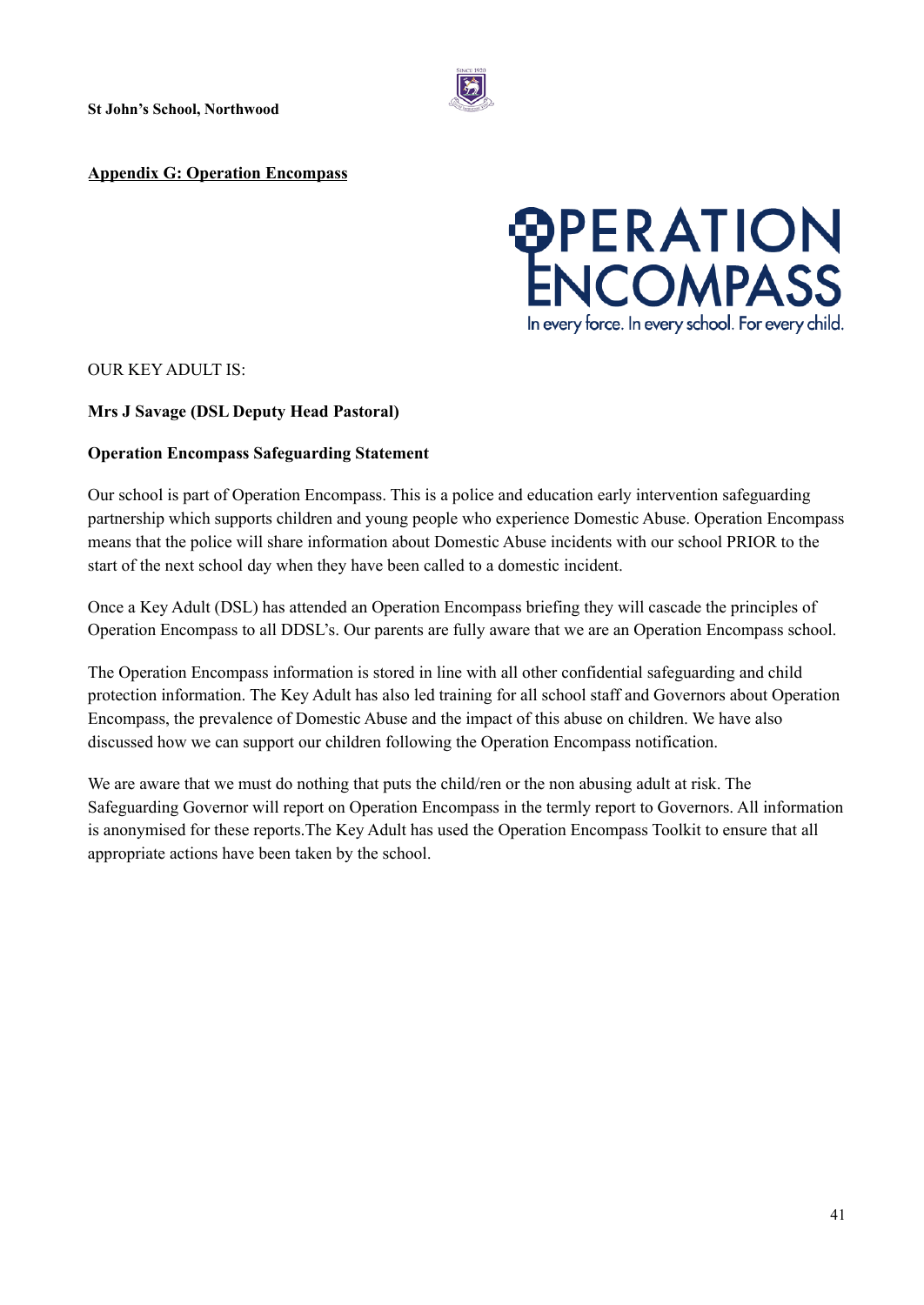

**Appendix H: Low Level Concerns Policy**

## **Low Level Concerns Policy**

| Review cycle: Annually                                          |                                                           |
|-----------------------------------------------------------------|-----------------------------------------------------------|
| Last Review Date: Jan 2022<br><b>Next Review Date: Jan 2023</b> |                                                           |
|                                                                 | <b>Staff responsible:</b> Deputy Head (Pastoral)          |
|                                                                 | Governor responsible: Mr P MacDougall, Mr J Fowler, Board |

**It must be read in conjunction with the Safeguarding and Child Protection Policy and other relevant St John's policies.**

**THIS POLICY IS APPLICABLE TO ALL PUPILS, INCLUDING THOSE IN THE EYFS**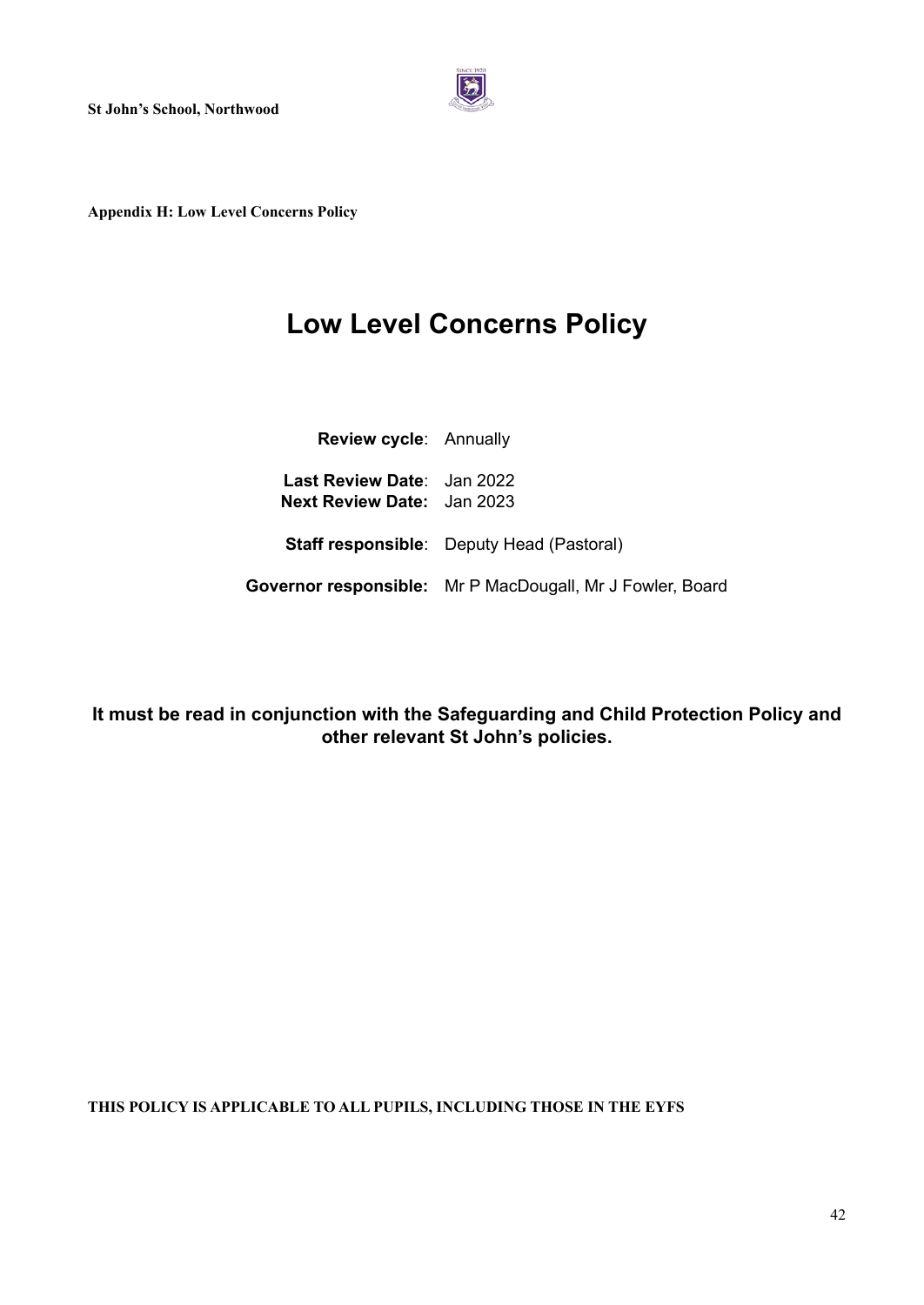

#### **Purpose**

This policy sets out a framework whereby staff are expected to report concerns, no matter how small, about their own behaviour or that of another member of staff, volunteer, supply teacher, contractor or other person working in school.

Its purpose is to help create and embed a culture of openness, trust and transparency in which the clear values and expected behaviour set out in our Child Protection and Safeguarding policy are lived, monitored, and reinforced.

The policy should be read in conjunction with the current statutory guidance – "Keeping Children Safe in Education" Part 4, Section 2.

#### **Who does the policy apply to?**

This policy applies to all staff and other individuals who work or volunteer in school.

#### **Definition of a low-level concern**

A low-level concern is any concern, no matter how small, even if no more than causing a sense of unease or a 'nagging doubt', that a person working in or on behalf of the school may have acted in a way that:

- is inconsistent with the school's Guide to Professional Conduct, and
- does not meet the allegations threshold or is otherwise not considered serious enough to make a referral to the LADO

Examples of behaviour that could require reporting of a low-level concern include, but are not limited to:

- being over friendly with children
- having favourites
- taking photographs of children on their mobile phone
- engaging with a child on a one-to-one basis in a secluded area or behind a closed door using inappropriate sexualised, intimidating or offensive language
- one-to-one situations
- Use of car
- supervision of changing rooms
- supervision of shower areas
- gifts given or received
- dealing with pupil infatuation
- social contact out of work
- home visits e.g. for tuition

Such behaviour can exist on a wide spectrum, from the inadvertent or thoughtless, or behaviour that may look to be inappropriate, but might not be in specific circumstances, through to that which is ultimately intended to enable abuse.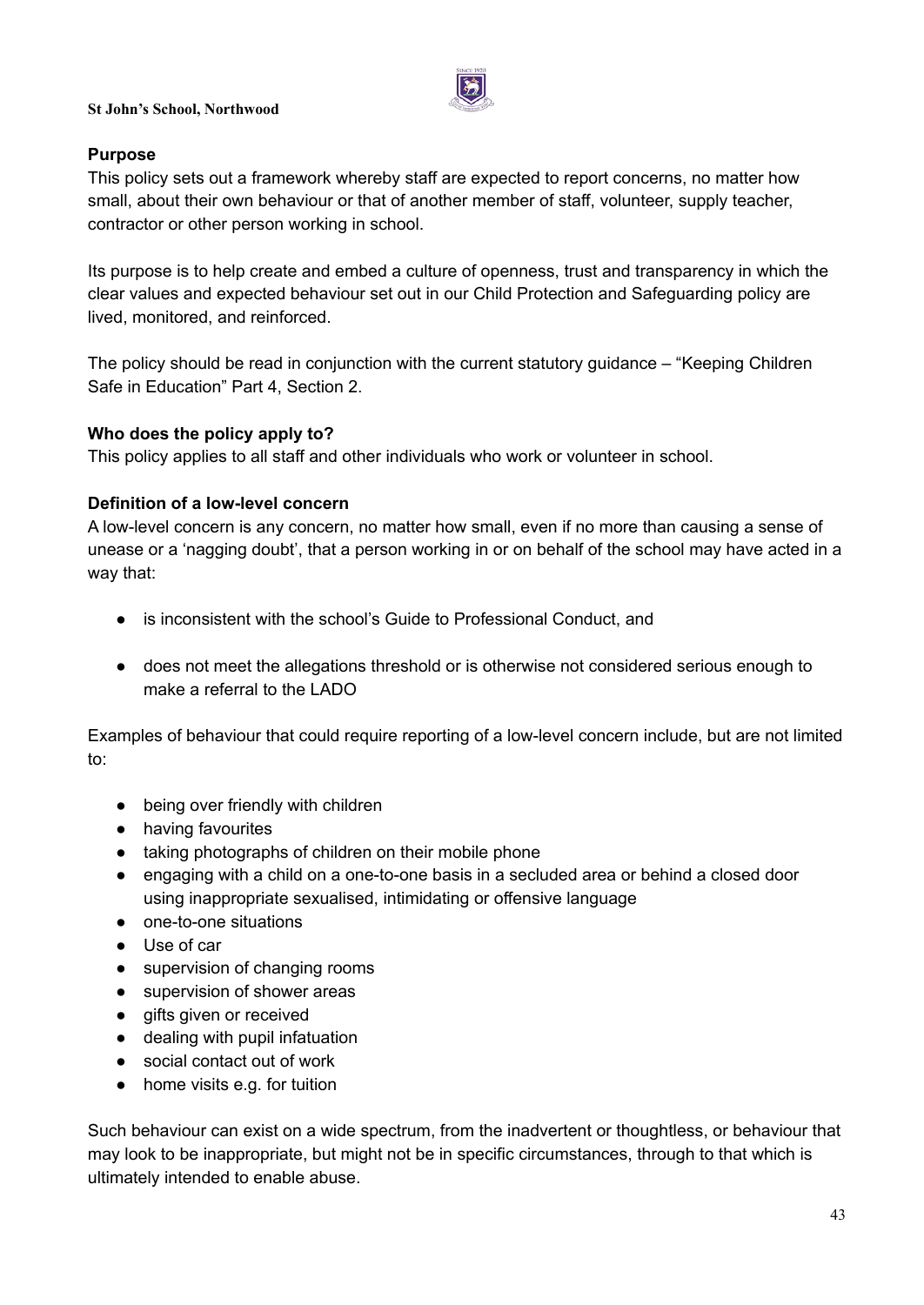

It is crucial that any such concerns, including those which do not meet the harm threshold (please refer to the school's Staff Behaviour and Code of Conduct), are shared responsibly and with the right person, and recorded and dealt with appropriately.

Ensuring they are dealt with effectively should also protect those working in or on behalf of schools and colleges from potential false allegations or misunderstandings.

### **Reporting low-level concerns**

Where a low-level concern has been identified, this will be reported as soon as possible to the Head. However, it is never too late to share a low-level concern if this has not already happened.

Where the Head is not available, the information will be reported to the designated safeguarding lead (or deputy)

Low-level concerns about the Designated Safeguarding Lead will be reported to the Head and those about the Head will be reported to the Chair of Governors.

Where the low-level concern has been reported to the Designated Safeguarding Lead, they will inform the Head of the details as soon as possible.

## **Recording concerns**

A summary of the low-level concern should be written down, signed, timed, dated and shared by the person bringing the information forward.

Where concerns are reported verbally to the Head a record of the conversation will be made by the Head which will be signed, timed, and dated.

### **Responding to low-level concerns**

Where a low-level concern has been raised this will be taken seriously and dealt with promptly. The Head will:

- Speak to the person reporting the concern to gather all the relevant information
- Speak to the individual about the concern raised to ascertain their response, unless advised not to do so by the LADO or police

Where necessary further investigation will be carried out to gather all relevant information. This may involve speaking to any potential witnesses. The information reported and gathered will then be reviewed to determine whether the behaviour:

- Is consistent with the school's Guide to Professional Conduct so no further action will be required
- Constitutes a low-level concern so no further action is required, or additional training/guidance/support may be required to rectify the behaviour via normal day to day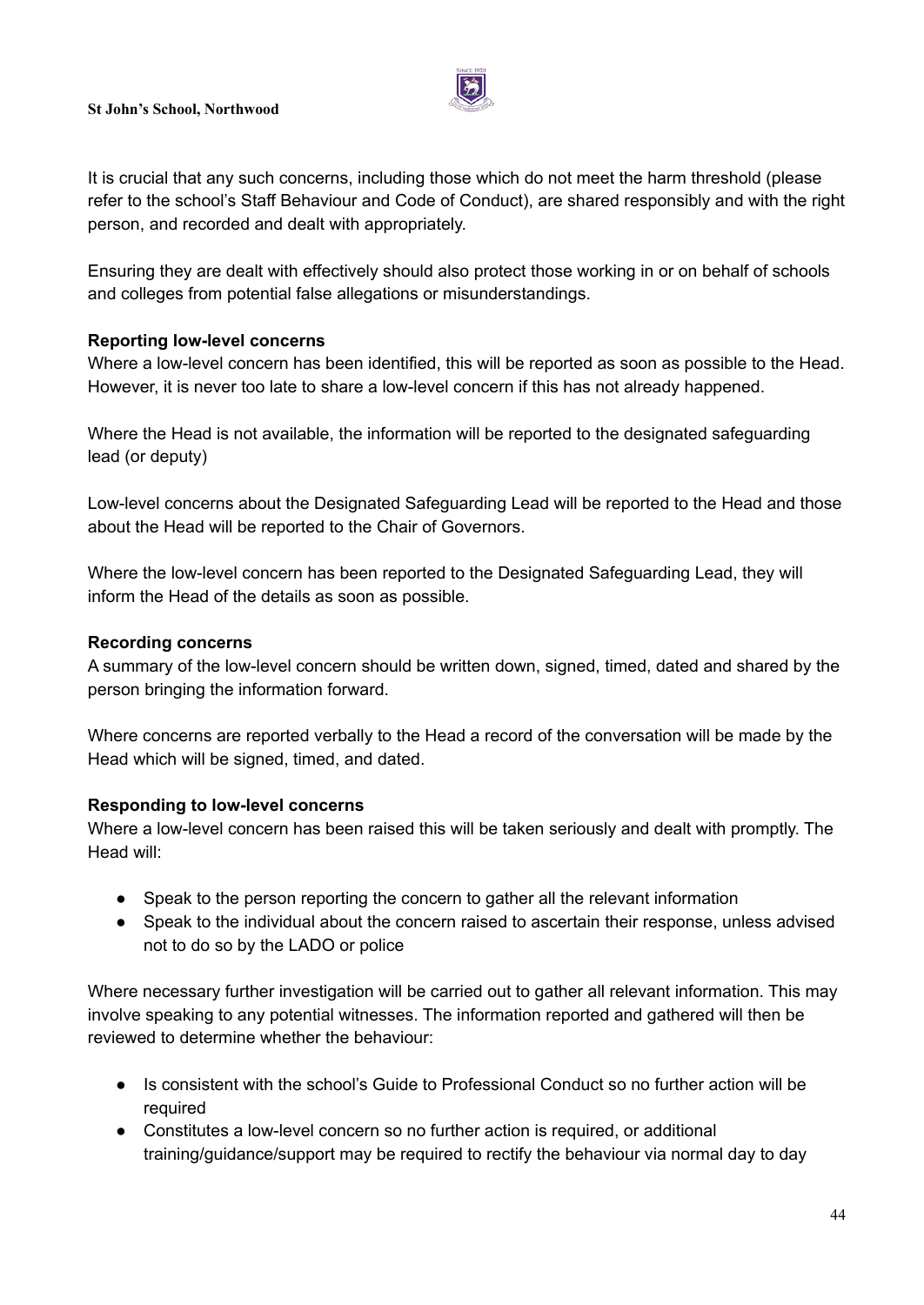

management processes. The employee should understand that failure to improve or a repeat of the behaviour may lead to further action being taken.

● Is serious enough to consult with or refer to the LADO: a referral should be made to the LADO and HR advice taken from the Bursar.

Allegations procedure within the Safeguarding Policy and [Disciplinary](https://docs.google.com/document/u/0/d/16XkUBy98NaG00c0lRS94m3xqtCfcA8vOZsaxLBiCeBo/edit) Procedure will be followed:

● when considered with any other low-level concerns that have previously been raised about the same individual, should be reclassified as an allegation and referred to the LADO or Police: a referral should be made to the LADO and HR advice taken from the Bursar. In this case the school's Guide to Professional Conduct [Disciplinary](https://docs.google.com/document/u/0/d/16XkUBy98NaG00c0lRS94m3xqtCfcA8vOZsaxLBiCeBo/edit) Procedure will be followed.

When considered with any other low-level concerns that have previously be made, records will be made of:

- All internal conversations including any relevant witnesses
- All external conversations, e.g. with the LADO
- The decision and the rationale for it
- Any action taken

### **Can the reporting person remain anonymous?**

The person bringing forward the concern will be named in the written record. Where they request to remain anonymous, this will be respected as far as possible. However, there may be circumstances where this is not possible, e.g. where a fair disciplinary investigation is needed or where a later criminal investigation is required.

### **Should staff report concerns about themselves (ie self-report)?**

It may be the case that a person finds themselves in a situation which could be misinterpreted, or might appear compromising to others; or they may have behaved in a manner which on reflection they consider falls below the standard set out in the Staff Behaviour and Code of Conduct. In these circumstances they should self report. This will enable a potentially difficult situation to be addressed at an early opportunity if necessary.

**Where behaviour is consistent with the Staff Behaviour and Code of Conduct** Feedback will be given to both parties to explain why the behaviour was consistent with the Staff Behaviour and Code of Conduct.

### **Should the low-level concerns file be reviewed?**

The records will be reviewed periodically, and whenever a new low-level concern is added, so that potential patterns of concerning, problematic or inappropriate behaviour can be identified and referred to the LADO if required. A record of these reviews will be retained.

### **References**

Low-level concerns will not be included in references unless a low-level concern, or group of concerns, has met the threshold for referral to the LADO and found to be substantiated.